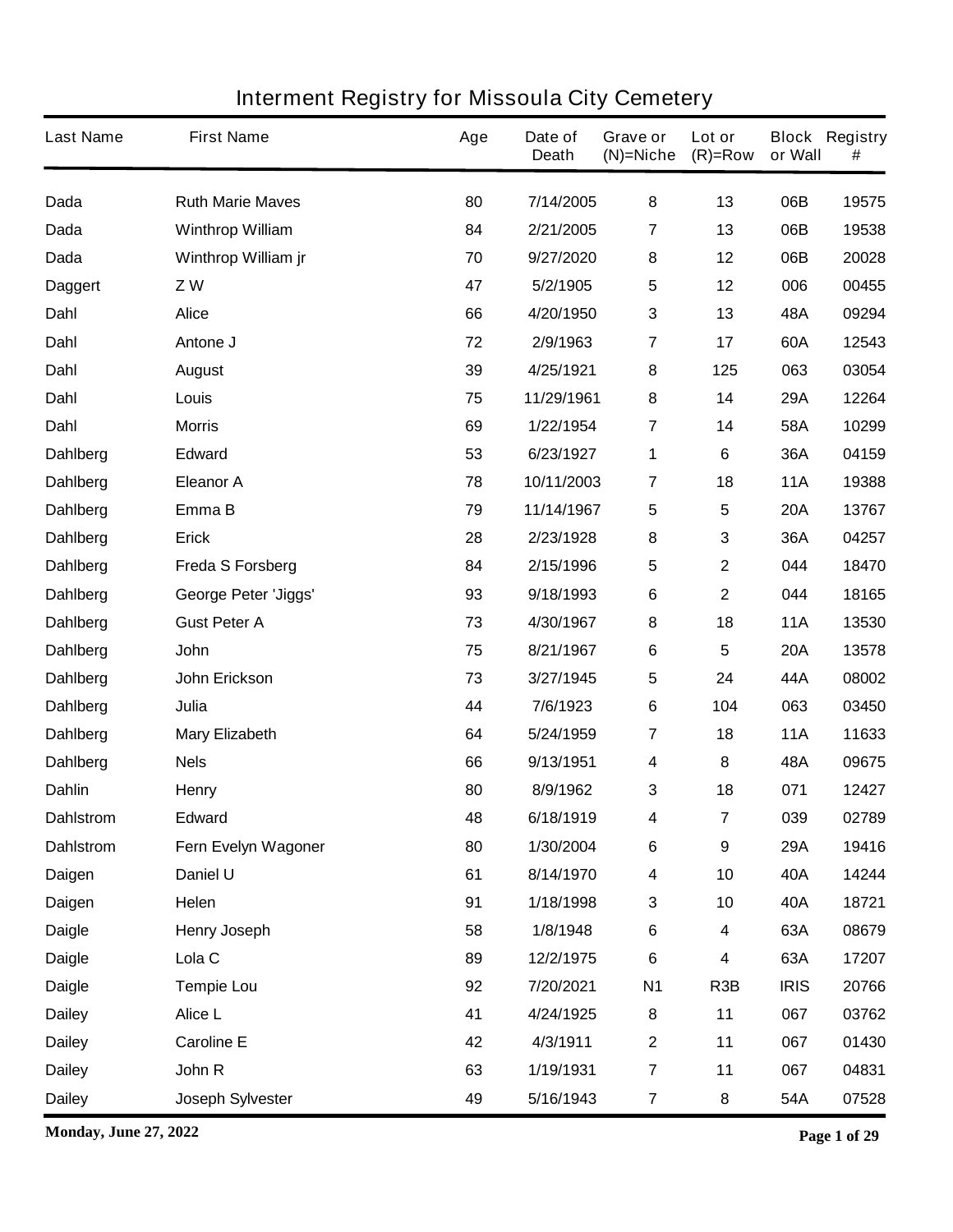| <b>Last Name</b>  | <b>First Name</b>             | Age | Date of<br><b>Death</b> | Grave or<br>$(N)$ =Niche | Lot or<br>$(R)=Row$ | or Wall      | <b>Block Registry</b><br># |
|-------------------|-------------------------------|-----|-------------------------|--------------------------|---------------------|--------------|----------------------------|
| <b>Dailey</b>     | <b>Zenetta Muriel Bozarth</b> | 93  | 1/13/2006               | $\mathbf 2$              | 5                   | 032          | 19628                      |
| <b>Dalberg</b>    | Anna C                        | 88  | 5/2/1960                | 1                        | 3                   | <b>18A</b>   | 11895                      |
| <b>Dalberg</b>    | <b>Gust N</b>                 | 76  | 8/12/1953               | $5\phantom{.0}$          | 9                   | 58A          | 10174                      |
| <b>Dalberg</b>    | <b>Gustav C</b>               | 74  | 3/4/1944                | $\mathbf 2$              | 3                   | <b>18A</b>   | 07718                      |
| <b>Dalberg</b>    | <b>Maud</b>                   | unk | 3/6/1985                | 4                        | 9                   | 58A          | 16932                      |
| <b>Dalbert</b>    | <b>Febriene</b>               | 85  | 1/6/1932                | 6                        | 14                  | <b>16A</b>   | 05004                      |
| <b>Dalen</b>      | <b>Marylou</b>                | 59  | 6/24/2018               | $\mathbf{2}$             | 19                  | 07B          | 19919                      |
| <b>Dalgleish</b>  | <b>Isabelle</b>               | 53  | 10/31/1937              | 6                        | 24                  | <b>18A</b>   | 06299                      |
| <b>Dallas</b>     | <b>George Nick</b>            | 54  | 2/7/1947                | $\mathbf 2$              | 13                  | 63A          | 08477                      |
| <b>Dallman</b>    | <b>Herman F</b>               | 62  | 12/17/1908              | 1                        | 13                  | 063          | 01043                      |
| <b>Dalton</b>     | <b>Charles J</b>              | 75  | 12/15/1971              | $\mathbf 3$              | 22                  | 58A          | 14544                      |
| <b>Dalton</b>     | <b>Ellsworth L</b>            | 62  | 11/14/1984              | 4                        | 14                  | 02B          | 16893                      |
| <b>Dalton</b>     | <b>Geraldine Burns</b>        | 58  | 7/13/1986               | $\mathbf 3$              | 14                  | 02B          | 17158                      |
| <b>Dalton</b>     | <b>John Elmer</b>             | 68  | 3/12/1953               | 4                        | 22                  | 58A          | 10080                      |
| <b>Dalton</b>     | Pearl                         | 84  | 1/8/1979                | $5\phantom{.0}$          | 26                  | 02B          | 15933                      |
| <b>Daly</b>       | <b>Dominick</b>               | 54  | 9/6/1918                | $\overline{\mathbf{7}}$  | 114                 | 063          | 02574                      |
| <b>Daly</b>       | James                         | 72  | 6/5/1997                | $\mathbf 2$              | 23                  | 21B          | 18655                      |
| <b>Daly</b>       | James H                       | 83  | 7/9/1943                | 8.5                      | 4                   | 038          | 07564                      |
| <b>Damaskos</b>   | <b>George Andrew</b>          | 81  | 5/10/1982               | 8                        | 3                   | 40A          | 16489                      |
| <b>Damaskos</b>   | <b>Treva Ruth Bridegroom</b>  | 58  | 6/8/1969                | 7                        | 3                   | 40A          | 14015                      |
| <b>Dambrowsky</b> | <b>Augustus</b>               | 78  | 7/8/1932                | 3                        | 19                  | 45A          | 05114                      |
| <b>Dammen</b>     | Ida                           | 44  | 3/7/1958                | 3                        | 16                  | <b>10A</b>   | 11347                      |
| <b>Dammen</b>     | <b>Melvin</b>                 | 85  | 8/31/1997               | 4                        | 16                  | <b>10A</b>   | 18673                      |
| Damon             | <b>Margaret M</b>             | 97  | 6/27/1976               | 5                        | 5                   | <b>26A</b>   | 15524                      |
| Damon             | <b>William H</b>              | 70  | 1/30/1928               | 6                        | 5                   | <b>26A</b>   | 04242                      |
| Damon             | William H Jr                  | 16  | 4/11/1933               | $\overline{\mathbf{4}}$  | 5                   | <b>26A</b>   | 05247                      |
| <b>Dandrea</b>    | <b>Dominic</b>                | 82  | 4/8/1979                | 8                        | 25                  | 03B          | 15973                      |
| <b>Dandrea</b>    | <b>Florence</b>               | 74  | 2/28/1979               | 8                        | 25                  | 03B          | 15957                      |
| <b>Dandrea</b>    | Philip Mario Jr 'Rocky'       | 46  | 10/10/1997              | <b>N4</b>                | R4                  | <b>DEV-E</b> | 18690                      |
| <b>Dandrea</b>    | <b>Philip Mario Sr</b>        | 75  | 8/12/2005               | <b>N40</b>               | R <sub>2</sub>      | <b>TRA-E</b> | 19587                      |
| <b>Dandrea</b>    | <b>Phyllis Ann</b>            | 80  | 1/3/2013                | N3                       | R4                  | <b>DEV-E</b> | 20330                      |
| <b>Dandro</b>     | <b>Alice</b>                  | 45  | 8/4/1932                | 6                        | 15                  | 47A          | 05131                      |
| <b>Dandro</b>     | <b>George Henry</b>           | 57  | 8/27/1944               | 3                        | 1                   | 46A          | 07848                      |

**Monday, June 27, 2022 Page 2 of 29**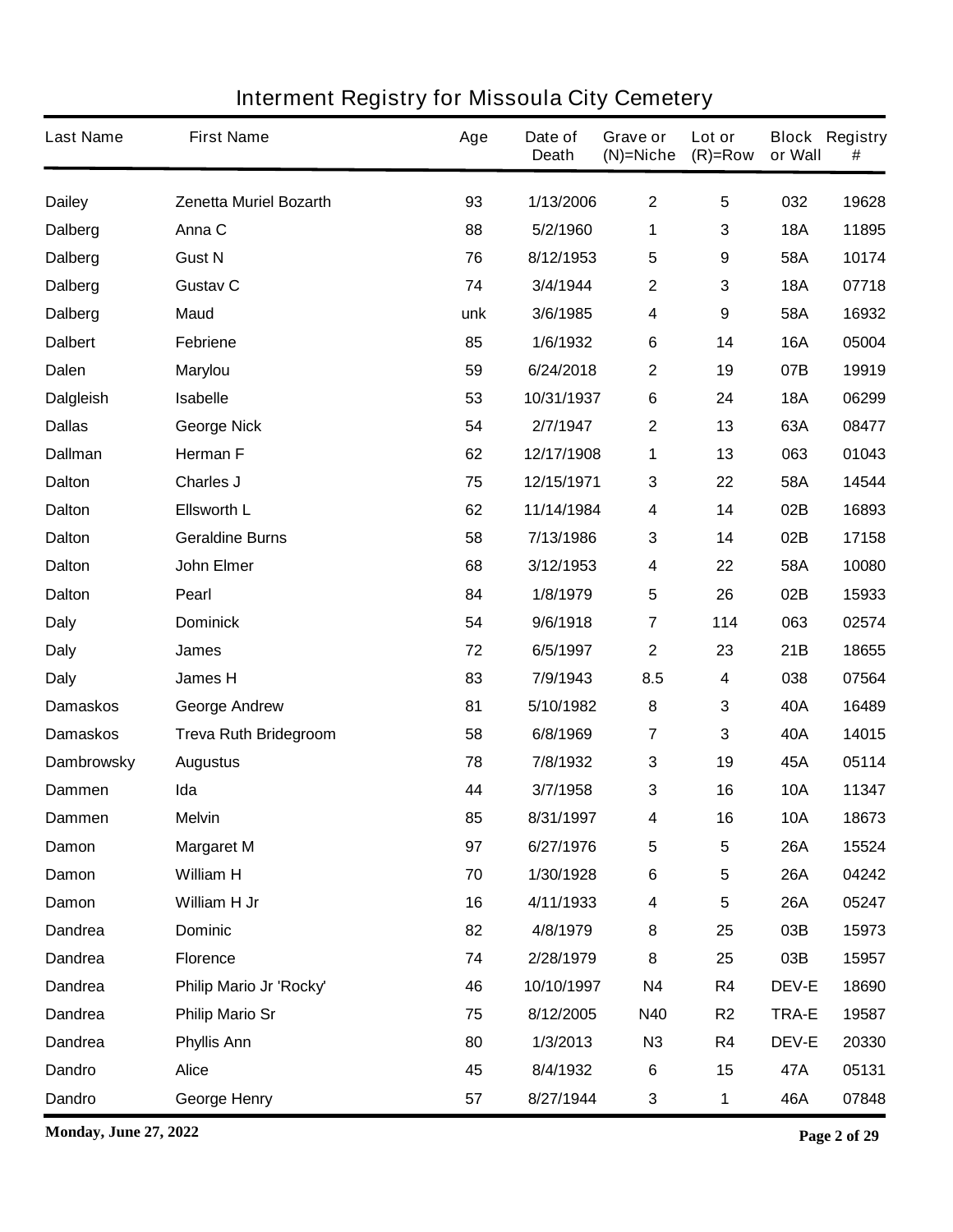| <b>Last Name</b> | <b>First Name</b>          | Age       | Date of<br><b>Death</b> | Grave or<br>$(N)$ =Niche | Lot or<br>$(R)=Row$     | or Wall       | <b>Block Registry</b><br># |
|------------------|----------------------------|-----------|-------------------------|--------------------------|-------------------------|---------------|----------------------------|
| <b>Danforth</b>  | <b>Amanda Mitchell</b>     | 28        | 5/22/1902               | 8                        | 4                       | 015           | 00127                      |
| <b>Danforth</b>  | <b>Betty May</b>           | 16        | 4/18/1937               | 3                        | 1                       | 067           | 06048                      |
| <b>Danforth</b>  | David D                    | unk       |                         | 5                        | 4                       | 015           | Ledger                     |
| <b>Danforth</b>  | Edith                      | 3 mos     | 9/27/1909               | $\bf 6$                  | 1                       | 067           | 01197                      |
| <b>Danforth</b>  | <b>Harrison</b>            | 61        | 3/25/1930               | $\boldsymbol{2}$         | 1                       | 067           | 04688                      |
| <b>Danforth</b>  | <b>Nellie</b>              | 75        | 11/21/1943              | 1                        | 1                       | 067           | 07632                      |
| <b>Danforth</b>  | Walter                     | unk       |                         | $\overline{7}$           | 4                       | 015           | Ledger                     |
| <b>Daniel</b>    | Louise                     | 64        | 7/20/1943               | $\overline{\mathbf{r}}$  | $\mathbf 2$             | 8.5           | 07569                      |
| <b>Daniel</b>    | <b>Martin</b>              | 74        | 8/15/1947               | 8                        | $\mathbf 2$             | 8.5           | 08586                      |
| <b>Daniel</b>    | <b>Matthew Green</b>       | 67        | 10/27/1946              | $\bf 6$                  | 4                       | 46A           | 08403                      |
| <b>Daniel</b>    | No name                    | <b>SB</b> | 1/3/1927                | 7                        | 47                      | 55A           | 04069                      |
| <b>Daniel</b>    | <b>Susan Katherine</b>     | 1 day     | 10/27/1948              | 6                        | 31                      | 56A           | 08897                      |
| <b>Daniels</b>   | <b>Carl Monroe</b>         | 40        | 5/29/1955               | $\bf 6$                  | 14                      | 59A           | 10649                      |
| <b>Daniels</b>   | <b>Jerrold Barker</b>      | 40        | 4/29/1982               | 3                        | 18                      | <b>13A</b>    | 16485                      |
| <b>Daniels</b>   | Julia                      | 70        | 5/19/1964               | 1                        | 19                      | 60A           | 12963                      |
| <b>Daniels</b>   | <b>Mellona</b>             | <b>SB</b> | 11/25/1946              | 3                        | 22                      | 56A           | 08420                      |
| <b>Daniels</b>   | <b>Minnie Maude Degeer</b> | 57        | 5/10/1939               | $\mathbf 3$              | 15                      | 23A           | 06648                      |
| <b>Daniels</b>   | Ronald L Jr                | 42        | 4/27/1974               | 1                        | 27                      | 08A           | 15075                      |
| <b>Danielson</b> | Charley                    | 52        | 3/10/1925               | $\boldsymbol{2}$         | 11                      | 36A           | 03732                      |
| <b>Danielson</b> | John                       | 86        | 1/7/1964                | 3                        | 5                       | <b>11A</b>    | 12848                      |
| <b>Danielson</b> | <b>Julius</b>              | 62        | 6/12/1941               | 3                        | 18                      | 010           | 07103                      |
| <b>Danielson</b> | Lillian                    | 21        | 7/25/1905               | 3                        | 3                       | 003           | 00473                      |
| <b>Danielson</b> | <b>Mabel M</b>             | 59        | 9/29/1975               | 4                        | 26                      | <b>15B</b>    | 15369                      |
| <b>Danielson</b> | Oliver B 'Dan'             | 53        | 7/11/1974               | 5                        | 26                      | 15B           | 15162                      |
| <b>Dankers</b>   | Anne B                     | 67        | 4/3/1967                | 1                        | 8                       | 49A           | 13516                      |
| <b>Dankers</b>   | <b>Elmer H</b>             | 83        | 1/29/1983               | $\boldsymbol{2}$         | 8                       | 49A           | 16604                      |
| <b>Dankers</b>   | Warren "Jay"               | 67        | 6/29/2020               | <b>N1</b>                | R <sub>2</sub> A        | <b>DAHLIA</b> | 19936                      |
| <b>Danosko</b>   | <b>Frank</b>               | 20        | 7/28/1917               | 4                        | 116                     | 063           | 02403                      |
| <b>Darbee</b>    | <b>Frank L</b>             | 80        | 7/20/1940               | $\bf 6$                  | $\overline{\mathbf{2}}$ | 023           | 06889                      |
| <b>Darbee</b>    | Ida L                      | 69        | 11/29/1928              | $\sqrt{5}$               | $\mathbf 2$             | 023           | 04420                      |
| Dare             | <b>Mabel Mack Bishop</b>   | 88        | 3/13/1989               | 3                        | 29                      | 10.5          | 17520                      |
| <b>Dare</b>      | <b>Rex W</b>               | 70        | 8/29/1965               | 4                        | 10                      | 23A           | 13140                      |
| <b>Darling</b>   | <b>Margaret Sophie</b>     | 43        | 8/4/1918                | 3                        | 4                       | 062           | 02564                      |

**Monday, June 27, 2022 Page 3 of 29**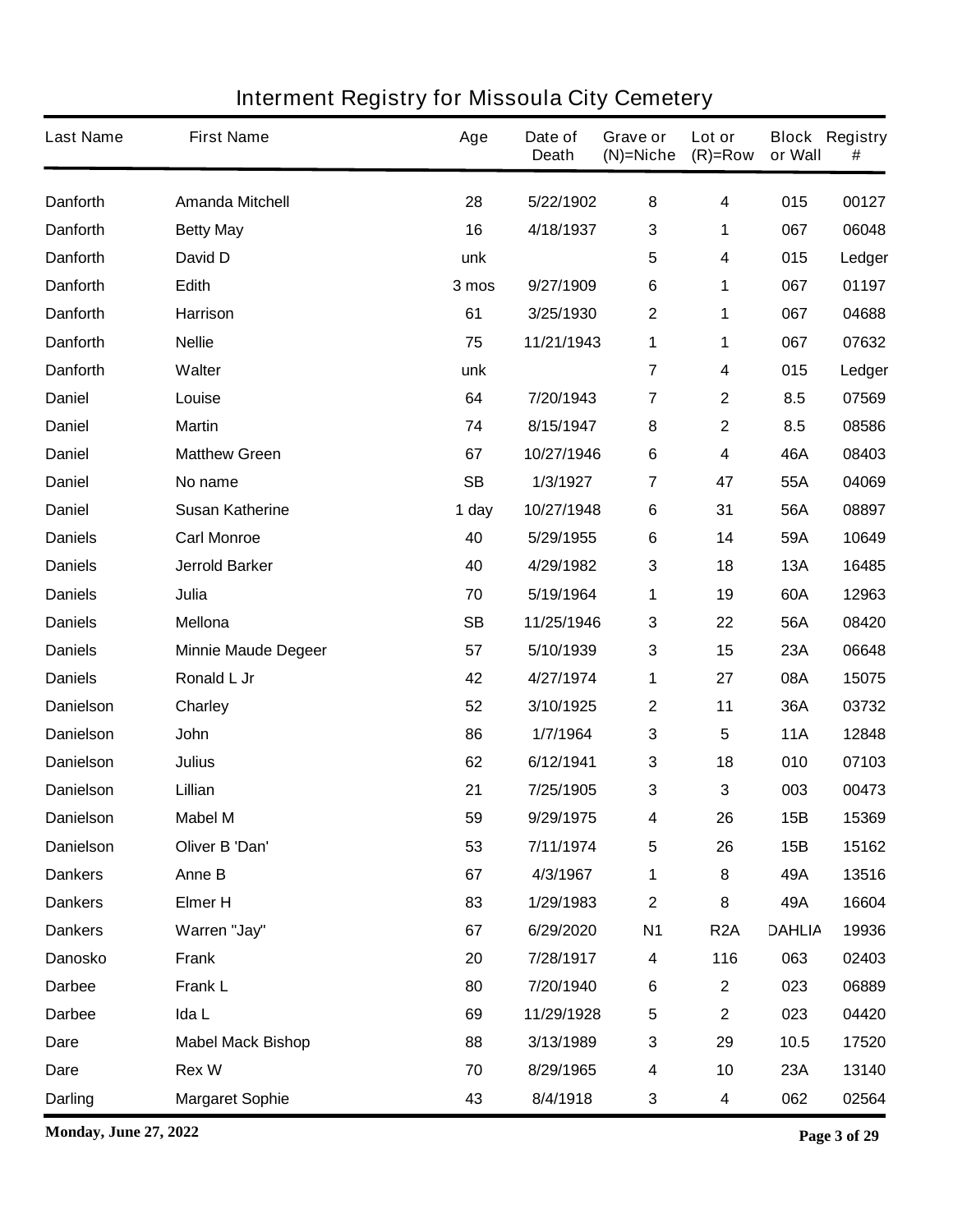| <b>Last Name</b>   | <b>First Name</b>              | Age             | Date of<br><b>Death</b> | Grave or<br>$(N)$ =Niche | Lot or<br>$(R)=Row$     | or Wall    | <b>Block Registry</b><br># |
|--------------------|--------------------------------|-----------------|-------------------------|--------------------------|-------------------------|------------|----------------------------|
| <b>Darlington</b>  | <b>Clark A</b>                 | 55              | 11/4/1952               | $\bf 6$                  | 14                      | 07A        | 09977                      |
| Darlington         | Fred                           | 84              | 11/15/1957              | 8                        | 14                      | 07A        | 11261                      |
| <b>Darlington</b>  | <b>Jack Evan</b>               | 28              | 12/14/1928              | $\mathbf{3}$             | 14                      | 07A        | 04439                      |
| <b>Darlington</b>  | <b>Lawrence M</b>              | 22              | 6/18/1931               | 5                        | 14                      | 07A        | 04913                      |
| <b>Darlington</b>  | <b>Mary</b>                    | 80              | 5/6/1955                | $\overline{7}$           | 14                      | 07A        | 10631                      |
| Darlington         | Rachel                         | <b>SB</b>       | 3/19/1907               | 1                        | 9                       | 007        | 00693                      |
| <b>Darlington</b>  | <b>Wilbur S</b>                | 22              | 12/25/1924              | $\overline{\mathbf{4}}$  | 14                      | 07A        | 03699                      |
| <b>Darner</b>      | <b>James M</b>                 | 70              | 10/27/1930              | 3                        | 11                      | 070        | 04803                      |
| <b>Darnold</b>     | <b>Mary</b>                    | 52              | 3/1/1907                | 6                        | 14                      | 027        | 00687                      |
| Darrah             | <b>Richard D</b>               | 35              | 2/24/1979               | 8                        | 16                      | 15B        | 15955                      |
| <b>Darrow</b>      | <b>Addison O</b>               | 71              | 2/23/1950               | $\overline{7}$           | $\overline{\mathbf{7}}$ | 071        | 09236                      |
| <b>Darrow</b>      | <b>Floyd A</b>                 | 67              | 12/10/1960              | $\sqrt{5}$               | 10                      | 57A        | 12046                      |
| <b>Darrow</b>      | Grover                         | 63              | 8/20/1935               | $\mathbf 2$              | 19                      | <b>17A</b> | 05739                      |
| <b>Darrow</b>      | Lyle R                         | 51              | 1/5/1944                | $\overline{7}$           | 9                       | 24A        | 07679                      |
| <b>Darrow</b>      | Lyman A                        | unk             |                         | HD7                      | 9                       | 24A        | 09175                      |
| <b>Darrow</b>      | <b>Mary</b>                    | 85              | 3/3/1957                | 1                        | 19                      | <b>17A</b> | 11069                      |
| <b>Darrow</b>      | <b>Nellie E</b>                | 68              | 10/15/1961              | $\mathbf{2}$             | $\boldsymbol{9}$        | 24A        | 12216                      |
| <b>Darrow</b>      | Nora Blanch                    | 74              | 1/3/1954                | $\boldsymbol{2}$         | 7                       | 071        | 10288                      |
| <b>Darrow</b>      | <b>Vivienne</b>                | $6\phantom{1}6$ | 2/6/1913                | 8                        | 7                       | 071        | 01696                      |
| Dart               | Harry H                        | 38              | 11/10/1935              | $\overline{7}$           | 23                      | <b>17A</b> | 05795                      |
| <b>Datsopoulos</b> | Alexander J                    | 81              | 8/27/1976               | 1                        | 4                       | 03A        | 15557                      |
| <b>Datsopoulos</b> | Angeliki 'Kiki' Papaioannou    | 99              | 9/13/2010               | $\mathbf 2$              | 20                      | 02A        | 20070                      |
| <b>Datsopoulos</b> | <b>Constantine Alexis Dino</b> | 13              | 2/17/1980               | 1                        | 20                      | 02A        | 16128                      |
| <b>Datsopoulos</b> | Gust J                         | 81              | 12/9/1979               | $\overline{7}$           | 20                      | 02A        | 16093                      |
| <b>Datsopoulos</b> | <b>Milton</b>                  | 81              | 3/12/2022               | $\sqrt{5}$               | 19                      | 02A        | 21078                      |
| <b>Datsopoulos</b> | Peter                          | 63              | 9/25/1955               | $\mathbf{3}$             | 4                       | 03A        | 10720                      |
| <b>Daubenspeck</b> | Andrew                         | 24              | 11/15/1908              | 8                        | 14                      | 063        | 01039                      |
| <b>Daugherty</b>   | <b>Maude</b>                   | 65              | 2/26/1946               | $\sqrt{5}$               | 3                       | 46A        | 08238                      |
| <b>Daugherty</b>   | <b>William Perry</b>           | 96              | 10/12/1980              | $\bf 6$                  | 3                       | 46A        | 16240                      |
| <b>Daugherty</b>   | <b>Woodrow Wilson</b>          | 21              | 8/6/1939                | 1                        | 17                      | 015        | 06701                      |
| <b>Daulton</b>     | Elizabeth                      | 80              | 9/2/1940                | $\overline{7}$           | 14                      | 23A        | 06919                      |
| <b>Davenport</b>   | <b>Delbert Theodore</b>        | 89              | 2/26/1993               | $\bf 6$                  | 13                      | 06A        | 18087                      |
| <b>Davenport</b>   | <b>Etta Francis</b>            | 90              | 3/1/1964                | 4                        | 1                       | 10.5       | 12801                      |

**Monday, June 27, 2022 Page 4 of 29**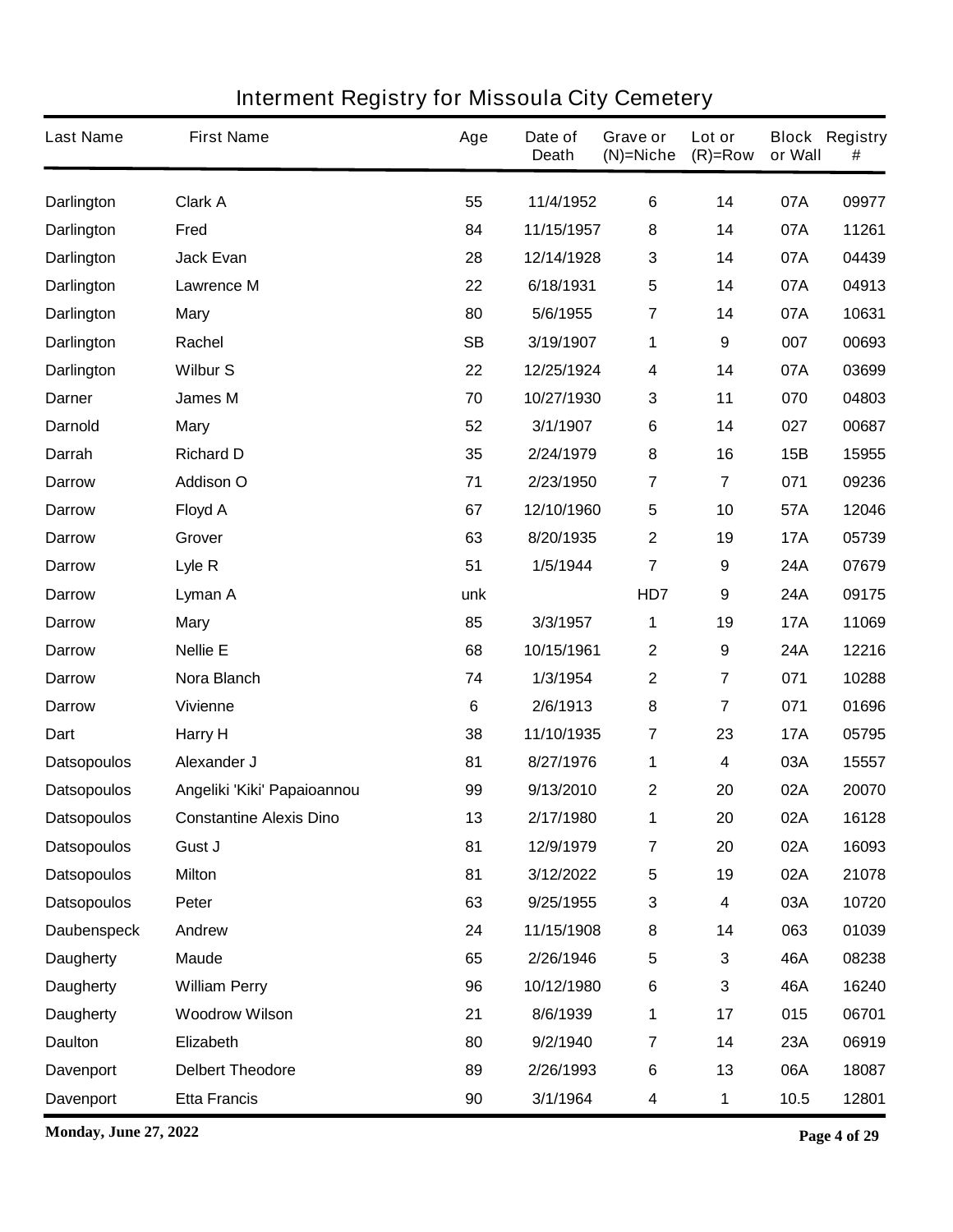| <b>Last Name</b> | <b>First Name</b>         | Age            | Date of<br><b>Death</b> | Grave or<br>$(N)$ =Niche | Lot or<br>$(R)=Row$ | or Wall    | <b>Block Registry</b><br># |
|------------------|---------------------------|----------------|-------------------------|--------------------------|---------------------|------------|----------------------------|
| Davenport        | <b>Frank S</b>            | 57             | 12/14/1963              | $\overline{\mathbf{4}}$  | $\boldsymbol{9}$    | 60A        | 12744                      |
| <b>Davenport</b> | George E                  | 64             | 7/19/1940               | $\mathbf{3}$             | 1                   | 10.5       | 06888                      |
| <b>Davenport</b> | <b>Hamlin H</b>           | 87             | 5/20/1948               | $\overline{\mathbf{4}}$  | 13                  | 06A        | 08776                      |
| <b>Davenport</b> | <b>Ida J Winthers</b>     | 90             | 5/29/2011               | 6                        | 13                  | 06A        | 20152                      |
| <b>Davenport</b> | Lincoln                   | 81             | 2/9/1942                | $5\phantom{.0}$          | 13                  | 06A        | 07250                      |
| <b>Davenport</b> | <b>No Name</b>            | 55             | 10/2/1921               | $\mathbf 3$              | 13                  | 06A        | 03138                      |
| <b>Davenport</b> | <b>Russell</b>            | $6\phantom{1}$ | 8/10/1963               | $\mathbf{3}$             | 22                  | 41A        | 12653                      |
| <b>Davenport</b> | <b>William H</b>          | 52             | 12/18/1904              | $\bf 8$                  | 6                   | 004        | 00422                      |
| <b>Davey</b>     | <b>Frank A</b>            | 81             | 9/22/1947               | $\overline{7}$           | 7                   | 038        | 08610                      |
| <b>Davidson</b>  | Alexander                 | 41             | 6/11/1931               | $\mathbf{2}$             | 9                   | 05A        | 04909                      |
| <b>Davidson</b>  | <b>Glynn Walter - AKA</b> | 48             | 3/12/1943               | 4                        | 8                   | 54A        | 07474                      |
| <b>Davidson</b>  | <b>Jessie</b>             | 71             | 1/15/1935               | 4                        | 11                  | 05A        | 05597                      |
| <b>Davidson</b>  | John                      | 66             | 8/22/1925               | $\mathbf{3}$             | 11                  | 05A        | 03810                      |
| <b>Davidson</b>  | Pearl M                   | 25             | 8/30/1932               | $\mathbf 3$              | 5                   | 037        | 05146                      |
| <b>Davidson</b>  | <b>William</b>            | 66             | 8/13/1914               | 8                        | 10                  | 042        | 01918                      |
| <b>Davies</b>    | <b>Donald F</b>           | 58             | 5/3/1951                | $\pmb{8}$                | 18                  | <b>19A</b> | 09567                      |
| <b>Davies</b>    | <b>Dorothy Robertson</b>  | 83             | 5/21/1981               | 7                        | 18                  | <b>19A</b> | 16347                      |
| <b>Davies</b>    | <b>Edith Maud</b>         | 74             | 6/16/1947               | 7                        | $\mathbf 2$         | 63A        | 08550                      |
| <b>Davies</b>    | <b>Hilda Schwaderer</b>   | 81             | 6/26/2007               | 7                        | 18                  | <b>19A</b> | 19770                      |
| <b>Davies</b>    | <b>Katherine Taplett</b>  | 74             | 2/22/1964               | 1                        | 20                  | 010        | 12787                      |
| <b>Davies</b>    | <b>Stanley Byrd</b>       | 59             | 1/10/1981               | 8                        | 18                  | <b>19A</b> | 16289                      |
| <b>Davis</b>     | <b>Agnes Aleato</b>       | 84             | 12/21/1984              | <b>7BT8</b>              | 7                   | 28A        | 16908                      |
| <b>Davis</b>     | <b>Alfred Thomas</b>      | 87             | 7/11/1930               | 7                        | 20                  | 45A        | 04752                      |
| <b>Davis</b>     | Alwood                    | $\overline{7}$ | 5/4/1912                | $\boldsymbol{4}$         | 42                  | 063        | 01583                      |
| <b>Davis</b>     | <b>Arthur E</b>           | 68             | 4/26/1942               | 8                        | 8                   | 010        | 07292                      |
| <b>Davis</b>     | <b>Arthur Graham</b>      | 30             | 3/16/1929               | $\overline{7}$           | 23                  | 07A        | 04487                      |
| <b>Davis</b>     | Caroline                  | 67             | 7/24/1963               | $\overline{7}$           | 20                  | 8.5        | 12651                      |
| <b>Davis</b>     | <b>Carrie P</b>           | 62             | 12/16/1941              | 6                        | 9                   | 54A        | 07213                      |
| <b>Davis</b>     | <b>Carroll Arteman</b>    | 56             | 5/25/1931               | $\overline{7}$           | 16                  | 05A        | 04897                      |
| <b>Davis</b>     | <b>Charles</b>            | 72             | 5/16/1932               | 1                        | 15                  | 47A        | 05083                      |
| <b>Davis</b>     | <b>Charles</b>            | 55             | 10/21/1939              | 8                        | 10                  | 010        | 06740                      |
| <b>Davis</b>     | <b>Charles Thomas</b>     | 64             | 6/1/1942                | 8                        | 7                   | <b>28A</b> | 07311                      |
| <b>Davis</b>     | <b>Charlotte P</b>        | unk            | 11/19/1952              | 8                        | 10                  | 8.5        | 09994                      |

**Monday, June 27, 2022 Page 5 of 29**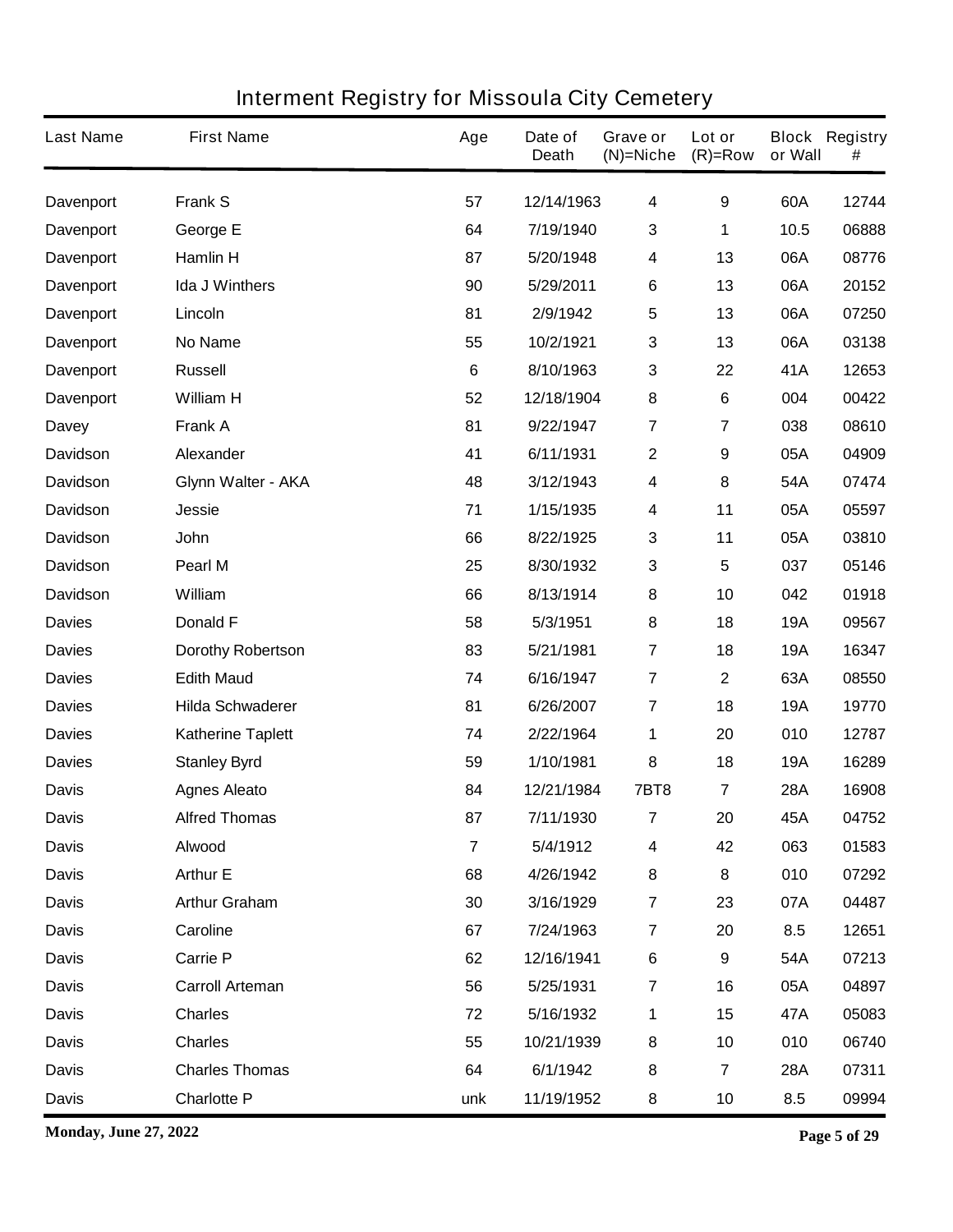| <b>Last Name</b> | <b>First Name</b>         | Age   | Date of<br><b>Death</b> | Grave or<br>$(N)$ =Niche | Lot or<br>$(R)=Row$ | or Wall    | <b>Block Registry</b><br># |
|------------------|---------------------------|-------|-------------------------|--------------------------|---------------------|------------|----------------------------|
| <b>Davis</b>     | Clara                     | 54    | 9/22/1915               | $5\phantom{.0}$          | 3                   | 066        | 02107                      |
| <b>Davis</b>     | <b>Clara Maude</b>        | 94    | 11/19/1970              | 6                        | $\mathbf 2$         | 014        | 14326                      |
| <b>Davis</b>     | <b>Clark</b>              | 70    | 7/28/1937               | 1                        | 13                  | 069        | 06229                      |
| <b>Davis</b>     | <b>Della</b>              | 79    | 1/6/1952                | 1                        | 3                   | 10.5       | 09740                      |
| <b>Davis</b>     | <b>Della Marie</b>        | 4     | 7/5/1930                | 8                        | 20                  | 45A        | 04749                      |
| <b>Davis</b>     | Donald L                  | 38    | 2/13/1966               | 1                        | 21                  | 8.5        | 13228                      |
| <b>Davis</b>     | <b>Dorothy Delores</b>    | 1     | 7/17/1936               | $\pmb{8}$                | 8                   | 55A        | 05963                      |
| <b>Davis</b>     | <b>Dorothy M Sticht</b>   | 49    | 4/29/1976               | $\mathbf 3$              | 4                   | <b>10A</b> | 15494                      |
| <b>Davis</b>     | <b>Edward</b>             | 64    | 6/29/1938               | ${\bf 8}$                | 6                   | 001        | 06457                      |
| <b>Davis</b>     | <b>Edward Samuel</b>      | 67    | 7/26/1971               | $\mathbf{3}$             | 29                  | 067        | 14469                      |
| <b>Davis</b>     | <b>Elsie M</b>            | 72    | 8/16/1993               | $\sqrt{5}$               | 15                  | 06B        | 18146                      |
| <b>Davis</b>     | <b>Emily Jane</b>         | 64    | 3/16/1949               | $\overline{7}$           | 7                   | <b>28A</b> | 08980                      |
| <b>Davis</b>     | <b>Emma Lucille</b>       | 60    | 6/23/1970               | $\sqrt{5}$               | 18                  | 50A        | 14223                      |
| <b>Davis</b>     | <b>Erma Louise</b>        | 53    | 2/22/1937               | 5                        | 20                  | 03A        | 06010                      |
| <b>Davis</b>     | Ethilda C                 | 91    | 12/23/1971              | $\sqrt{5}$               | 12                  | 23A        | 14549                      |
| <b>Davis</b>     | <b>Fleming</b>            | 39    | 12/18/1915              | $\mathbf 3$              | 6                   | 001        | 02148                      |
| <b>Davis</b>     | <b>Floyd S</b>            | 62    | 11/26/1953              | $\overline{7}$           | 25                  | 45A        | 10249                      |
| <b>Davis</b>     | <b>Forest Andrew</b>      | 80    | 1/11/1971               | 1                        | 3                   | 30A        | 14365                      |
| <b>Davis</b>     | <b>Francis Omer</b>       | 74    | 6/16/1943               | 7                        | 4                   | 010        | 07550                      |
| <b>Davis</b>     | Frank O                   | 91    | 1/16/1958               | $\bf 6$                  | 22                  | 52A        | 11304                      |
| <b>Davis</b>     | George                    | 46    | 6/5/1906                | 7                        | 8                   | 065        | 00584                      |
| <b>Davis</b>     | George                    | 63    | 8/28/1932               | 5                        | 18                  | 45A        | 05147                      |
| <b>Davis</b>     | George T                  | 69    | 4/25/1978               | 6                        | 15                  | 06B        | 15828                      |
| <b>Davis</b>     | <b>George Thomas</b>      | 6 mos | 2/15/1938               | $\boldsymbol{2}$         | $\bf 6$             | 55A        | 06382                      |
| <b>Davis</b>     | Gerald J                  | 35    | 12/13/1975              | $\sqrt{5}$               | 13                  | 51A        | 15393                      |
| <b>Davis</b>     | <b>Gilbert Louis</b>      | 74    | 11/23/1941              | 1                        | $\boldsymbol{9}$    | 8.5        | 07199                      |
| <b>Davis</b>     | <b>Harriet A Dinsmore</b> | 83    | 12/25/1945              | $\sqrt{5}$               | 5                   | 050        | 08186                      |
| <b>Davis</b>     | <b>Harris Floyd</b>       | 6     | 1/30/1920               | $\mathbf{3}$             | 111                 | 063        | 02871                      |
| <b>Davis</b>     | <b>Harry G</b>            | 80    | 10/7/1960               | $\bf 6$                  | 14                  | <b>20A</b> | 11992                      |
| <b>Davis</b>     | Harry L                   | 56    | 12/31/1935              | $\mathbf 3$              | 20                  | 05A        | 05832                      |
| <b>Davis</b>     | Harry S                   | 69    | 4/20/1945               | $\mathbf 3$              | 48                  | 063        | 08023                      |
| <b>Davis</b>     | <b>Hester A</b>           | 72    | 3/13/1949               | $\sqrt{5}$               | 10                  | <b>26A</b> | 08979                      |
| <b>Davis</b>     | <b>Homer Augustus</b>     | 84    | 6/27/1943               | 8                        | 137                 | 063        | 07559                      |

**Monday, June 27, 2022 Page 6 of 29**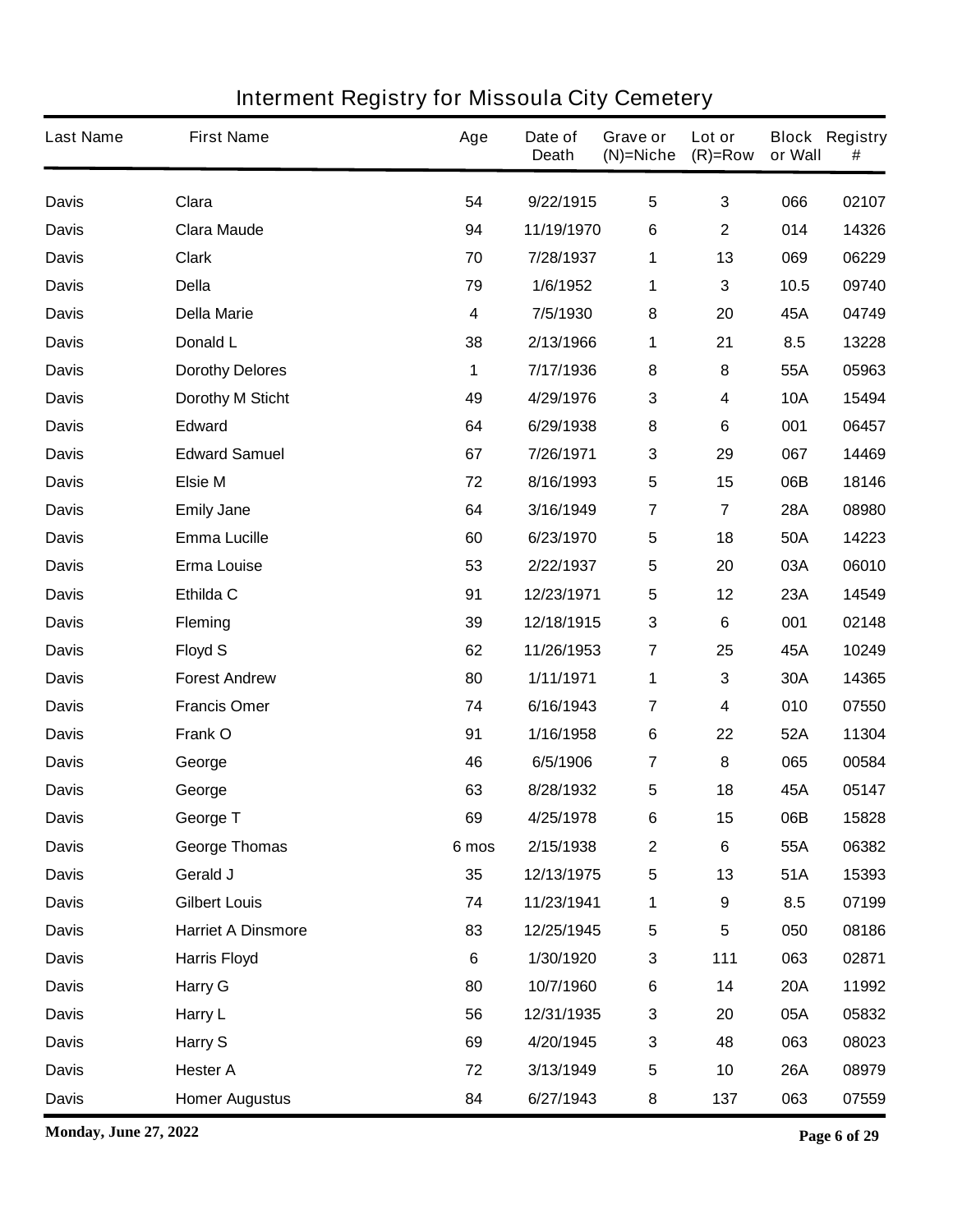| <b>Last Name</b> | <b>First Name</b>       | Age       | Date of<br><b>Death</b> | Grave or<br>$(N)$ =Niche | Lot or<br>$(R)=Row$ | or Wall      | <b>Block Registry</b><br># |
|------------------|-------------------------|-----------|-------------------------|--------------------------|---------------------|--------------|----------------------------|
| <b>Davis</b>     | Isham J                 | 65        | 10/14/1932              | $\overline{7}$           | 4                   | 038          | 05164                      |
| <b>Davis</b>     | James D                 | 53        | 3/10/1932               | $\sqrt{5}$               | 5                   | 45A          | 05046                      |
| <b>Davis</b>     | <b>Jeanette Louise</b>  | 1 day     | 10/19/1956              | 8                        | 45                  | 56A          | 10995                      |
| <b>Davis</b>     | <b>John Charles</b>     | <b>SB</b> | 5/25/1957               | 4                        | 45                  | 56A          | 11146                      |
| <b>Davis</b>     | John E                  | 53        | 9/26/1927               | $\bf 6$                  | 10                  | 26A          | 04194                      |
| <b>Davis</b>     | John 'Jack' Rutherford  | 70        | 10/18/1975              | 2                        | 11                  | 31A          | 15358                      |
| <b>Davis</b>     | John William            | 47        | 2/2/1918                | 1                        | 10                  | 039          | 02482                      |
| <b>Davis</b>     | Johnathan               | 81        | 11/30/1933              | $\bf 6$                  | 3                   | 066          | 05382                      |
| <b>Davis</b>     | <b>Kelley John</b>      | 27        | 10/25/2004              | N <sub>13</sub>          | R4                  | VIO-E        | 19680                      |
| <b>Davis</b>     | L M                     | 85        | 5/26/1925               | $5\phantom{.0}$          | 6                   | 001          | 03774                      |
| <b>Davis</b>     | <b>Lawrence B</b>       | 91        | 7/31/1988               | N <sub>15</sub>          | R <sub>1</sub>      | <b>DEV-E</b> | 17462                      |
| <b>Davis</b>     | Linda                   | 24 days   | 2/5/1948                | $\overline{7}$           | 40                  | 56A          | 08700                      |
| <b>Davis</b>     | <b>Lorando M</b>        | 79        | 12/27/1910              | $\mathbf{3}$             | 30                  | 063          | 01387                      |
| <b>Davis</b>     | <b>Margaret</b>         | 22        | 8/20/1905               | 8                        | $\mathbf 2$         | 014          | 00485                      |
| <b>Davis</b>     | Margaret J              | 50        | 4/26/1899               | $\bf 6$                  | 6                   | 001          | Ledger                     |
| <b>Davis</b>     | <b>Marie B Hovey</b>    | 94        | 11/2/2002               | 3                        | 29                  | 067          | 19369                      |
| <b>Davis</b>     | <b>Marjorie</b>         | <b>SB</b> | 2/7/1916                | $5\phantom{.0}$          | 84                  | 063          | 02176                      |
| <b>Davis</b>     | <b>Mary Ann</b>         | Unk       |                         | $\mathbf{3}$             | 10                  | 001          | Ledger                     |
| <b>Davis</b>     | <b>Mary Aspling</b>     | 72        | 8/2/1948                | $5\phantom{.0}$          | 8                   | 010          | 08832                      |
| <b>Davis</b>     | <b>Mary Elaine</b>      | 6         | 6/23/1926               | $\overline{\mathbf{4}}$  | 8                   | 069          | 03962                      |
| <b>Davis</b>     | <b>Mary Ellen Inman</b> | 81        | 11/9/1973               | $\overline{7}$           | 4                   | 043          | 14976                      |
| <b>Davis</b>     | <b>Marya</b>            | unk       | 10/18/1882              | 4                        | 6                   | 001          | Ledger                     |
| <b>Davis</b>     | <b>Mildred</b>          | 93        | 11/7/2020               | 1                        | 11                  | 23A          | 20079                      |
| <b>Davis</b>     | Morris 'Curley'         | 77        | 4/5/1968                | 8                        | 13                  | 19B          | 13757                      |
| <b>Davis</b>     | <b>Myra Elnis</b>       | 77        | 6/3/1976                | $\overline{7}$           | 17                  | 21A          | 15512                      |
| <b>Davis</b>     | <b>Nancy Lennes</b>     | unk       | 7/25/1970               | $\sqrt{5}$               | 19                  | <b>11A</b>   | 14260                      |
| <b>Davis</b>     | <b>Nellie R</b>         | 90        | 3/2/1980                | $\overline{\mathbf{5}}$  | 14                  | <b>20A</b>   | 16135                      |
| <b>Davis</b>     | No name                 | <b>SB</b> | 4/25/1911               | $\overline{7}$           | 35                  | 063          | 01440                      |
| <b>Davis</b>     | Nora Hellman            | 75        | 10/26/1978              | $\mathbf{3}$             | 14                  | 49A          | 15901                      |
| <b>Davis</b>     | <b>Owen Douglas</b>     | 30        | 8/31/1924               | $\boldsymbol{4}$         | 27                  | <b>16A</b>   | 03659                      |
| <b>Davis</b>     | Pearl N                 | 78        | 5/6/1979                | 1                        | 26                  | 15B          | 15989                      |
| <b>Davis</b>     | <b>Robert Hamilton</b>  | 49        | 6/18/1959               | ${\bf 5}$                | 19                  | <b>11A</b>   | 11653                      |
| <b>Davis</b>     | <b>Roy Homer</b>        | 60        | 6/9/1970                | $\bf 6$                  | 24                  | 22B          | 14374                      |

**Monday, June 27, 2022 Page 7 of 29**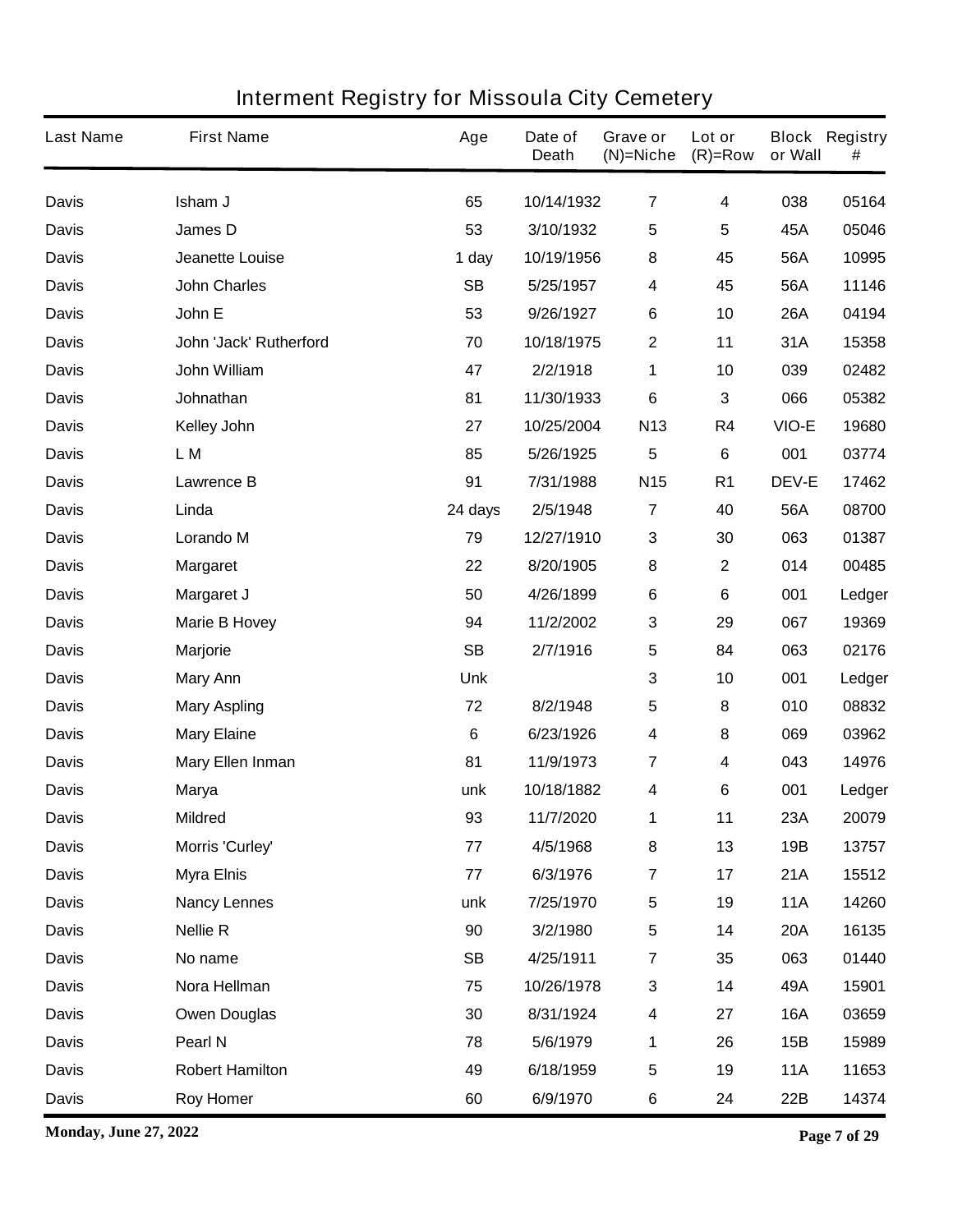| <b>Last Name</b> | <b>First Name</b>      | Age        | Date of<br><b>Death</b> | Grave or<br>$(N)$ =Niche | Lot or<br>$(R)=Row$ | or Wall      | <b>Block Registry</b><br># |
|------------------|------------------------|------------|-------------------------|--------------------------|---------------------|--------------|----------------------------|
| <b>Davis</b>     | Samuel J Jr            | 68         | 3/23/1976               | $\bf 6$                  | 18                  | 50A          | 15460                      |
| <b>Davis</b>     | Samuel J Sr            | 91         | 7/7/1952                | $\boldsymbol{2}$         | 3                   | 10.5         | 09885                      |
| <b>Davis</b>     | <b>Terry Jean</b>      | 1 mos      | 9/24/1931               | $\pmb{8}$                | 13                  | 55A          | 04958                      |
| <b>Davis</b>     | Thomas C               | 71         | 4/8/1970                | $\overline{\mathbf{4}}$  | 18                  | 40A          | 14256                      |
| <b>Davis</b>     | Tulsa C                | 76         | 7/9/1981                | $\mathbf{3}$             | 18                  | 40A          | 16363                      |
| <b>Davis</b>     | Virginia               | 38         | 4/3/1923                | $\overline{\mathbf{4}}$  | 10                  | 001          | 03405                      |
| <b>Davis</b>     | <b>Warren Blair</b>    | 61         | 9/1/1939                | $\bf 6$                  | 12                  | 23A          | 06717                      |
| <b>Davis</b>     | <b>William Donald</b>  | 3 days     | 8/14/1953               | $\sqrt{5}$               | 42                  | 56A          | 10175                      |
| <b>Davis</b>     | <b>William Lloyd</b>   | 56         | 11/4/1965               | $\overline{\mathbf{4}}$  | 20                  | 05A          | 13202                      |
| <b>Davis</b>     | <b>William R</b>       | unk        | 7/6/1947                | $\overline{7}$           | $\overline{7}$      | 048          | 08768                      |
| <b>Davis</b>     | William W              | 51         | 1/23/1932               | $\boldsymbol{2}$         | 7                   | 05A          | 05016                      |
| <b>Davison</b>   | Earl                   | 79         | 9/11/1973               | $\mathbf{2}$             | 29                  | <b>14B</b>   | 14939                      |
| <b>Davison</b>   | <b>Edmund W 'Chip'</b> | 33         | 9/22/1991               | $\mathbf{3}$             | 27                  | 21B          | 17880                      |
| <b>Davison</b>   | Edna                   | 98         | 2/20/1992               | 1                        | 29                  | 14B          | 17922                      |
| <b>Davison</b>   | <b>Robert Wallace</b>  | 76         | 4/12/2003               | 1                        | 29                  | 14B          | 19355                      |
| Davy             | <b>Daniel</b>          | 35         | 11/20/1984              | N <sub>16</sub>          | R <sub>1</sub>      | <b>SER-S</b> | 17506                      |
| Daw              | <b>Melvin R</b>        | 9 mos      | 2/19/1931               | $\overline{\mathbf{4}}$  | 15                  | 55A          | 04852                      |
| <b>Dawson</b>    | <b>Charles Farrell</b> | 56         | 4/23/1982               | 7                        | 20                  | 21B          | 16483                      |
| Dawson           | <b>Edward P</b>        | 39         | 11/20/1934              | 6                        | 3                   | 062          | 05571                      |
| Dawson           | Lena                   | 52         | 8/25/1923               | 8.5                      | 130                 | 063          | 03474                      |
| <b>Dawson</b>    | <b>Margaret</b>        | 71         | 3/21/1943               | $\overline{\mathbf{5}}$  | 3                   | 062          | 07479                      |
| <b>Dawson</b>    | <b>Samuel W</b>        | 64         | 10/19/1918              | 6.5                      | 3                   | 062          | 02590                      |
| Day              | <b>Alfred</b>          | 84         | 6/16/1949               | $\mathbf{2}$             | 15                  | 53A          | 09045                      |
| <b>Day</b>       | Alma                   | 78         | 11/27/1960              | $\sqrt{5}$               | 10                  | 046          | 12025                      |
| Day              | Annie                  | <b>Unk</b> |                         | $\overline{7}$           | 14                  | 63A          | Map                        |
| Day              | <b>Bessie L</b>        | 81         | 1/20/1966               | 8                        | 11                  | 30A          | 13224                      |
| Day              | <b>Charles E</b>       | 66         | 12/25/1944              | $\bf 6$                  | 10                  | 046          | 07931                      |
| Day              | Earle E                | 77         | 8/23/1984               | $\sqrt{5}$               | 30                  | 10B          | 16860                      |
| Day              | <b>Elwin A</b>         | 83         | 11/16/1965              | 1                        | 14                  | 30A          | 13193                      |
| Day              | Harold W Sr            | 74         | 8/18/1974               | $\mathbf 3$              | 24                  | 46A          | 15149                      |
| Day              | <b>Hattie T</b>        | 78         | 1/13/1937               | $\boldsymbol{4}$         | 23                  | <b>17A</b>   | 06178                      |
| Day              | <b>Henry E</b>         | 69         | 9/12/1925               | $\overline{7}$           | 10                  | 046          | 03822                      |
| Day              | <b>Howard George</b>   | 55         | 1/15/1977               | $\mathbf{3}$             | 23                  | 15B          | 15622                      |

**Monday, June 27, 2022 Page 8 of 29**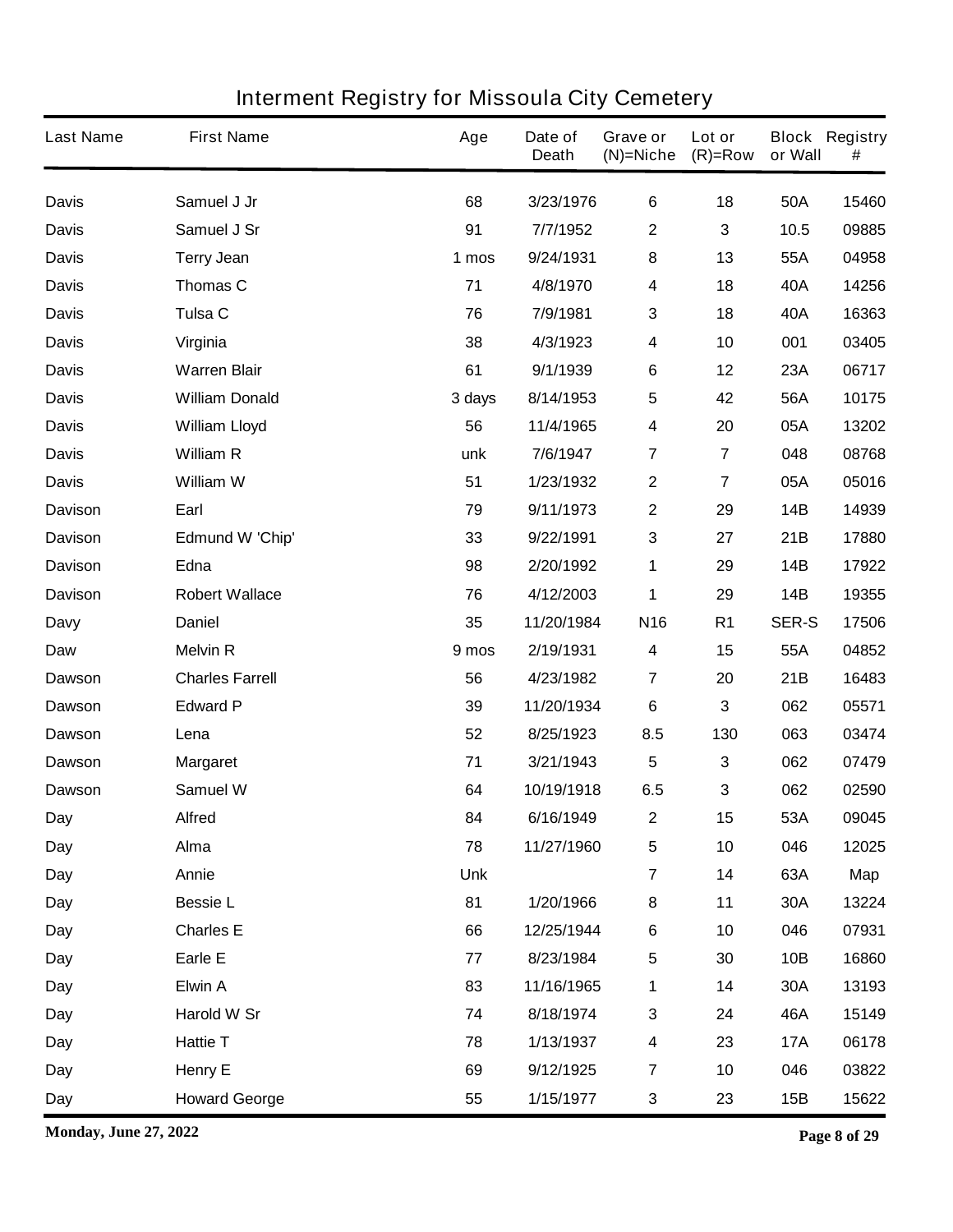| <b>Last Name</b>  | <b>First Name</b>       | Age   | Date of<br><b>Death</b> | Grave or<br>$(N)$ =Niche | Lot or<br>$(R)=Row$     | or Wall    | <b>Block Registry</b><br># |
|-------------------|-------------------------|-------|-------------------------|--------------------------|-------------------------|------------|----------------------------|
| Day               | Isola                   | 80    | 12/7/1953               | 7                        | 17                      | 58A        | 10258                      |
| Day               | <b>James Herbert R</b>  | unk   | 3/19/1901               | 1                        | 10                      | 046        | Ledger                     |
| Day               | <b>Jessie D</b>         | 61    | 12/28/1955              | $\overline{7}$           | 17                      | 59A        | 10762                      |
| Day               | John L                  | 79    | 12/29/1967              | 8                        | 17                      | 59A        | 13737                      |
| Day               | John R                  | 72    | 3/27/1933               | 1                        | 6                       | 45A        | 05241                      |
| Day               | Kathryn Nina Leonard    | 67    | 6/19/1984               | 5                        | 30                      | 10B        | 16834                      |
| Day               | Louisa                  | 75    | 7/16/1932               | $\boldsymbol{2}$         | 10                      | 046        | 05120                      |
| Day               | <b>Mabel M</b>          | 87    | 5/29/1996               | $\overline{7}$           | 11                      | 30A        | 18518                      |
| Day               | <b>Minnie A</b>         | 75    | 8/24/1936               | $\overline{7}$           | 24                      | 46A        | 05980                      |
| Day               | <b>Myrtle</b>           | 89    | 3/19/1972               | $\bf 6$                  | 11                      | 50A        | 14624                      |
| Day               | <b>Odd Olin</b>         | 79    | 1/17/1937               | 5                        | 23                      | <b>17A</b> | 06188                      |
| Day               | OLena J                 | 66    | 4/27/1971               | 8                        | 24                      | 45A        | 14419                      |
| Day               | <b>Robert James</b>     | 90    | 3/7/1954                | 8                        | 17                      | 58A        | 10328                      |
| Day               | <b>Ruth Marian</b>      | 89    | 7/15/2012               | $\bf 6$                  | 14                      | 15B        | 20258                      |
| Day               | <b>Thomas E</b>         | 42    | 6/28/1932               | $5\phantom{.0}$          | 19                      | 45A        | 05104                      |
| <b>Daykin</b>     | <b>No Name</b>          | unk   | 12/28/1900              | $\overline{7}$           | 9                       | 029        | Ledger                     |
| <b>Deal</b>       | Elisha                  | 79    | 4/4/1923                | 5                        | 103                     | 063        | 03407                      |
| <b>Deal</b>       | Etta E                  | 62    | 9/13/1972               | 1                        | 6                       | 19B        | 14742                      |
| <b>Deal</b>       | Jean                    | 74    | 7/24/1991               | 5                        | 27                      | 21B        | 17861                      |
| <b>Deal</b>       | <b>Margaret T</b>       | 68    | 12/12/1945              | 3                        | $\overline{\mathbf{7}}$ | 54A        | 08168                      |
| <b>DeAlvarado</b> | <b>Rodrigo Soto</b>     | 36    | 4/12/2010               | 4                        | 27                      | 14B        | 20006                      |
| Dean              | <b>Charles</b>          | 67    | 3/30/1928               | 7                        | 8                       | 042        | 04276                      |
| Dean              | <b>Frank E</b>          | 85    | 2/1/1958                | $\boldsymbol{2}$         | 3                       | 57A        | 11324                      |
| Dean              | No name                 | 1 day | 5/5/1951                | 6                        | 24                      | 56A        | 09572                      |
| Dean              | <b>Robert C</b>         | 62    | 7/11/1967               | 8                        | 11                      | 40A        | 13564                      |
| Dean              | <b>Rose Ellen</b>       | 66    | 2/8/1948                | $\mathbf 2$              | 3                       | 43A        | 08706                      |
| Dean              | <b>Virginia Dixon</b>   | 77    | 1/19/1974               | <b>1BT2</b>              | $\mathbf 2$             | 036        | 15030                      |
| Deanim            | <b>Frank</b>            | 70    | 11/20/1918              | 5                        | 120                     | 063        | 02635                      |
| <b>DeBerge</b>    | Henry                   | 74    | 6/22/1934               | $\overline{7}$           | 8                       | 04A        | 05482                      |
| <b>DeBirge</b>    | Amelia                  | 69    | 4/25/1922               | $\bf 6$                  | 101                     | 063        | 03221                      |
| Debruin           | <b>Bessie Kreigbaum</b> | 98    | 1/6/1994                | $\overline{\mathbf{5}}$  | 1                       | <b>12A</b> | 18212                      |
| Debruin           | <b>Cornelius 'Carl'</b> | 80    | 3/24/1965               | 8                        | 8                       | <b>11A</b> | 13057                      |
| <b>DeBruin</b>    | <b>Daniel</b>           | 67    | 12/13/2021              | $\overline{\mathbf{7}}$  | 28                      | 13B        | 20793                      |

**Monday, June 27, 2022 Page 9 of 29**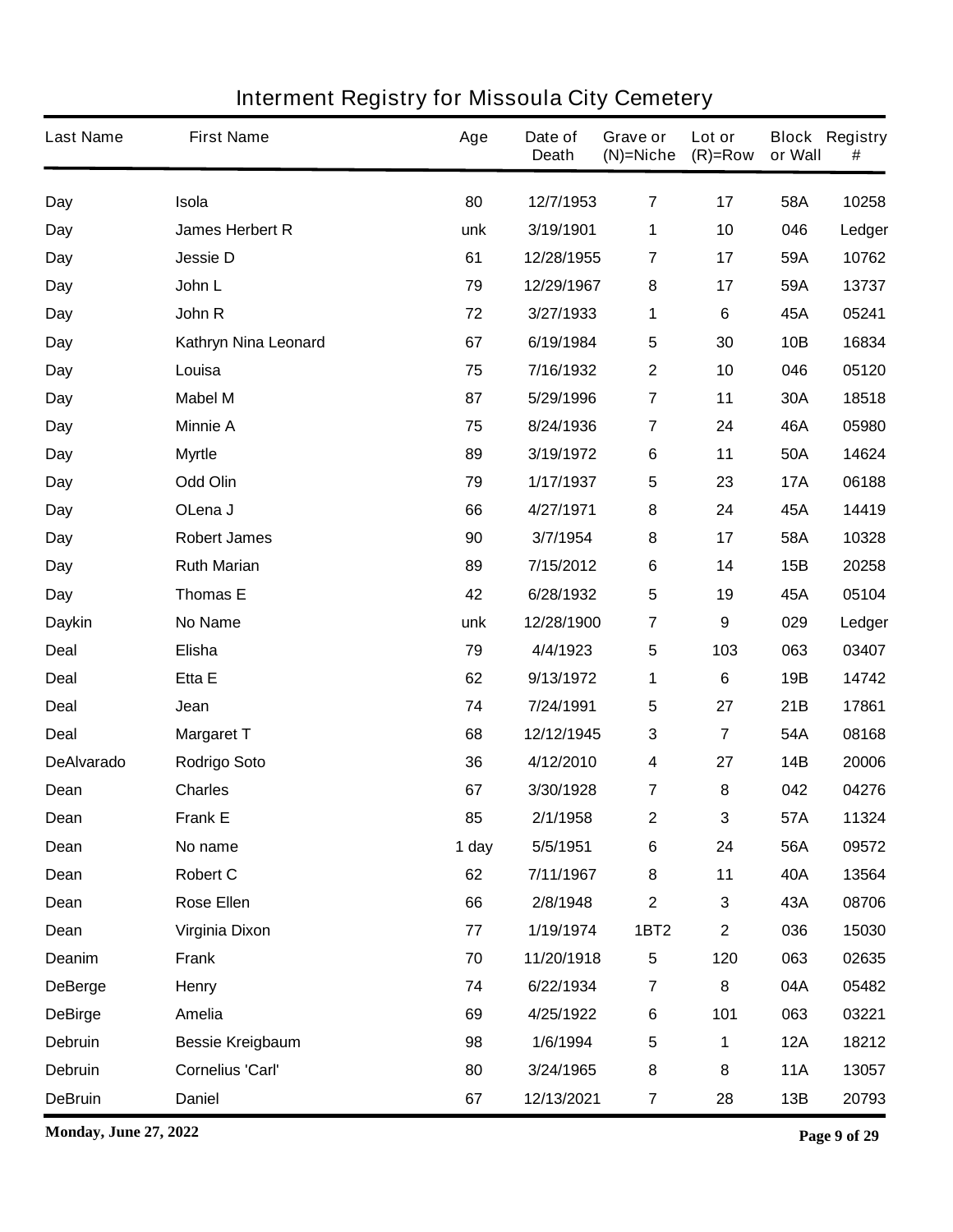| <b>Last Name</b>  | <b>First Name</b>          | Age   | Date of<br><b>Death</b> | Grave or<br>$(N)$ =Niche | Lot or<br>$(R)=Row$ | or Wall      | <b>Block Registry</b><br># |
|-------------------|----------------------------|-------|-------------------------|--------------------------|---------------------|--------------|----------------------------|
| <b>DeBruin</b>    | Darla Kaye                 | 18    | 12/8/1979               | $\overline{7}$           | 23                  | <b>14B</b>   | 16094                      |
| <b>Debruin</b>    | Ethel L                    | 69    | 8/9/1959                | 7                        | 8                   | <b>11A</b>   | 11681                      |
| <b>DeBruin</b>    | <b>Joanne Merritt</b>      | 84    | 8/14/2016               | $\overline{\mathbf{5}}$  | 24                  | 14B          | 20608                      |
| <b>DeBruin</b>    | <b>Jonathon Carl</b>       | 30    | 1/3/2013                | 7                        | 4                   | <b>14B</b>   | 20329                      |
| <b>DeBruin</b>    | Lester C                   | 44    | 7/6/1973                | $\bf 6$                  | 24                  | <b>14B</b>   | 14931                      |
| <b>DeCamp</b>     | William                    | 33    | 6/22/1912               | 7                        | 44                  | 063          | 01601                      |
| <b>Decker</b>     | Henry O                    | 67    | 10/20/1952              | 1                        | 9                   | 48A          | 09964                      |
| <b>Decker</b>     | <b>Merl P</b>              | 77    | 3/5/1970                | 6                        | 16                  | 52A          | 14154                      |
| <b>Decker</b>     | <b>Michael</b>             | 70    | 11/21/2010              | 1                        | 21                  | 44A          | 20132                      |
| <b>Decker</b>     | <b>Rudolph</b>             | 67    | 12/17/1967              | 1                        | 19                  | 57A          | 13692                      |
| <b>Deckman</b>    | <b>Edward</b>              | 3 mos | 11/26/1907              | 7                        | 14                  | 007          | 00793                      |
| <b>Deckman</b>    | Freida                     | 3     | 9/10/1904               | 1                        | 5                   | 033          | 00393                      |
| <b>DeClair</b>    | Peter Joseph               | 61    | 5/1/1909                | $\mathbf{3}$             | 17                  | 063          | 01116                      |
| <b>DeCoste</b>    | <b>Stephen W</b>           | 70    | 5/7/1958                | 7                        | 22                  | 51A          | 11407                      |
| Deehan            | <b>Patrick</b>             | unk   | 11/13/1900              | 4                        | 4                   | 018          | Ledger                     |
| <b>DeGordin</b>   | <b>Plasid</b>              | 30    | 11/1/1902               | $\boldsymbol{4}$         | $\mathbf 2$         | 004          | 00183                      |
| Degroat           | Cora B                     | 59    | 4/17/1927               | 3                        | 11                  | <b>26A</b>   | 04121                      |
| Degroat           | <b>William B</b>           | 73    | 4/8/1931                | 4                        | 11                  | <b>26A</b>   | 04872                      |
| <b>DeJarnette</b> | <b>Evelyn M</b>            | 98    | 5/31/1968               | $\boldsymbol{4}$         | 21                  | <b>16A</b>   | 13791                      |
| <b>DeJarnette</b> | <b>Jack E Chambers</b>     | 81    | 8/11/1943               | 5                        | 21                  | <b>16A</b>   | 07579                      |
| <b>DeJarnette</b> | <b>James G</b>             | 19    | 4/26/1924               | 6                        | 21                  | <b>16A</b>   | 03594                      |
| <b>DeLand</b>     | <b>Mary Elizabeth Ford</b> | 102   | 3/25/2015               | 4                        | 25                  | 01B          | 20030                      |
| <b>Delaney</b>    | Anna E                     | 70    | 8/12/1951               | 7                        | 1                   | 24A          | 09646                      |
| <b>Delaney</b>    | <b>Charles E</b>           | 88    | 1/19/1986               | $\boldsymbol{2}$         | 20                  | <b>10A</b>   | 17075                      |
| <b>Delaney</b>    | <b>Charles R</b>           | 57    | 12/18/1932              | 8                        | 1                   | 24A          | 05198                      |
| <b>Delaney</b>    | Donald E                   | 69    | 4/2/1998                | N36                      | R <sub>1</sub>      | <b>TRA-E</b> | 18756                      |
| <b>Delaney</b>    | Dorris F 'Red'             | 57    | 12/7/1960               | 8                        | 20                  | <b>10A</b>   | 12027                      |
| <b>Delaney</b>    | Jane Hannah                | 81    | 6/23/2011               | N36                      | R <sub>1</sub>      | TRA-E        | 20162                      |
| <b>Delaney</b>    | June E Smith               | 60    | 3/29/1958               | $\mathbf 1$              | 20                  | <b>10A</b>   | 11362                      |
| <b>Delaney</b>    | <b>Lilly I Lindberg</b>    | 81    | 2/22/1981               | $\sqrt{5}$               | 1                   | 002          | 16307                      |
| <b>Delaney</b>    | <b>Lloyd D</b>             | 69    | 5/22/1969               | $\bf 6$                  | 1                   | 002          | 14013                      |
| <b>Delfino</b>    | <b>Angeles</b>             | 42    | 5/9/1909                | 82                       | <b>NP</b>           | 009          | 01127                      |
| Delien            | <b>Fleet</b>               | 34    | 3/28/1918               | 5                        | 93                  | 063          | 02510                      |

**Monday, June 27, 2022 Page 10 of 29**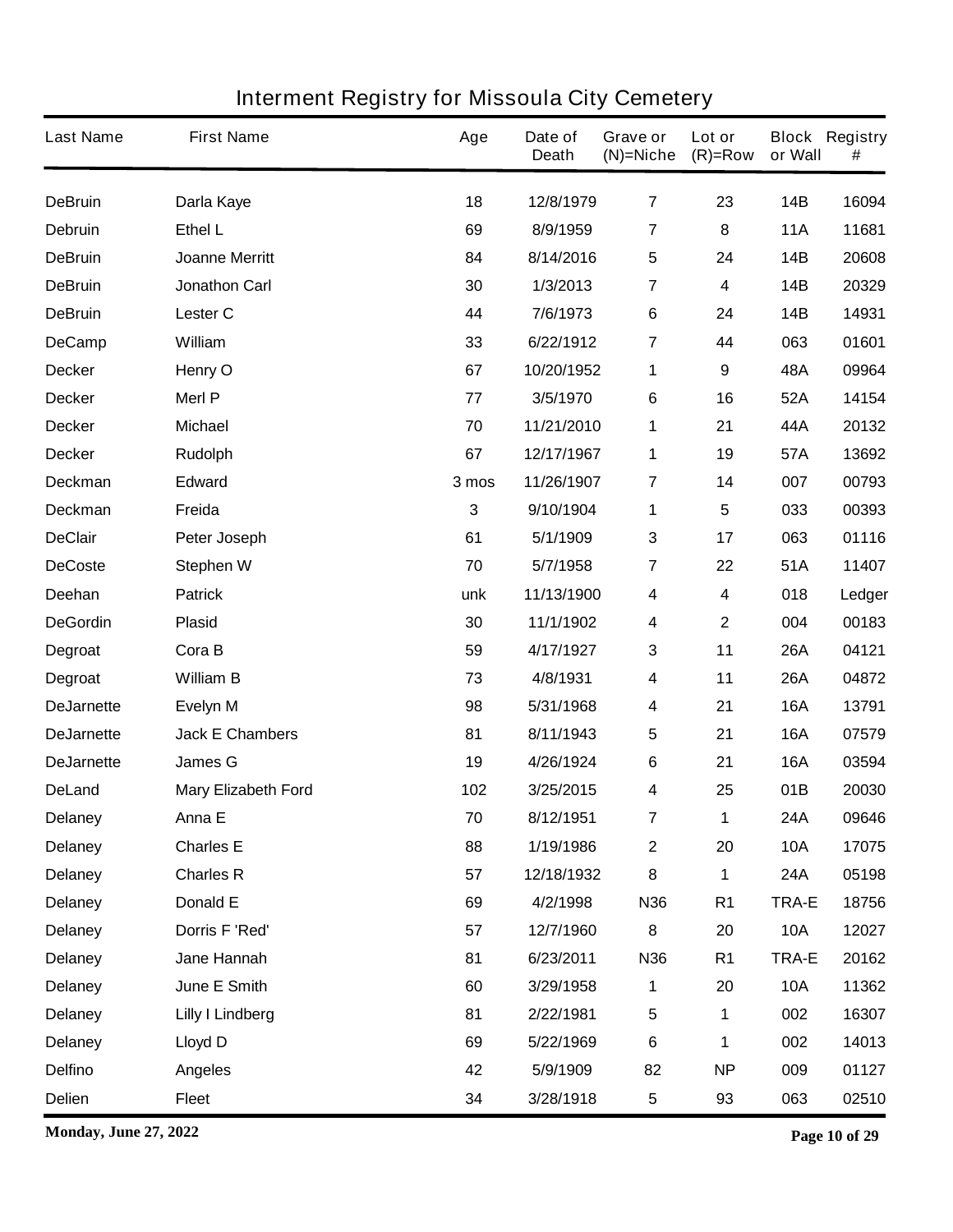| <b>Last Name</b>  | <b>First Name</b>        | Age   | Date of<br><b>Death</b> | Grave or<br>$(N)$ =Niche | Lot or<br>$(R)=Row$     | or Wall    | <b>Block Registry</b><br># |
|-------------------|--------------------------|-------|-------------------------|--------------------------|-------------------------|------------|----------------------------|
| <b>Dellinger</b>  | <b>Basil B</b>           | 53    | 5/21/1961               | 8                        | $\overline{\mathbf{7}}$ | 42A        | 12123                      |
| Delong            | Alexander                | 69    | 6/18/1899               | $\mathbf{3}$             | 7                       | 014        | Ledger                     |
| Delong            | <b>Elizabeth Matlock</b> | 66    | 12/4/1901               | $\overline{\mathbf{4}}$  | 7                       | 014        | 00078                      |
| Delong            | <b>Margaret</b>          | 83    | 1/10/1956               | 1                        | 7                       | <b>22A</b> | 10793                      |
| Delong            | <b>Margaret</b>          | unk   | 12/5/1901               | $\mathbf{3}$             | 6                       | 014        | Ledger                     |
| Delong            | <b>Rufus</b>             | 56    | 6/16/1914               | 4                        | 6                       | 014        | 01929                      |
| <b>Delyea</b>     | <b>Bertha</b>            | 70    | 7/16/1937               | 1                        | 6                       | 47A        | 06216                      |
| <b>Delyea</b>     | <b>Earnest</b>           | 59    | 4/23/1931               | 6                        | 21                      | 47A        | 04878                      |
| <b>DeMarois</b>   | <b>Laurie Caras</b>      | 50    | 7/2/2004                | $\boldsymbol{2}$         | 20                      | 06B        | 19480                      |
| <b>Demas</b>      | Alta Ann                 | 63    | 7/11/1968               | 1                        | 3                       | 028        | 13766                      |
| <b>Demas</b>      | George                   | 75    | 7/12/1968               | $\mathbf{2}$             | 3                       | 028        | 13765                      |
| <b>Demers</b>     | <b>Colleen Ruth Sol</b>  | 80    | 10/8/2008               | $\overline{7}$           | 1                       | 40A        | 19886                      |
| <b>DeMers</b>     | <b>Jay Neal</b>          | 64    | 12/4/1988               | $\overline{7}$           | 1                       | 40A        | 17563                      |
| <b>DeMers</b>     | Louis A                  | 86    | 5/24/1970               | $\bf 8$                  | 12                      | 020        | 14202                      |
| <b>DeMers</b>     | <b>Margaret D</b>        | 23    | 4/4/1941                | 6                        | 12                      | 10.5       | 07058                      |
| <b>DeMers</b>     | <b>Mary H</b>            | 87    | 8/24/1975               | 7                        | 12                      | 020        | 15339                      |
| <b>DeMers</b>     | No name                  | 63    | 12/25/1948              | 4                        | 12                      | 10.5       | 08936                      |
| <b>DeMers</b>     | Robert J                 | 60    | 1/15/1942               | $\overline{\mathbf{5}}$  | 12                      | 10.5       | 07229                      |
| <b>Demistroff</b> | <b>Marvin</b>            | 55    | 12/13/1937              | 1                        | 1                       | <b>18A</b> | 06338                      |
| <b>Demmons</b>    | Aafje M                  | 86    | 12/2/1996               | 1                        | 23                      | 48A        | 18616                      |
| <b>Demmons</b>    | <b>Alberta K</b>         | 67    | 3/3/1971                | 8                        | 4                       | 09A        | 14381                      |
| <b>Demmons</b>    | Esther J                 | 74    | 5/18/1955               | 1                        | 3                       | <b>14A</b> | 10625                      |
| <b>Demmons</b>    | <b>George Gill</b>       | 73    | 5/26/1979               | 1                        | 9                       | 09A        | 15999                      |
| <b>Demmons</b>    | <b>Herbert Leslie</b>    | 66    | 6/22/1950               | 1                        | 23                      | 48A        | 09342                      |
| <b>Demmons</b>    | <b>Thomas Jefferson</b>  | 51    | 8/6/1916                | 1                        | 89                      | 063        | 02237                      |
| <b>Demmons</b>    | <b>W</b> Gilbert         | 61    | 10/9/1933               | $\boldsymbol{2}$         | 3                       | <b>14A</b> | 05350                      |
| <b>Demons</b>     | No name                  | 6 mos | 9/19/1903               | $\overline{\mathbf{4}}$  | $\mathbf 2$             | 006        | 00284                      |
| <b>DeMott</b>     | Roy                      | 81    | 7/12/1987               | $\mathbf{3}$             | 4                       | <b>50A</b> | 17308                      |
| <b>DeMott</b>     | Viola H                  | 84    | 11/24/2001              | $\boldsymbol{4}$         | 4                       | <b>50A</b> | 19210                      |
| <b>Dempsay</b>    | <b>Dorothy Sayler</b>    | 78    | 8/16/1997               | $\overline{\mathbf{5}}$  | 10                      | <b>50A</b> | 18669                      |
| <b>Dempsey</b>    | Dorothy E Cowan          | 95    | 4/30/1995               | $\sqrt{5}$               | 19                      | 14B        | 18361                      |
| <b>Dempsey</b>    | <b>Walter H</b>          | 78    | 12/28/1974              | $\bf 6$                  | 19                      | 14B        | 15219                      |
| <b>Denayer</b>    | <b>Margaretta Barnes</b> | 50    | 9/1/1891                | 4                        | 8                       | 63A        | Ledger                     |

**Monday, June 27, 2022 Page 11 of 29**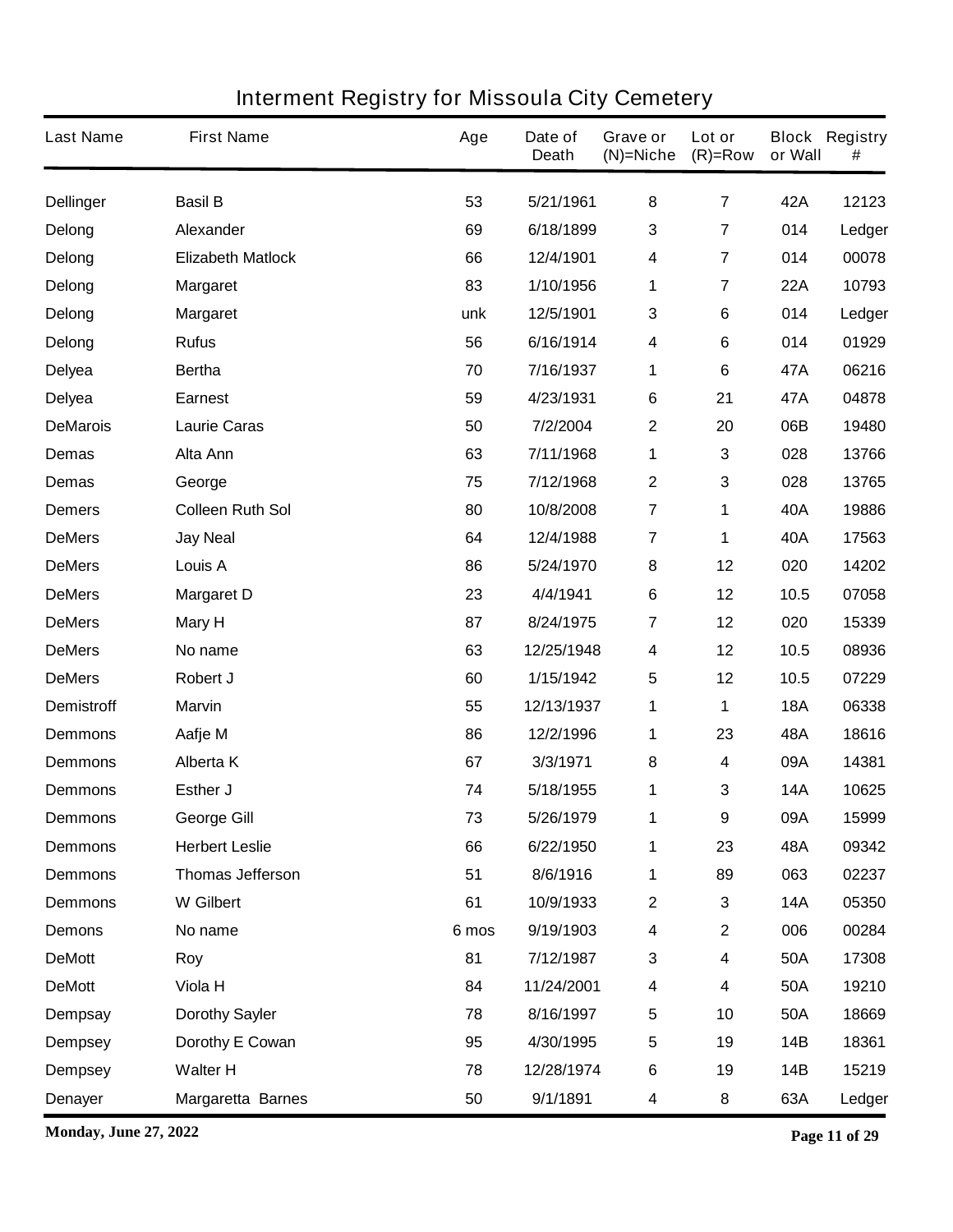| <b>Last Name</b> | <b>First Name</b>            | Age                     | Date of<br><b>Death</b> | Grave or<br>$(N)$ =Niche | Lot or<br>$(R)=Row$ | or Wall    | <b>Block Registry</b><br># |
|------------------|------------------------------|-------------------------|-------------------------|--------------------------|---------------------|------------|----------------------------|
| Deneen           | Ida                          | 43                      | 6/7/1907                | $\overline{\mathbf{4}}$  | 8                   | 007        | 00733                      |
| <b>Deney</b>     | <b>Orville Guy</b>           | $\overline{\mathbf{4}}$ | 8/22/1934               | $\overline{7}$           | 10                  | 47A        | 05517                      |
| <b>Deney</b>     | <b>Thelma Arlene</b>         | 13                      | 9/19/1934               | $\boldsymbol{2}$         | 10                  | 47A        | 05535                      |
| Denig            | <b>Frank G</b>               | 55                      | 9/27/1905               | 8                        | 7                   | 006        | 00504                      |
| <b>Denius</b>    | Emma                         | 67                      | 2/25/1978               | 5                        | 9                   | <b>14B</b> | 15808                      |
| <b>Denius</b>    | <b>Roney F</b>               | 77                      | 3/1/1981                | $6\phantom{1}$           | 9                   | <b>14B</b> | 16310                      |
| Denkenberger     | No name                      | <b>SB</b>               | 5/10/1937               | FT7                      | 10                  | 068        | 06063                      |
| Denning          | David M                      | 54                      | 1/16/1971               | $\bf 6$                  | 22                  | 50A        | 14355                      |
| Denning          | <b>Margaret E VanDorsten</b> | 71                      | 7/18/1988               | 5                        | 22                  | 50A        | 17448                      |
| <b>Dennis</b>    | <b>Clara M</b>               | 61                      | 5/9/1935                | 5                        | 3                   | <b>15A</b> | 05674                      |
| <b>Dennis</b>    | <b>Cora May Alford</b>       | 68                      | 11/10/1966              | 1                        | 1                   | 21A        | 13453                      |
| <b>Dennis</b>    | George L                     | 50                      | 10/30/1924              | 4                        | 3                   | <b>15A</b> | 03676                      |
| <b>Dennis</b>    | <b>Harold Martin</b>         | 3                       | 2/13/1911               | $\mathbf 2$              | 34                  | 063        | 01406                      |
| <b>Dennis</b>    | <b>Henry H</b>               | 81                      | 2/9/1968                | 5                        | 15                  | 02A        | 13738                      |
| <b>Dennis</b>    | <b>Ina Gertrude Harris</b>   | 86                      | 11/14/1980              | 1                        | 13                  | <b>11A</b> | 16258                      |
| <b>Dennis</b>    | <b>Margaret L</b>            | 75                      | 10/3/1965               | 4                        | 15                  | 02A        | 13176                      |
| <b>Dennis</b>    | <b>Milton Luther</b>         | 69                      | 1/14/1938               | $\bf 6$                  | 3                   | <b>15A</b> | 06363                      |
| <b>Dennis</b>    | <b>William Earl</b>          | 88                      | 2/12/1984               | $\mathbf{2}$             | 1                   | 21A        | 16785                      |
| <b>Dennison</b>  | <b>Ethel Long</b>            | 30                      | 11/12/1911              | 5                        | 9                   | 067        | 01511                      |
| <b>Denniston</b> | J Lyle                       | 58                      | 12/10/1966              | ${\bf 8}$                | 5                   | 46A        | 13497                      |
| <b>Denniston</b> | <b>Myrtle Jane</b>           | 53                      | 8/25/1970               | $\overline{7}$           | 5                   | 46A        | 14251                      |
| Denny            | Harry A                      | 62                      | 4/5/1964                | 4                        | 12                  | 60A        | 12849                      |
| <b>Denny</b>     | <b>Herrick C</b>             | 88                      | 2/4/1959                | 5                        | 11                  | 51A        | 11558                      |
| <b>Denny</b>     | <b>Hilda Lund</b>            | 87                      | 12/19/1980              | $\mathbf 3$              | 12                  | 60A        | 16275                      |
| <b>Denser</b>    | Jennie A                     | 40                      | 12/13/1914              | $\bf 6$                  | 70                  | 063        | 01976                      |
| <b>Densley</b>   | <b>Leland R</b>              | 70                      | 9/20/1969               | $\overline{\mathbf{7}}$  | 24                  | 22B        | 14048                      |
| Dent             | Andrew                       | 52                      | 7/31/1924               | $\overline{7}$           | 132                 | 063        | 03643                      |
| Dent             | <b>Charles P</b>             | unk                     |                         | $\sqrt{5}$               | 11                  | 026        | Ledger                     |
| Dent             | JR                           | unk                     |                         | $\bf 6$                  | 22                  | 025        | Ledger                     |
| Denton           | <b>Elmer D</b>               | unk                     | 11/10/1893              | 8                        | 8                   | 018        | Ledger                     |
| Denton           | Harvey                       | unk                     | 11/29/1893              | 1                        | 8                   | 018        | Ledger                     |
| Denton           | <b>Theresa</b>               | 87                      | 2/5/1944                | HD7                      | 8                   | 018        | 08061                      |
| <b>Denzer</b>    | John P                       | 71                      | 5/29/1942               | $\overline{7}$           | 17                  | 8.5        | 07309                      |

**Monday, June 27, 2022 Page 12 of 29**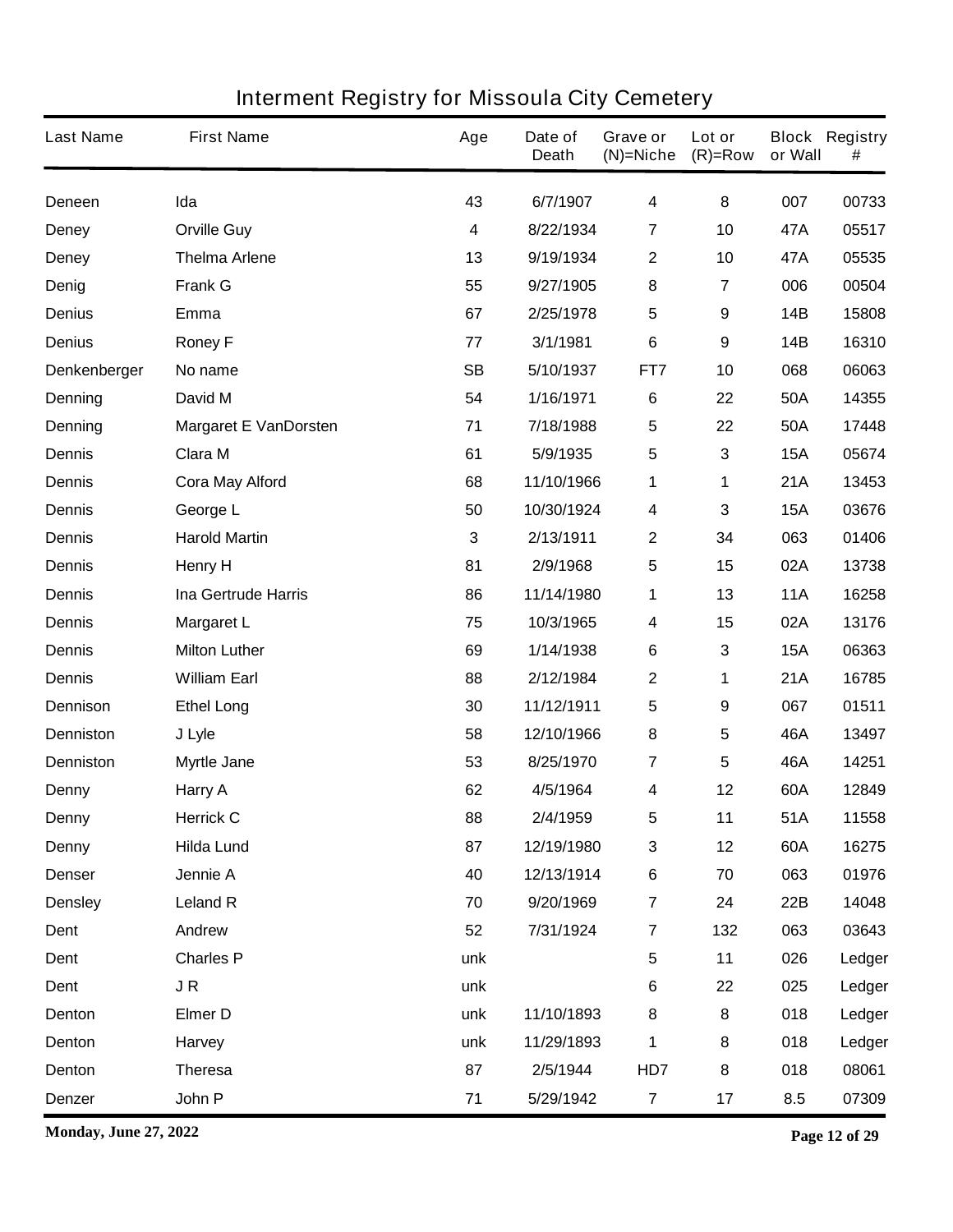| <b>Last Name</b>  | <b>First Name</b>       | Age           | Date of<br><b>Death</b> | Grave or<br>$(N)$ =Niche | Lot or<br>$(R)=Row$ | or Wall    | <b>Block Registry</b><br># |
|-------------------|-------------------------|---------------|-------------------------|--------------------------|---------------------|------------|----------------------------|
| <b>Denzer</b>     | Laura Maybell           | 60            | 5/24/1937               | $\overline{\mathbf{5}}$  | 11                  | 064        | 06077                      |
| <b>DePalma</b>    | <b>Albert John</b>      | 73            | 10/25/2003              | 6                        | $\mathbf 2$         | 02B        | 21095                      |
| <b>Derby</b>      | <b>Alexander Thomas</b> | 69            | 12/13/1924              | $\boldsymbol{2}$         | 4                   | 05A        | 03690                      |
| <b>Derby</b>      | <b>Leonard L</b>        | 49            | 8/19/1954               | $\overline{\mathbf{4}}$  | 20                  | 52A        | 10444                      |
| <b>Derby</b>      | Lepha M                 | 39            | 10/28/1918              | $\boldsymbol{4}$         | 119                 | 063        | 02598                      |
| <b>Derby</b>      | <b>Martha E</b>         | 73            | 4/29/1930               | 1                        | 4                   | 05A        | 04708                      |
| <b>Derby</b>      | <b>Weymouth V</b>       | 53            | 2/28/1978               | 1                        | 20                  | 22B        | 15810                      |
| <b>Deremer</b>    | <b>Dorothy Elsie</b>    | 79            | 11/18/1993              | $\mathbf 3$              | 3                   | 42A        | 18121                      |
| <b>Deremer</b>    | <b>Floyd E</b>          | 69            | 9/26/1970               | $\boldsymbol{4}$         | 3                   | 42A        | 14363                      |
| <b>Derge</b>      | No name                 | <b>90 min</b> | 1/11/1911               | 8                        | 31                  | 063        | 01395                      |
| <b>Derheim</b>    | <b>Emma Mae</b>         | 1 day         | 5/12/2007               | 8                        | 6                   | 41A        | 19750                      |
| Deroche           | <b>Albert</b>           | 82            | 9/29/1948               | 1                        | 8                   | 03A        | 08876                      |
| <b>Deroche</b>    | <b>Jessie E</b>         | 73            | 1/17/1936               | $\mathbf{3}$             | 6                   | 060        | 05845                      |
| Derr              | Emma                    | 77            | 1/24/1941               | $\mathbf 3$              | 22                  | 8.5        | 07009                      |
| Derr              | <b>John Martin</b>      | 79            | 12/22/1931              | $\mathbf 3$              | 17                  | 45A        | 04998                      |
| Derr              | <b>Robert M</b>         | 77            | 9/21/1972               | $\boldsymbol{2}$         | 31                  | 008        | 14714                      |
| <b>Derrickson</b> | No name                 | <b>SB</b>     | 4/8/1957                | $\mathbf{3}$             | 45                  | 56A        | 11121                      |
| <b>Derry</b>      | <b>Chester Edward</b>   | 31            | 4/20/1947               | $\overline{7}$           | 3                   | 33A        | 08523                      |
| <b>DeRuig</b>     | <b>Lyndol Mae</b>       | $\mathbf 2$   | 6/22/1934               | 5                        | 4                   | 35A        | 05484                      |
| <b>DeRyke</b>     | <b>Edward</b>           | 94            | 2/20/1953               | $\mathbf{3}$             | 1                   | <b>13A</b> | 10062                      |
| <b>Desarmo</b>    | <b>Eugene</b>           | 63            | 5/10/1941               | $\boldsymbol{2}$         | 18                  | 8.5        | 07084                      |
| <b>Desarmo</b>    | <b>Grace C</b>          | 86            | 9/14/1964               | 1                        | 18                  | 8.5        | 13048                      |
| <b>Desarmo</b>    | <b>Philip Cady</b>      | 78            | 9/21/1993               | 1                        | 17                  | 16A        | 18170                      |
| Desarmo           | <b>Ruth Beebe</b>       | 89            | 12/2/1985               | 1                        | 17                  | <b>16A</b> | 17108                      |
| <b>Deschamps</b>  | <b>Bessie C</b>         | 66            | 10/6/1946               | $\sqrt{5}$               | 6                   | <b>15A</b> | 08394                      |
| <b>Deschamps</b>  | Eva Billington          | 91            | 2/23/1993               | $\mathbf 3$              | 4                   | 28A        | 18070                      |
| <b>Deschamps</b>  | Joseph A                | 60            | 7/31/1941               | $\bf 6$                  | 6                   | <b>15A</b> | 07129                      |
| <b>Deschamps</b>  | Nora Grace              | 23            | 3/22/1924               | $\mathbf{3}$             | 6                   | <b>15A</b> | 03574                      |
| <b>Deshaw</b>     | <b>Martha</b>           | 77            | 9/28/1966               | $\overline{7}$           | 17                  | 57A        | 14436                      |
| <b>DeShazer</b>   | Sandra L Heavner        | 44            | 4/16/2006               | 4                        | 24                  | 01B        | 20238                      |
| <b>Desjarlais</b> | Julies 'Jimmy Joe'      | 26            | 7/20/1980               | $\bf 6$                  | 5                   | 21B        | 16194                      |
| <b>Detienne</b>   | <b>Harry Charles</b>    | 57            | 1/30/1945               | 8                        | 16                  | <b>28A</b> | 07955                      |
| <b>Devasher</b>   | Ida Paulina             | 52            | 9/13/1925               | $\mathbf 2$              | 5                   | 021        | 03817                      |

**Monday, June 27, 2022 Page 13 of 29**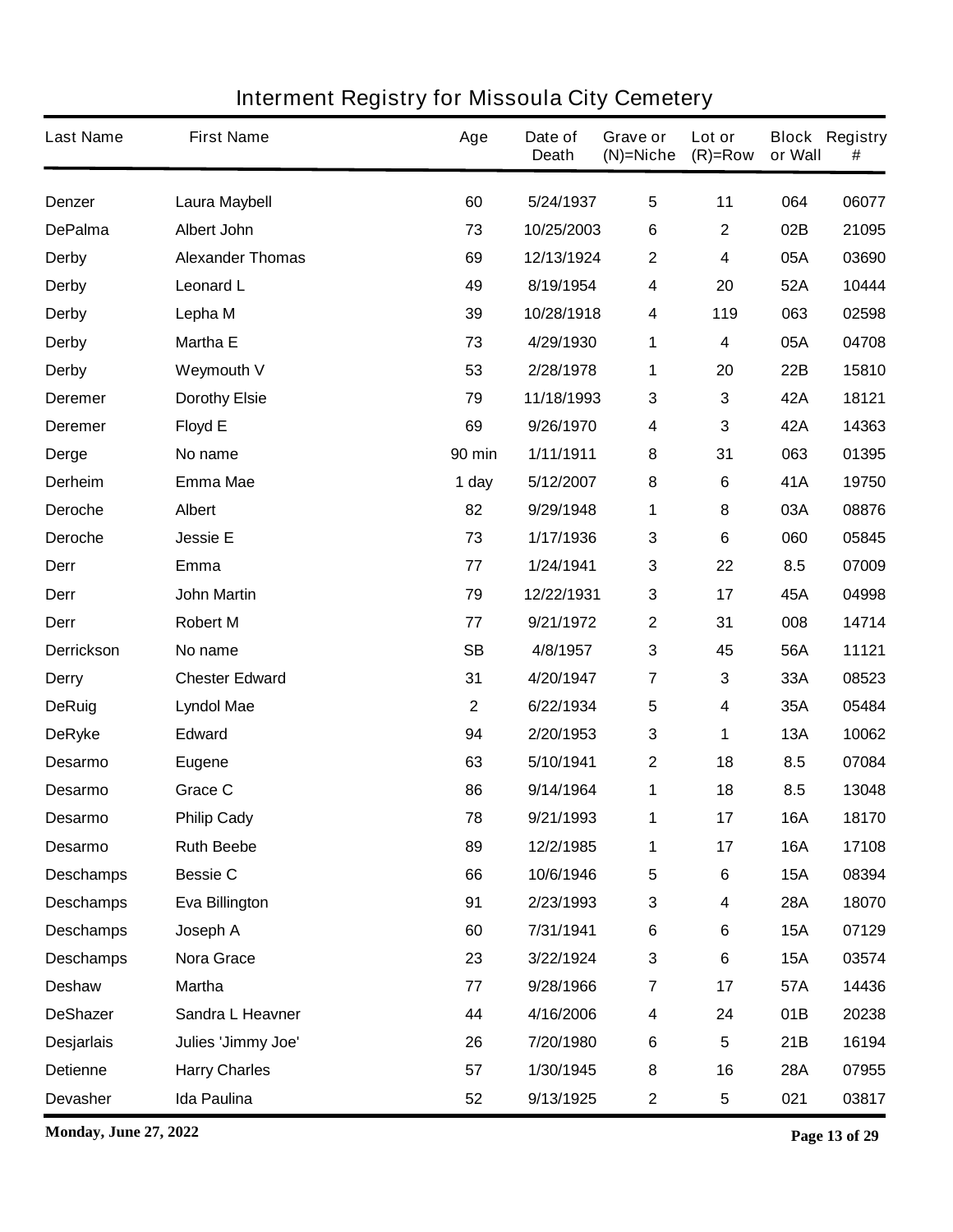| <b>Last Name</b> | <b>First Name</b>            | Age | Date of<br><b>Death</b> | Grave or<br>$(N)$ =Niche | Lot or<br>$(R)=Row$ | or Wall      | <b>Block Registry</b><br># |
|------------------|------------------------------|-----|-------------------------|--------------------------|---------------------|--------------|----------------------------|
| <b>DeVaul</b>    | Jerrold C                    | 83  | 12/14/1999              | $\bf 6$                  | 8                   | 060          | 19043                      |
| <b>Deveber</b>   | Alleyn Woodbridge            | 53  | 2/6/1921                | 5                        | 6                   | 060          | 03017                      |
| <b>Deveber</b>   | <b>Bessie Elvira</b>         | 70  | 3/12/1950               | 4                        | 6                   | 060          | 09246                      |
| <b>Devine</b>    | Annie                        | 24  | 7/2/1889                | 8                        | 5                   | 015          | 04815                      |
| <b>DeVine</b>    | <b>Daniel</b>                | 84  | 2/12/1947               | $\mathbf 2$              | 17                  | 54A          | 08478                      |
| <b>Devine</b>    | John E                       | 52  | 7/26/1960               | 4                        | 12                  | 005          | 11931                      |
| <b>DeVine</b>    | <b>Laughlin Patrick</b>      | 61  | 3/14/1941               | 4                        | 15                  | 022          | 07049                      |
| <b>DeVine</b>    | <b>Lucille Crutchfield P</b> | 52  | 3/13/1948               | 3                        | 15                  | 022          | 08737                      |
| <b>Devlin</b>    | <b>Barbara Ann Schmidt</b>   | 58  | 6/11/1995               | $\bf 6$                  | 17                  | 06B          | 18378                      |
| <b>Devlin</b>    | <b>Thomas</b>                | 88  | 6/13/2022               | 3                        | 20                  | 06B          | 21097                      |
| <b>DeVoe</b>     | <b>Charles</b>               | unk | 10/26/1949              | $\bf 6$                  | 13                  | 29A          | 09153                      |
| <b>Dewald</b>    | <b>Leland A</b>              | 59  | 9/29/1961               | $\overline{7}$           | 14                  | <b>10A</b>   | 12258                      |
| <b>DeWald</b>    | <b>Marion Milligan</b>       | 94  | 10/6/1999               | $\boldsymbol{2}$         | 14                  | <b>10A</b>   | 18952                      |
| <b>DeWald</b>    | Stephen L                    | 3   | 4/16/1956               | 8                        | 14                  | <b>10A</b>   | 10867                      |
| <b>Dewing</b>    | <b>Alma P Sitton</b>         | 30  | 7/9/1928                | $\mathbf 2$              | 24                  | 45A          | 04379                      |
| <b>DeWit</b>     | Cornelius 'Corny'            | 87  | 3/15/2003               | N <sub>13</sub>          | R <sub>3</sub>      | <b>SER-S</b> | 19337                      |
| <b>DeWit</b>     | <b>Cornelius R</b>           | 54  | 4/22/1933               | 4                        | 7                   | 45A          | 05253                      |
| <b>DeWit</b>     | <b>Ethel Edna Brunson</b>    | 86  | 4/28/1994               | <b>N15</b>               | R <sub>3</sub>      | <b>SER-S</b> | 18259                      |
| <b>DeWit</b>     | <b>Peter Cornelius Sr</b>    | 83  | 8/19/1990               | <b>N14</b>               | R <sub>3</sub>      | <b>SER-S</b> | 17721                      |
| <b>Dewitt</b>    | <b>Johanna Katherine</b>     | 44  | 12/26/1922              | 4                        | 128                 | 063          | 03340                      |
| <b>Dexter</b>    | Dick C                       | 60  | 10/7/1926               | 6                        | 15                  | 36A          | 04005                      |
| <b>Dexter</b>    | <b>Jack A</b>                | 17  | 3/23/1939               | 5                        | 18                  | 03A          | 06623                      |
| <b>Dexter</b>    | <b>Lillie Mae Pratt</b>      | 82  | 7/3/1966                | 1                        | 5                   | 21A          | 13386                      |
| <b>Dexter</b>    | <b>Marion S</b>              | 80  | 10/7/1966               | $\boldsymbol{2}$         | 5                   | 21A          | 13434                      |
| <b>Diamond</b>   | Seth Jon                     | 34  | 7/26/1996               | $\mathbf 2$              | 13                  | 07B          | 18535                      |
| <b>Dibble</b>    | <b>Ryan David</b>            | 34  | 5/17/2014               | 4                        | 50                  | 03D          | 20426                      |
| <b>Dick</b>      | Eula                         | 85  | 3/8/1991                | 10                       | 1C                  | 001          | 17789                      |
| <b>Dickerman</b> | C E 'Roy'                    | 88  | 8/21/1973               | 5                        | 10                  | 030          | 14929                      |
| <b>Dickerman</b> | <b>Jesse</b>                 | 60  | 8/2/1986                | $\bf 6$                  | 40                  | 01D          | 17165                      |
| <b>Dickerman</b> | <b>Jessie Fremont</b>        | 69  | 1/6/1929                | $\bf 6$                  | 22                  | 07A          | 04452                      |
| <b>Dickerman</b> | Lucy                         | 91  | 6/21/1952               | $\overline{\mathbf{5}}$  | 22                  | 07A          | 09870                      |
| <b>Dickerman</b> | <b>Marguerite</b>            | 50  | 6/29/1934               | $\bf 6$                  | 1                   | 030          | 05487                      |
| <b>Dickerson</b> | <b>Elsie Ann</b>             | 63  | 6/24/1978               | 8                        | 15                  | 07B          | 15858                      |

**Monday, June 27, 2022 Page 14 of 29**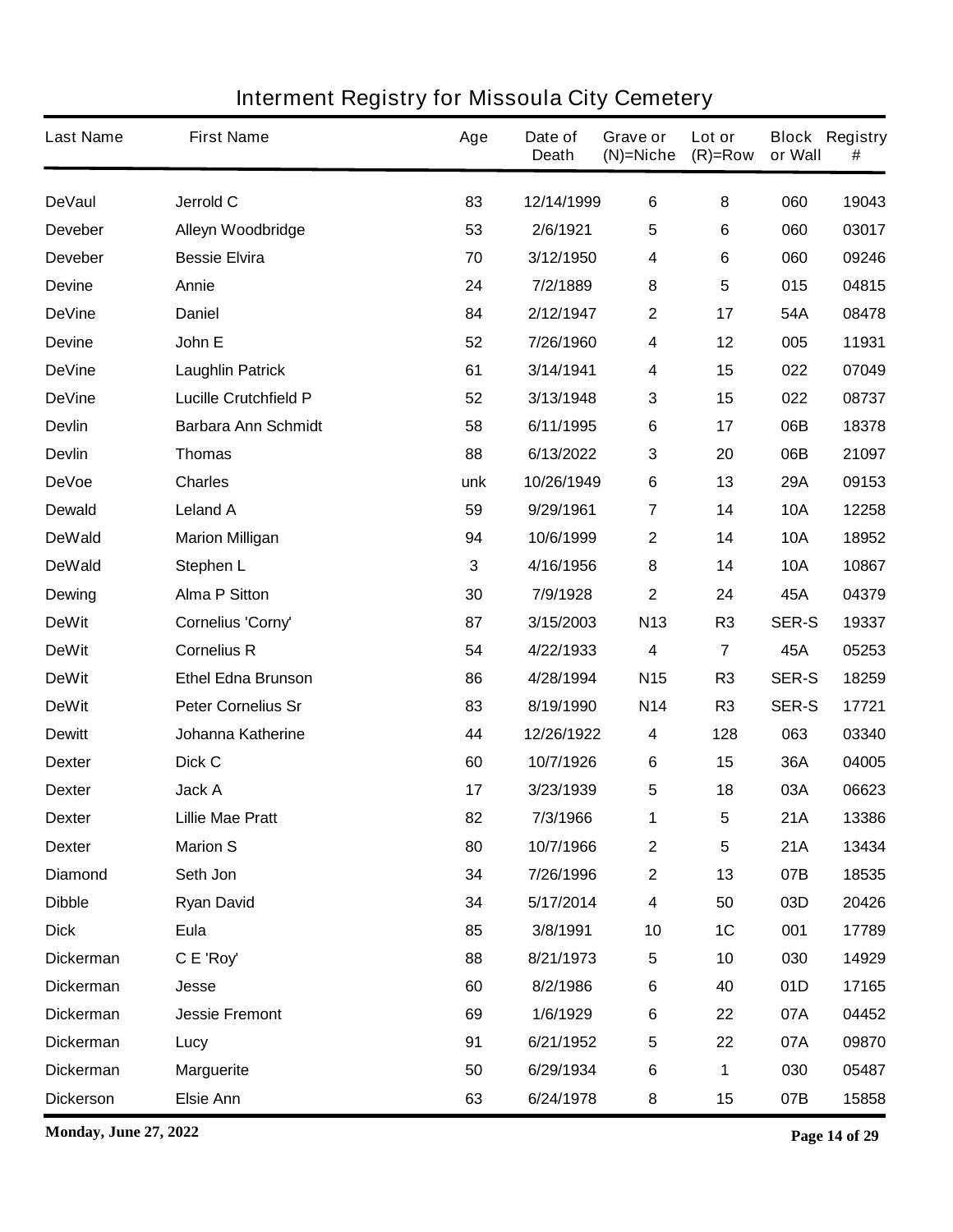| <b>Last Name</b> | <b>First Name</b>      | Age   | Date of<br><b>Death</b> | Grave or<br>$(N)$ =Niche | Lot or<br>$(R)=Row$ | or Wall | <b>Block Registry</b><br># |
|------------------|------------------------|-------|-------------------------|--------------------------|---------------------|---------|----------------------------|
| <b>Dickey</b>    | <b>Marguerite L</b>    | 80    | 7/20/1973               | 6                        | 16                  | 31A     | 14899                      |
| <b>Dickinson</b> | <b>Avery M</b>         | 82    | 11/20/1964              | $5\phantom{.0}$          | 3                   | 027     | 12958                      |
| <b>Dickinson</b> | <b>Emma E Slack</b>    | 88    | 1/1/1927                | $\overline{7}$           | 3                   | 027     | 04068                      |
| <b>Dickinson</b> | <b>Flora</b>           | 78    | 9/23/1929               | $\mathbf 3$              | 4                   | 067     | 04599                      |
| <b>Dickinson</b> | George W               | 75    | 10/20/1911              | $\boldsymbol{4}$         | 4                   | 067     | 01504                      |
| <b>Dickinson</b> | <b>Isobel</b>          | 84    | 9/14/1993               | $\boldsymbol{4}$         | 3                   | 027     | 18162                      |
| <b>Dickinson</b> | Juliet H               | 7 mos | 8/12/1874               | $\boldsymbol{2}$         | 3                   | 027     | 05881                      |
| <b>Dickinson</b> | <b>LamarF</b>          | 5     | 2/19/1878               | 1                        | 3                   | 027     | 06030                      |
| <b>Dickinson</b> | No name                | unk   |                         | 4                        | 3                   | 037     | 05716                      |
| <b>Dickinson</b> | <b>William A</b>       | 61    | 9/3/1995                | 8                        | 5                   | 027     | 18414                      |
| <b>Dickinson</b> | William H H            | 70    | 9/4/1910                | 8                        | 3                   | 027     | 01341                      |
| <b>Dickinson</b> | <b>William L</b>       | 84    | 1/5/1993                | $\boldsymbol{4}$         | 3                   | 027     | 18161                      |
| <b>Dickinson</b> | William O              | 79    | 4/27/1962               | 6                        | 3                   | 027     | 12346                      |
| <b>Dickinson</b> | <b>William Shannon</b> | 3 mos | 9/25/1959               | $\mathbf{3}$             | 3                   | 027     | 11787                      |
| <b>Dickman</b>   | Augusta K              | 79    | 7/1/1959                | $\mathbf{2}$             | 5                   | 033     | 11691                      |
| <b>Dickman</b>   | <b>Frieda A Raess</b>  | 83    | 10/12/1999              | 8                        | 5                   | 033     | 18956                      |
| <b>Dickman</b>   | <b>Martha</b>          | 96    | 8/21/1999               | $\boldsymbol{2}$         | 5                   | 033     | 18943                      |
| <b>Dickman</b>   | <b>Matilda</b>         | 91    | 3/24/1991               | $\overline{7}$           | 5                   | 033     | 17790                      |
| <b>Dickman</b>   | Paul C Jr              | 47    | 6/27/1958               | 8                        | 5                   | 033     | 11425                      |
| <b>Dickman</b>   | Paul C Sr              | 91    | 10/14/1959              | 7                        | 5                   | 033     | 11733                      |
| <b>Dickson</b>   | Ella Boyd              | 75    | 11/18/1963              | $\sqrt{5}$               | $\mathbf 2$         | 33A     | 12727                      |
| <b>Dickson</b>   | Henrietta              | 87    | 12/21/1964              | 7                        | 14                  | 59A     | 12980                      |
| <b>Dickson</b>   | Ira G                  | 79    | 2/21/1966               | 8                        | 24                  | 19B     | 13267                      |
| <b>Dickson</b>   | William John           | 83    | 4/29/1956               | 8                        | 14                  | 59A     | 10884                      |
| <b>Diedrich</b>  | <b>Gladys C</b>        | 74    | 6/29/1990               | $\overline{7}$           | 30                  | 10B     | 17708                      |
| <b>Diedrich</b>  | <b>Oscar Dee</b>       | 74    | 5/22/1986               | 8                        | 30                  | 10B     | 17123                      |
| <b>Diekman</b>   | Albert O               | 27    | 7/13/1901               | 4                        | 15                  | 002     | 00029                      |
| <b>Diekman</b>   | <b>Leopold H</b>       | unk   | 7/22/1891               | $\mathbf 3$              | 15                  | 002     | Ledger                     |
| <b>Dierman</b>   | <b>Frank</b>           | 69    | 7/2/1912                | $\overline{\mathbf{4}}$  | 6                   | 016     | 01606                      |
| <b>Dierman</b>   | Mary Jane 'Minnie'     | 43    | 9/15/1908               | $\mathbf{3}$             | 6                   | 016     | 00988                      |
| <b>Dieseth</b>   | Jacob                  | 33    | 12/11/1907              | $\mathbf{3}$             | 14                  | 007     | 00807                      |
| <b>Diess</b>     | <b>Albert F</b>        | 68    | 5/26/1968               | $\overline{\mathbf{r}}$  | 8                   | 57A     | 13782                      |
| <b>Diess</b>     | Goldie R C Sharbono    | 68    | 1/10/1966               | $\boldsymbol{2}$         | 8                   | 57A     | 13221                      |

**Monday, June 27, 2022 Page 15 of 29**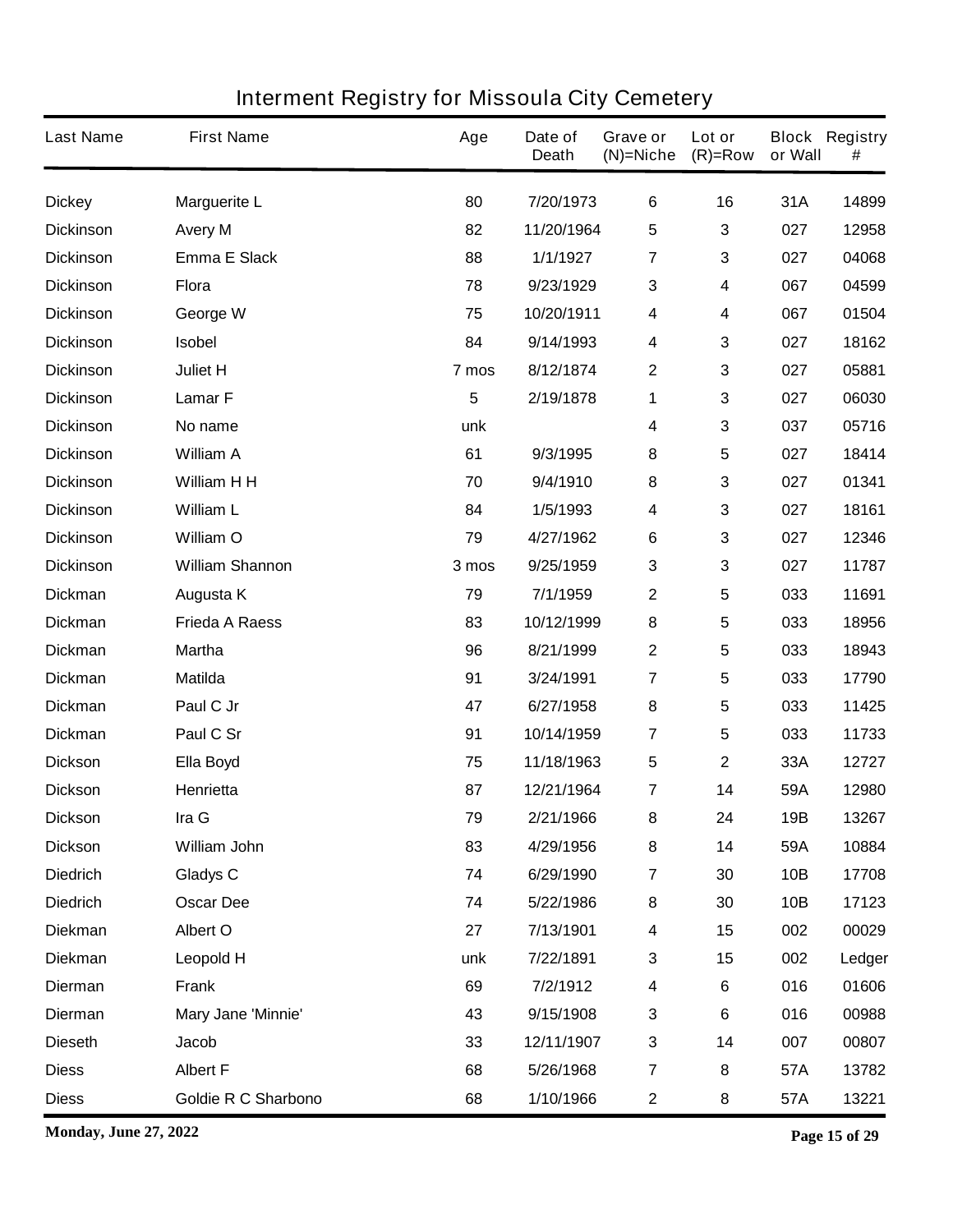| <b>Last Name</b>  | <b>First Name</b>     | Age              | Date of<br><b>Death</b> | Grave or<br>$(N)$ =Niche | Lot or<br>$(R)=Row$ | or Wall    | <b>Block Registry</b><br># |
|-------------------|-----------------------|------------------|-------------------------|--------------------------|---------------------|------------|----------------------------|
| <b>Diettert</b>   | <b>Eldon E</b>        | 18               | 8/5/1949                | 4                        | 8                   | 43A        | 09087                      |
| <b>Dietz</b>      | <b>Irene June</b>     | $\mathbf{2}$     | 2/1/1938                | HD <sub>8</sub>          | $\pmb{0}$           | 54A        | 06373                      |
| <b>Dietz</b>      | <b>Jerry D</b>        | 64               | 9/5/1999                | 8                        | 17                  | 15B        | 18946                      |
| <b>Dietz</b>      | Naomi                 | 76               | 3/14/1979               | 1                        | 26                  | 067        | 15962                      |
| <b>Dietz</b>      | <b>Rudolph</b>        | 30               | 4/19/1938               | 5                        | 6                   | 064        | 06417                      |
| <b>Dietz</b>      | William               | 60               | 2/11/1998               | ${\bf 8}$                | 17                  | 15B        | 18740                      |
| <b>Dieziger</b>   | Rebecca               | 84               | 2/5/1973                | 5                        | 10                  | 008        | 14813                      |
| <b>Difort</b>     | Yriy                  | <b>SB</b>        | 10/25/1996              | $\boldsymbol{9}$         | 25                  | 41A        | 18560                      |
| <b>Dike</b>       | Anna M                | 81               | 8/17/1951               | 5                        | 18                  | 09A        | 09650                      |
| <b>Dildine</b>    | <b>Maude Marie</b>    | 10               | 1/7/1905                | $\overline{7}$           | 1                   | 053        | 00427                      |
| <b>Dildine</b>    | <b>Sarah Ruth</b>     | $\mathbf{2}$     | 4/3/1902                | ${\bf 8}$                | 1                   | 053        | 00104                      |
| <b>Dilger</b>     | <b>Lucille Rishel</b> | 82               | 3/16/2006               | $\mathbf 3$              | 26                  | 18B        | 19656                      |
| <b>Dillabaugh</b> | <b>Henry</b>          | 81               | 1/4/1930                | 4                        | 8                   | <b>14A</b> | 04645                      |
| <b>Dillingham</b> | W H                   | 73               | 12/21/1912              | $\overline{7}$           | 15                  | 069        | 01668                      |
| <b>Dillon</b>     | George                | 80               | 5/13/1960               | $\mathbf 2$              | 9                   | 43A        | 11884                      |
| <b>Dillon</b>     | Janet G               | 75               | 12/9/1948               | 1                        | 9                   | 43A        | 08927                      |
| <b>Dillon</b>     | No name               | <b>SB</b>        | 6/2/1909                | 1                        | 21                  | 063        | 01140                      |
| <b>Dilly</b>      | Joseph Pearl Ora      | 34               | 7/30/1944               | 5                        | 43                  | 063        | 07831                      |
| <b>Dilts</b>      | <b>Annie Tucker</b>   | 86               | 4/26/1962               | 3                        | 6                   | 023        | 12340                      |
| <b>Diltz</b>      | <b>Oliver W</b>       | 32               | 11/24/1925              | 1                        | 12                  | 36A        | 03857                      |
| <b>Diltz</b>      | <b>Willis</b>         | 69               | 8/26/1934               | $\overline{7}$           | 16                  | 35A        | 05519                      |
| <b>Dimmick</b>    | <b>Charles S</b>      | 66               | 8/31/1952               | 6                        | 18                  | 39A        | 09919                      |
| <b>Dimmick</b>    | Elijah G              | 82               | 12/21/1901              | 4                        | 13                  | 027        | 00082                      |
| <b>Dimmick</b>    | Helen                 | 81               | 1/18/2002               | $\bf 6$                  | 18                  | 39A        | 19226                      |
| <b>Dimmick</b>    | <b>Marcia A</b>       | 72               | 7/1/1920                | $\mathbf 3$              | 13                  | 027        | 02948                      |
| <b>Dimmick</b>    | <b>Margaret Lyle</b>  | 98               | 7/1/1988                | $\sqrt{5}$               | 18                  | 39A        | 17438                      |
| <b>Dimple</b>     | John                  | 49               | 10/4/1926               | $\overline{\mathbf{5}}$  | 9                   | 005        | 04004                      |
| <b>Dinsmore</b>   | <b>Allen Edgar</b>    | $\boldsymbol{4}$ | 5/23/1915               | 8                        | 5                   | 050        | 02054                      |
| <b>Dinsmore</b>   | <b>Charles H</b>      | 42               | 3/21/1913               | 8                        | 4                   | 018        | 01719                      |
| <b>Dinsmore</b>   | Lulu M                | 34               | 1/5/1918                | $\overline{\mathbf{4}}$  | 5                   | 050        | 02466                      |
| <b>Dinsmore</b>   | <b>William E</b>      | 50               | 10/21/1908              | $\bf 6$                  | 5                   | 050        | 01013                      |
| <b>Dishman</b>    | <b>Albert</b>         | 88               | 3/11/1998               | $\mathbf 2$              | 15                  | 022        | 18757                      |
| <b>Dishman</b>    | <b>Albert F</b>       | 29               | 1/16/1907               | 8                        | 17                  | 022        | 00666                      |

**Monday, June 27, 2022 Page 16 of 29**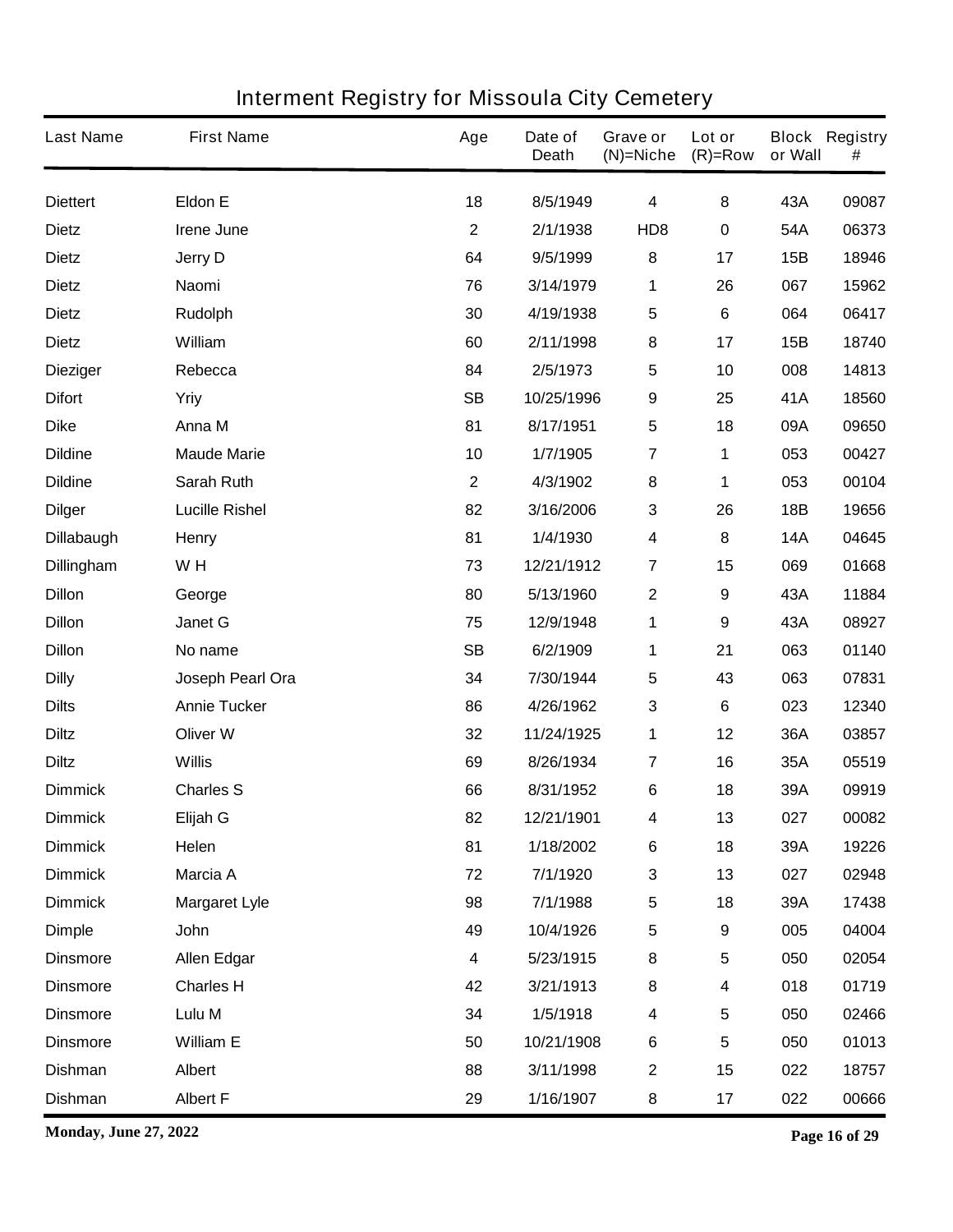| <b>Last Name</b> | <b>First Name</b>      | Age            | Date of<br><b>Death</b> | Grave or<br>$(N)$ =Niche | Lot or<br>$(R)=Row$     | or Wall    | <b>Block Registry</b><br># |
|------------------|------------------------|----------------|-------------------------|--------------------------|-------------------------|------------|----------------------------|
| <b>Dishman</b>   | Erma L Garrin          | 85             | 4/12/1992               | 8                        | 19                      | 40A        | 17941                      |
| <b>Dishman</b>   | <b>Ethel Mary</b>      | 57             | 10/16/1957              | $\sqrt{5}$               | 13                      | 01A        | 11234                      |
| <b>Dishman</b>   | <b>Gladys Hope</b>     | 6              | 3/16/1933               | 1                        | 16                      | 022        | 05238                      |
| <b>Dishman</b>   | Goebel S               | 79             | 5/5/1980                | 6                        | 13                      | 01A        | 16165                      |
| <b>Dishman</b>   | Jack O                 | $\overline{7}$ | 5/14/1937               | $\overline{\mathbf{4}}$  | 10                      | <b>13A</b> | 06069                      |
| <b>Dishman</b>   | <b>Margaret Zoe</b>    | 62             | 2/5/1968                | $\sqrt{5}$               | 10                      | 40A        | 13715                      |
| <b>Dishman</b>   | <b>Mildred Mae</b>     | 97             | 4/21/2004               | 6                        | 14                      | 022        | 19444                      |
| <b>Dishman</b>   | <b>Myrtle E</b>        | 81             | 4/6/1976                | $\sqrt{5}$               | 10                      | <b>13A</b> | 15473                      |
| <b>Dishman</b>   | Ora L                  | 89             | 7/15/1997               | $\overline{\mathbf{5}}$  | 14                      | 022        | 18650                      |
| <b>Dishman</b>   | Ora P                  | 72             | 10/4/1958               | $\boldsymbol{2}$         | 16                      | 022        | 11477                      |
| <b>Dishman</b>   | Orin I                 | 58             | 5/16/1951               | 6                        | 10                      | <b>13A</b> | 09583                      |
| <b>Dishman</b>   | <b>Ruben A</b>         | 78             | 4/6/1966                | $\bf 6$                  | 11                      | <b>11A</b> | 13324                      |
| <b>Dishman</b>   | <b>William Elmer</b>   | 62             | 1/22/1959               | $\overline{\mathbf{4}}$  | 11                      | <b>11A</b> | 11551                      |
| <b>Dissmore</b>  | <b>Alice Terry</b>     | 88             | 2/27/1953               | 1                        | 4                       | 34A        | 10072                      |
| <b>DitImeier</b> | <b>Emeline Blanche</b> | 95             | 9/9/1987                | $\mathbf{2}$             | 3                       | <b>11A</b> | 17330                      |
| <b>DitImeier</b> | Evelyn A               | 51             | 5/27/1970               | 1                        | 3                       | <b>11A</b> | 14210                      |
| <b>DitImeier</b> | <b>Herman Louie</b>    | 79             | 6/23/1962               | $\overline{7}$           | 3                       | <b>11A</b> | 12403                      |
| <b>Dittes</b>    | <b>Raymond Charles</b> | 57             | 7/16/1950               | $\mathbf 3$              | 10                      | 48A        | 09364                      |
| <b>Divers</b>    | <b>Delia</b>           | 4              | 8/30/1908               | $\mathbf{3}$             | 8                       | 063        | 00972                      |
| <b>Divers</b>    | Perry G                | 38             | 4/20/1920               | 6.5                      | 123                     | 063        | 02921                      |
| <b>Dix</b>       | <b>Ella Mae</b>        | 62             | 11/23/1964              | 8                        | 18                      | 60A        | 12974                      |
| <b>Dix</b>       | <b>John</b>            | 53             | 11/14/1937              | 1                        | 6                       | 042        | 06313                      |
| <b>Dixon</b>     | Alta M                 | 93             | 2/1/1972                | 4                        | 12                      | <b>19A</b> | 14586                      |
| <b>Dixon</b>     | <b>Augusta N</b>       | 67             | 7/23/1949               | $\sqrt{5}$               | 16                      | 43A        | 09078                      |
| <b>Dixon</b>     | <b>Betty</b>           | 89             | 1/28/2002               | ${\bf 5}$                | 1                       | <b>19A</b> | 19229                      |
| <b>Dixon</b>     | <b>Caroline Worden</b> | 74             | 4/7/1946                | 1                        | $\mathbf 2$             | 036        | 08254                      |
| <b>Dixon</b>     | Charles J H            | 48             | 4/23/1927               | $\sqrt{5}$               | $\overline{\mathbf{7}}$ | 36A        | 04127                      |
| <b>Dixon</b>     | Frank Worden           | 3 days         | 2/24/1912               | $\bf 8$                  | 4                       | 036        | 01554                      |
| <b>Dixon</b>     | Joseph Moore           | 66             | 5/22/1934               | $\boldsymbol{2}$         | $\mathbf 2$             | 036        | 05463                      |
| <b>Dixon</b>     | Lois Rhea              | 91             | 2/20/2001               | $\mathbf{3}$             | 12                      | <b>19A</b> | 19122                      |
| <b>Dixon</b>     | <b>Wiley</b>           | 35             | 7/4/1911                | $\bf 8$                  | 36                      | 063        | 01459                      |
| <b>Dixon</b>     | <b>William N</b>       | 82             | 10/4/1961               | $\sqrt{5}$               | 12                      | <b>19A</b> | 12213                      |
| <b>Dixon</b>     | William N Jr           | 64             | 2/12/1975               | $\bf 6$                  | 1                       | <b>19A</b> | 15234                      |

**Monday, June 27, 2022 Page 17 of 29**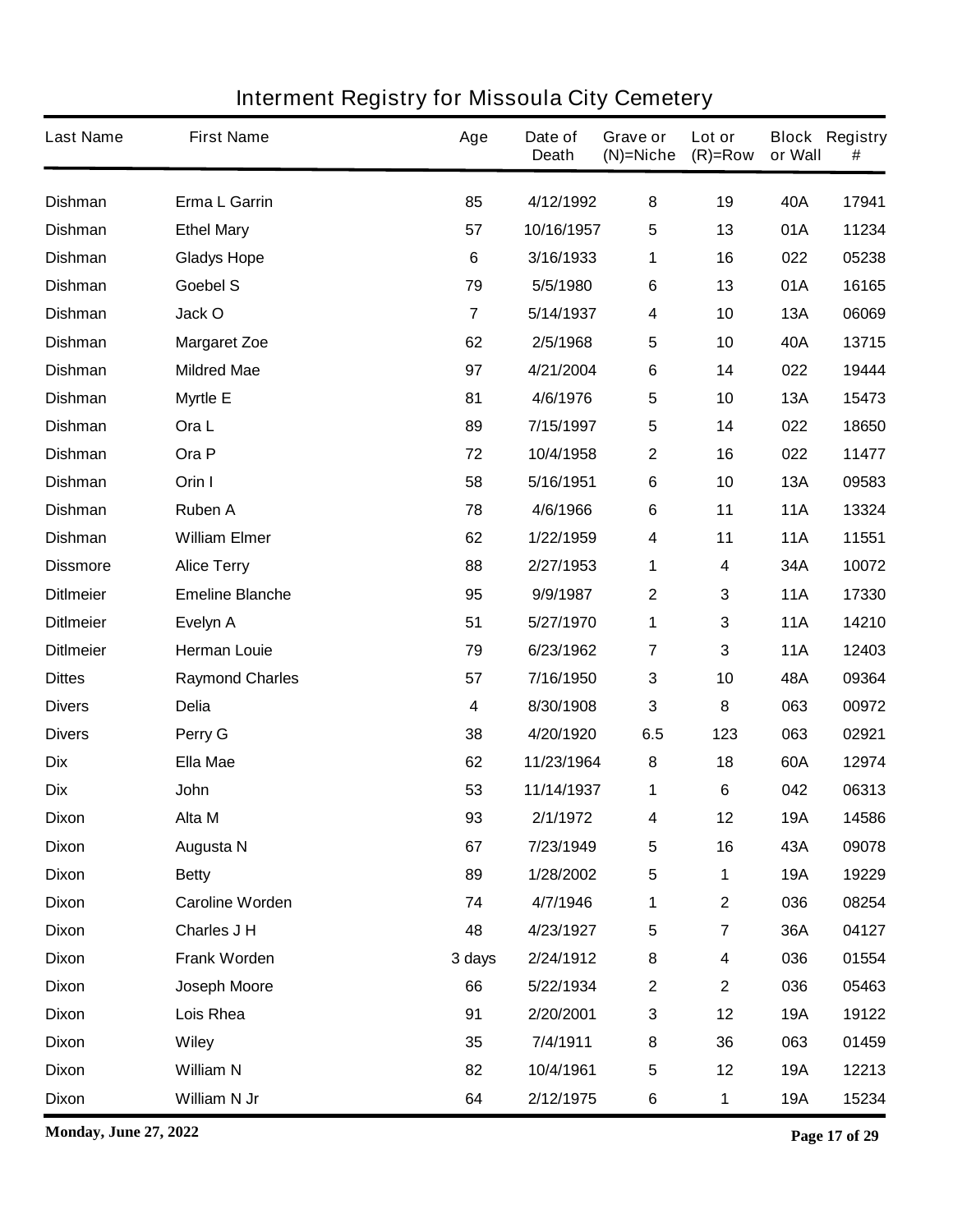| <b>Last Name</b>  | <b>First Name</b>             | Age       | Date of<br><b>Death</b> | Grave or<br>$(N)$ =Niche | Lot or<br>$(R)=Row$     | or Wall    | <b>Block Registry</b><br># |
|-------------------|-------------------------------|-----------|-------------------------|--------------------------|-------------------------|------------|----------------------------|
| <b>Dobbins</b>    | <b>Robert Blake</b>           | 51        | 9/6/2004                | 8                        | 13                      | <b>14B</b> | 19498                      |
| <b>Dobrinz</b>    | No name                       | <b>SB</b> | 9/5/1935                | FT4                      | 12                      | 34A        | 05751                      |
| <b>Dobrovolny</b> | <b>Henry</b>                  | 84        | 3/17/1983               | $\mathbf{2}$             | 17                      | 36A        | 16694                      |
| <b>Dobrovolny</b> | <b>Kenneth D</b>              | 3         | 2/26/1926               | $\mathbf 2$              | 17                      | 36A        | 03901                      |
| <b>Dobrovolny</b> | <b>Tillie Barbara</b>         | 90        | 8/9/1986                | 1                        | 12                      | 008        | 17297                      |
| <b>Dobsloff</b>   | <b>William Blake Patrick</b>  | 18        | 11/4/1936               | $\boldsymbol{2}$         | 1                       | <b>13A</b> | 06136                      |
| <b>Dochow</b>     | <b>Charles W</b>              | 78        | 10/26/1948              | $\boldsymbol{2}$         | 12                      | 064        | 08894                      |
| <b>Dochow</b>     | Dora                          | 56        | 1/4/1940                | 1                        | 12                      | 064        | 06780                      |
| <b>Dodd</b>       | Harry                         | 50        | 9/4/1929                | 4                        | 19                      | <b>14A</b> | 04590                      |
| <b>Dodd</b>       | <b>Minnie Fisher</b>          | 63        | 6/3/1947                | 1                        | 11                      | 63A        | 08544                      |
| <b>Dodds</b>      | Annie                         | 82        | 8/2/1958                | 3                        | 19                      | <b>14A</b> | 11457                      |
| <b>Dodds</b>      | <b>Charles</b>                | 1 mos     | 12/3/1915               | $\bf 6$                  | 8                       | 030        | 02141                      |
| <b>Dodds</b>      | <b>Ellen Branson</b>          | 71        | 11/8/1932               | 7                        | 8                       | 030        | 02277                      |
| <b>Dodds</b>      | <b>Raymond Bronson</b>        | 61        | 2/23/1943               | HD7                      | 8                       | 030        | 07505                      |
| <b>Dodds</b>      | <b>Wesley Charles</b>         | 62        | 8/13/1915               | 8                        | 8                       | 030        | 02089                      |
| <b>Dodge</b>      | Ann L                         | 73        | 8/1/1980                | $\mathbf 2$              | 7                       | 53A        | 16203                      |
| <b>Dodge</b>      | <b>Charles E</b>              | 60        | 11/15/1935              | 1                        | 3                       | 37A        | 05799                      |
| <b>Dodge</b>      | <b>Charles Henry</b>          | 80        | 6/13/1926               | 4                        | 3                       | 056        | 03956                      |
| <b>Dodge</b>      | Doris Irene                   | 42        | 12/18/1955              | 5                        | 11                      | <b>22A</b> | 10784                      |
| <b>Dodge</b>      | <b>Florence</b>               | 65        | 3/25/1951               | 4                        | 84                      | 063        | 09559                      |
| <b>Dodge</b>      | <b>Gertrude Loretta Piche</b> | 92        | 12/28/1993              | 3                        | 5                       | 022        | 18209                      |
| Dodge             | <b>Glenn Ward</b>             | 66        | 12/28/1986              | 8                        | 18                      | 11B        | 17227                      |
| <b>Dodge</b>      | <b>Hazel R Clemo</b>          | 87        | 5/8/1981                | 7                        | 8                       | 22A        | 16340                      |
| Dodge             | <b>Marvin C</b>               | 19        | 6/9/1950                | 1                        | 7                       | 53A        | 09333                      |
| <b>Dodge</b>      | <b>Marvin O</b>               | 66        | 2/3/1968                | $\overline{7}$           | $\overline{\mathbf{7}}$ | 53A        | 13708                      |
| Dodge             | <b>Mary Josephine</b>         | 77        | 3/12/1923               | 3                        | 3                       | 056        | 03396                      |
| <b>Dodge</b>      | No name                       | <b>SB</b> | 12/29/1945              | 1                        | 4                       | 56A        | 08184                      |
| Dodge             | No name                       | 6 hrs     | 6/23/1948               | 1                        | 31                      | 56A        | 08799                      |
| Dodge             | <b>Robert Fred</b>            | 3         | 1/25/1916               | 4                        | 84                      | 063        | 02170                      |
| Dodge             | <b>William Fred</b>           | 76        | 7/7/1958                | 4                        | 84                      | 063        | 11429                      |
| <b>Dodge</b>      | Yoshiko                       | 79        | 7/18/2004               | $\overline{7}$           | 18                      | 11B        | 19571                      |
| Dodson            | Celia L                       | 50        | 12/10/1932              | $\bf 6$                  | 6                       | 24A        | 05195                      |
| Dodson            | <b>Shawn Patrick</b>          | 15        | 3/13/1986               | 5                        | 43                      | 01D        | 17099                      |

**Monday, June 27, 2022 Page 18 of 29**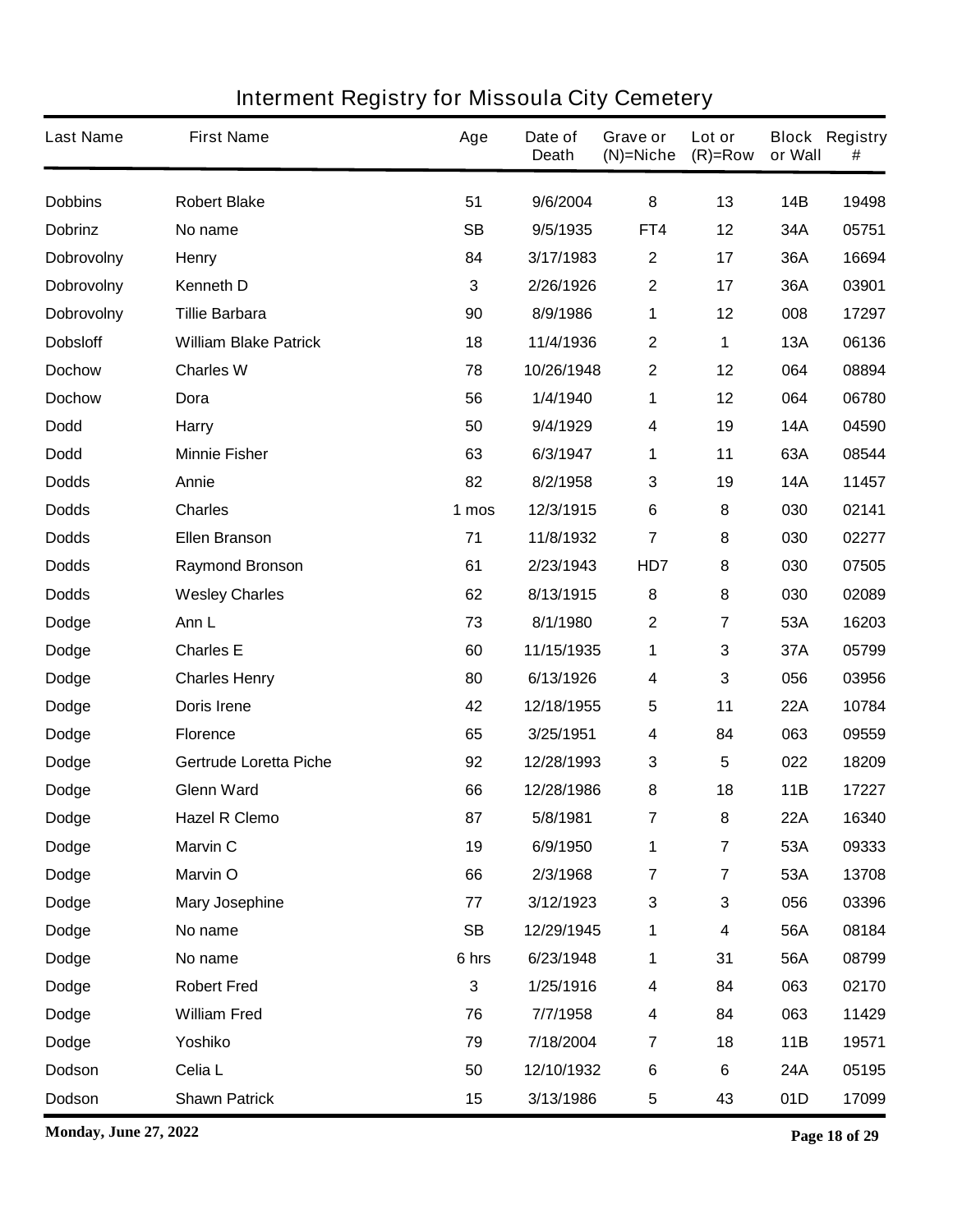| <b>Last Name</b> | <b>First Name</b>        | Age              | Date of<br><b>Death</b> | <b>Grave or</b><br>$(N)$ =Niche | Lot or<br>$(R)=Row$     | or Wall    | <b>Block Registry</b><br># |
|------------------|--------------------------|------------------|-------------------------|---------------------------------|-------------------------|------------|----------------------------|
| <b>Doering</b>   | <b>Alvina Elizabeth</b>  | 33               | 6/2/1925                | 8                               | $\overline{7}$          | <b>16A</b> | 03779                      |
| <b>Doering</b>   | Caroline                 | 75               | 5/5/1935                | $\overline{7}$                  | 18                      | <b>17A</b> | 05670                      |
| <b>Doering</b>   | Fern                     | 3 days           | 6/7/1917                | 6.5                             | 53                      | 063        | 02373                      |
| <b>Doering</b>   | <b>John</b>              | 58               | 3/8/1942                | $\overline{7}$                  | $\overline{\mathbf{7}}$ | <b>16A</b> | 07266                      |
| <b>Doering</b>   | <b>Katherine</b>         | 87               | 12/3/1919               | $\boldsymbol{4}$                | 122                     | 063        | 02849                      |
| <b>Doering</b>   | <b>Lois Caroline</b>     | $\boldsymbol{9}$ | 11/8/1931               | 6                               | 53                      | 063        | 04975                      |
| <b>Doering</b>   | <b>R</b> Ernest          | 25               | 3/2/1941                | FT <sub>1</sub>                 | 74                      | 063        | 07038                      |
| <b>Doering</b>   | <b>Theresa</b>           | 58               | 11/19/1946              | 5                               | $\overline{\mathbf{7}}$ | <b>16A</b> | 08417                      |
| <b>Doering</b>   | <b>Valentine</b>         | 78               | 9/4/1931                | 8                               | 18                      | <b>17A</b> | 04948                      |
| <b>Dofelmier</b> | <b>Lillie E</b>          | 16               | 10/31/1935              | 1                               | 10                      | 34A        | 05787                      |
| <b>Dofelmier</b> | <b>Marguerite M</b>      | 62               | 8/20/1942               | $\boldsymbol{2}$                | 10                      | 34A        | 07356                      |
| Doi              | Κ                        | 26               | 12/2/1904               | 23                              | <b>NP</b>               | 009        | 00413                      |
| <b>Dokken</b>    | <b>Christian T</b>       | 79               | 2/2/1973                | $\pmb{8}$                       | 3                       | 30A        | 14814                      |
| <b>Dokken</b>    | Hazel                    | 94               | 12/30/1996              | 8                               | 3                       | 30A        | 18636                      |
| <b>Dokter</b>    | <b>Garrett G</b>         | 45               | 1/30/1939               | $\pmb{8}$                       | 7                       | <b>18A</b> | 06586                      |
| <b>Dokter</b>    | <b>N</b> Marie           | 68               | 1/1/1962                | $\overline{7}$                  | 7                       | <b>18A</b> | 12534                      |
| <b>Dolf</b>      | Ida B                    | 47               | 5/2/1937                | $\mathbf{3}$                    | 1                       | 054        | 06056                      |
| <b>Doll</b>      | <b>Charles L</b>         | 72               | 8/5/1938                | 8                               | 22                      | 44A        | 06478                      |
| <b>Doll</b>      | Cora                     | 90               | 6/30/1968               | 7                               | 16                      | 024        | 13816                      |
| <b>Doll</b>      | Jennie May               | $\mathbf 2$      | 3/10/1904               | 1                               | 16                      | 024        | 00333                      |
| <b>Doll</b>      | John                     | 99               | 10/18/1962              | $\boldsymbol{2}$                | 16                      | 024        | 12477                      |
| <b>Dolson</b>    | John J                   | 91               | 11/25/1977              | 6                               | 25                      | 15B        | 15762                      |
| <b>Dolum</b>     | Anton O                  | 98               | 4/4/1974                | 4                               | 3                       | 21A        | 15068                      |
| <b>Dolum</b>     | Christiana D             | 90               | 12/6/1966               | $\mathbf{3}$                    | 3                       | 21A        | 13468                      |
| Donahue          | <b>David Michael</b>     | 49               | 8/7/1992                | 8                               | 57                      | 01D        | 18002                      |
| Donahue          | <b>Edward</b>            | 33               | 3/11/1911               | 8                               | 8                       | 067        | 01421                      |
| Donahue          | Howard L                 | 70               | 8/9/1965                | 1                               | 3                       | 067        | 13113                      |
| <b>Donaldson</b> | <b>Clarence Walter</b>   | 60               | 9/27/1952               | $\boldsymbol{4}$                | 11                      | 58A        | 09945                      |
| <b>Donaldson</b> | <b>Eunice F</b>          | 70               | 9/22/1967               | $\mathbf 3$                     | 11                      | 58A        | 13610                      |
| <b>Donaldson</b> | <b>Hazel M Colvin</b>    | 82               | 12/24/1981              | $\overline{\mathbf{5}}$         | 6                       | <b>24A</b> | 16434                      |
| <b>Donaldson</b> | Kenneth                  | 64               | 9/26/1964               | $\sqrt{5}$                      | 6                       | <b>24A</b> | 12946                      |
| <b>Donally</b>   | <b>Benjamin Franklin</b> | 78               | 4/4/1940                | $\bf 6$                         | 32                      | 10.5       | 06821                      |
| <b>Donally</b>   | Cordelia May Wagar       | 90               | 5/25/1996               | $\mathbf{3}$                    | 13                      | <b>17A</b> | 18516                      |

**Monday, June 27, 2022 Page 19 of 29**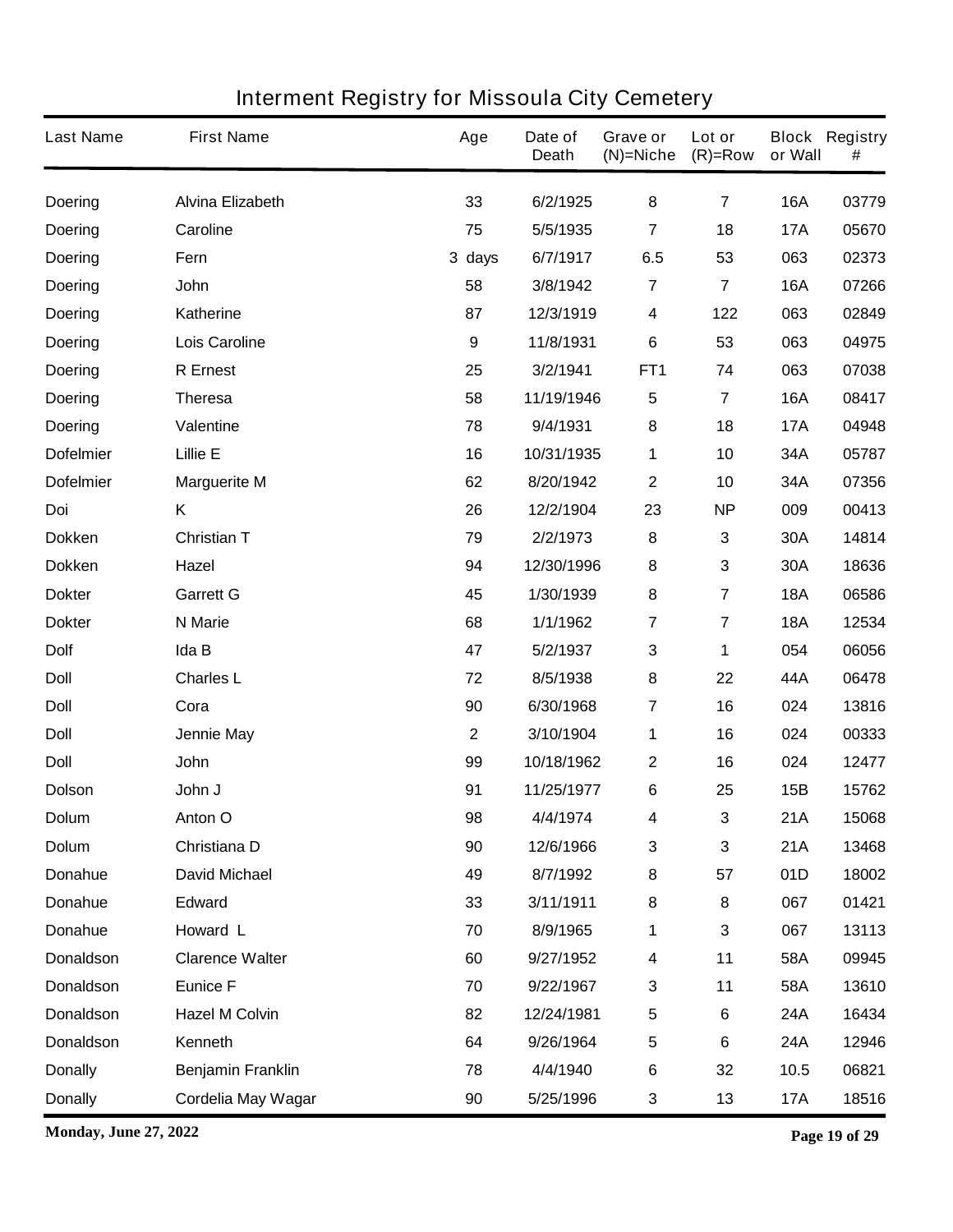| <b>Last Name</b> | <b>First Name</b>           | Age | Date of<br><b>Death</b> | Grave or<br>$(N)$ =Niche | Lot or<br>$(R)=Row$ | or Wall    | <b>Block Registry</b><br># |
|------------------|-----------------------------|-----|-------------------------|--------------------------|---------------------|------------|----------------------------|
| <b>Donally</b>   | <b>Frank Wilson</b>         | 86  | 12/24/1985              | 4                        | 13                  | <b>17A</b> | 17064                      |
| <b>Donally</b>   | Lucy M                      | 69  | 6/18/1940               | $\overline{\mathbf{5}}$  | 32                  | 10.5       | 06867                      |
| Donegan          | Warda                       | 91  | 12/15/2000              | 1                        | 22                  | 11B        | 19102                      |
| <b>Doney</b>     | Angus L                     | 71  | 1/6/1969                | 6                        | 27                  | 10.5       | 13888                      |
| <b>Doney</b>     | <b>Bernice Elizabeth</b>    | 36  | 5/24/1940               | $\overline{\mathbf{5}}$  | 27                  | 10.5       | 06856                      |
| <b>Doney</b>     | <b>Christine M</b>          | 71  | 12/26/1983              | $\mathbf{3}$             | 21                  | 02B        | 16767                      |
| <b>Doney</b>     | Elva A                      | 47  | 11/11/1945              | $\overline{\mathbf{5}}$  | 13                  | 34A        | 08153                      |
| <b>Doney</b>     | <b>Eva Mae Chaffin</b>      | 96  | 2/1/2001                | 4                        | 13                  | <b>13A</b> | 19112                      |
| <b>Doney</b>     | Fred                        | 89  | 5/21/1983               | 4                        | 11                  | 058        | 16671                      |
| <b>Doney</b>     | George N                    | 78  | 6/29/1974               | 4                        | 13                  | 34A        | 15122                      |
| <b>Doney</b>     | <b>Jabez F</b>              | 55  | 1/28/1921               | 5                        | 11                  | 058        | 03010                      |
| <b>Doney</b>     | <b>Martha Jane</b>          | 92  | 9/23/1951               | 4                        | 10                  | 10.5       | 09680                      |
| <b>Doney</b>     | <b>Melvon K</b>             | 90  | 12/15/1999              | 4                        | 21                  | 02B        | 18978                      |
| <b>Doney</b>     | <b>Nadine Elva</b>          | 13  | 12/7/1935               | 6                        | 13                  | 34A        | 05821                      |
| <b>Doney</b>     | Ray V                       | 35  | 11/16/1936              | $\mathbf{3}$             | 13                  | <b>13A</b> | 06142                      |
| <b>Doney</b>     | Rosella Fern                | 61  | 4/30/1960               | 4                        | 9                   | 058        | 11872                      |
| <b>Doney</b>     | <b>Stella</b>               | 84  | 3/4/1960                | 6                        | 11                  | 058        | 11826                      |
| <b>Donkin</b>    | Paulina                     | 93  | 1/2/1919                | 8                        | 95                  | 063        | 02694                      |
| <b>Donley</b>    | <b>Noah Barton</b>          | unk |                         | 5                        | 5                   | 002        | Ledger                     |
| Donlon           | <b>John</b>                 | 70  | 6/27/1915               | 1                        | 6                   | 045        | 02075                      |
| <b>Donnelly</b>  | Harry A                     | 32  | 12/30/1915              | 4                        | 83                  | 063        | 02157                      |
| <b>Donnelly</b>  | <b>Lester K</b>             | 66  | 11/8/1961               | 4                        | 13                  | <b>11A</b> | 12275                      |
| Donoho           | <b>Clinton D</b>            | 63  | 10/2/1987               | 1                        | 9                   | 21B        | 17337                      |
| <b>Donohue</b>   | Helen B                     | 17  | 9/9/1929                | $\overline{7}$           | 8                   | 35A        | 04593                      |
| <b>Dontigny</b>  | <b>Alphonse</b>             | 85  | 9/17/1977               | $\sqrt{5}$               | 14                  | 15B        | 15725                      |
| <b>DonTigny</b>  | <b>Delores Maxine</b>       | 71  | 12/26/2000              | $\mathbf 3$              | 14                  | 15B        | 19105                      |
| <b>Dontigny</b>  | <b>Evelyn R Hanson</b>      | 97  | 12/3/1997               | $\boldsymbol{4}$         | 14                  | 15B        | 18707                      |
| Dontigny         | <b>Shannon Rae</b>          | 4   | 4/8/1968                | 1                        | 11                  | 013        | 13723                      |
| <b>Dool</b>      | <b>Charles Alfred</b>       | 53  | 11/19/1940              | $\overline{7}$           | $\mathbf 2$         | 23A        | 06963                      |
| <b>Dool</b>      | <b>Charlotte A</b>          | 86  | 4/19/1972               | $\overline{7}$           | $\mathbf 2$         | 23A        | 14755                      |
| <b>Doolittle</b> | <b>Alfred Frederick</b>     | 86  | 11/11/1912              | $\overline{7}$           | 46                  | 063        | 01648                      |
| <b>Doolittle</b> | Frank L                     | 86  | 7/14/1963               | $\mathbf 3$              | 14                  | 028        | 12638                      |
| <b>Doolittle</b> | <b>Marian Grace Willson</b> | 17  | 4/27/1903               | $\sqrt{5}$               | 6                   | 028        | 00246                      |

**Monday, June 27, 2022 Page 20 of 29**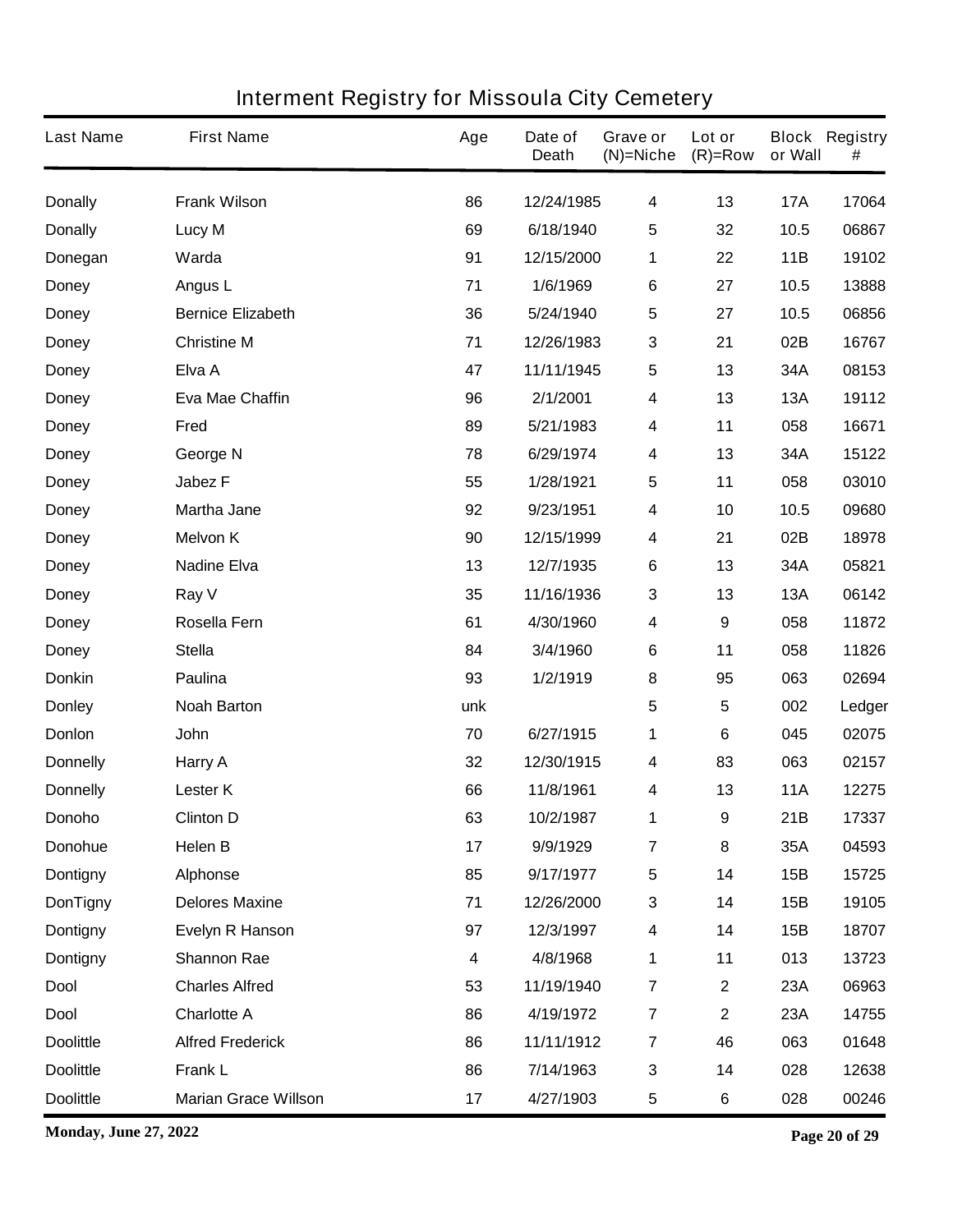| <b>Last Name</b> | <b>First Name</b>              | Age             | Date of<br><b>Death</b> | Grave or<br>$(N)$ =Niche | Lot or<br>$(R)=Row$     | or Wall      | <b>Block Registry</b><br># |
|------------------|--------------------------------|-----------------|-------------------------|--------------------------|-------------------------|--------------|----------------------------|
| <b>Doores</b>    | James R                        | 48              | 12/9/1944               | $\mathbf{3}$             | 6                       | <b>26A</b>   | 07916                      |
| <b>Dopfer</b>    | <b>Emma Edith</b>              | 78              | 11/6/1948               | 3                        | 14                      | <b>14A</b>   | 08907                      |
| <b>Dopfer</b>    | <b>Henry</b>                   | 62              | 4/12/1930               | 4                        | 14                      | <b>14A</b>   | 04700                      |
| <b>Dorchak</b>   | <b>Emily Mae</b>               | 44              | 7/15/1951               | $\boldsymbol{2}$         | 8                       | 48A          | 09626                      |
| Dore             | <b>Alice Emma Waddington</b>   | 61              | 7/24/1930               | 1                        | 10                      | 07A          | 04758                      |
| <b>Dore</b>      | <b>Bernice Estes</b>           | unk             | 9/23/1916               | 3                        | 88                      | 063          | 02248                      |
| Dore             | Harry R                        | 69              | 10/7/1958               | $\bf 6$                  | $\mathbf 2$             | 32A          | 11490                      |
| <b>Dore</b>      | <b>Hazel G</b>                 | 62              | 11/20/1955              | 5                        | $\mathbf 2$             | 32A          | 10742                      |
| Dore             | Lee F                          | 33              | 11/25/1928              | 8                        | 16                      | 07A          | 04415                      |
| <b>Dore</b>      | <b>Lewis James</b>             | $5\phantom{.0}$ | 8/11/1926               | 8                        | 15                      | 36A          | 03977                      |
| Dore             | <b>Marguerite Roebuck Alff</b> | 77              | 12/22/1970              | 5                        | 11                      | 09A          | 14316                      |
| <b>Dore</b>      | No name                        | 1 day           | 10/7/1936               | HD7                      | 16                      | 07A          | 06108                      |
| Dore             | <b>No Name</b>                 | <b>Unk</b>      |                         | $\mathbf{3}$             | 88                      | 063          | Map                        |
| <b>Dore</b>      | <b>Richard C</b>               | 16              | 8/9/1934                | $\mathbf{2}$             | $\overline{7}$          | 04A          | 05509                      |
| Dore             | <b>Richard J</b>               | 58              | 7/17/1921               | $\boldsymbol{2}$         | 10                      | 07A          | 03097                      |
| <b>Dorendorf</b> | Jeannette C                    | 48              | 11/8/1966               | 8                        | 6                       | 42A          | 13438                      |
| Dorman           | <b>Fenwick Gilbert</b>         | 38              | 7/1/1928                | $\sqrt{5}$               | 10                      | 027          | 04328                      |
| Dorman           | <b>Gladys Mae</b>              | unk             | 2/3/1893                | $\bf 6$                  | 10                      | 027          | Ledger                     |
| Dorman           | Randy Joe 'Ole'                | 37              | 2/22/1998               | $\overline{7}$           | 8                       | 01B          | 18739                      |
| Dorothy          | <b>Claude L</b>                | 33              | 11/16/1933              | $\boldsymbol{4}$         | 19                      | 04A          | 05369                      |
| <b>Dorsey</b>    | Jamsie                         | 72              | 11/26/1942              | 3                        | 6                       | <b>13A</b>   | 07403                      |
| <b>Dorsey</b>    | John G                         | 47              | 2/1/1966                | 7                        | 4                       | 036          | 18558                      |
| <b>Dorsey</b>    | <b>Solomon Thomas</b>          | 69              | 5/4/1937                | 4                        | 6                       | 13A          | 06054                      |
| <b>Dorst</b>     | No name                        | <b>SB</b>       | 10/12/1906              | $\mathbf 3$              | $\bf 6$                 | 006          | 00633                      |
| <b>Doss</b>      | Κ                              | unk             |                         | $\mathbf{3}$             | 20                      | 025          | Ledger                     |
| Dotson           | James W                        | 45              | 12/13/1948              | $\mathbf 2$              | 23                      | 53A          | 08929                      |
| <b>Dotson</b>    | Joseph Lewis                   | 88              | 8/22/1960               | $\bf 6$                  | $\mathbf 2$             | 60A          | 11949                      |
| <b>Doty</b>      | <b>Ethel Marie</b>             | 40              | 6/5/1951                | $\overline{\mathbf{r}}$  | $\overline{\mathbf{r}}$ | 09A          | 09599                      |
| <b>Doty</b>      | <b>Robert Eugene</b>           | 67              | 12/18/1995              | 4                        | 22                      | 01D          | 18456                      |
| <b>Doty</b>      | <b>Virgil G</b>                | 69              | 8/11/1976               | 8                        | $\overline{7}$          | 09A          | 15545                      |
| <b>Doucette</b>  | <b>Andrew 'Duke'</b>           | 84              | 3/22/1993               | N <sub>2</sub>           | R <sub>3</sub>          | DEV-E        | 18085                      |
| <b>Doucette</b>  | Donald L                       | 69              | 7/4/2011                | $\boldsymbol{4}$         | 30                      | 01B          | 20165                      |
| <b>Doucette</b>  | Ellen Anna Marie Johnson       | 97              | 2/9/2008                | N <sub>3</sub>           | R <sub>3</sub>          | <b>DEV-E</b> | 19822                      |

**Monday, June 27, 2022 Page 21 of 29**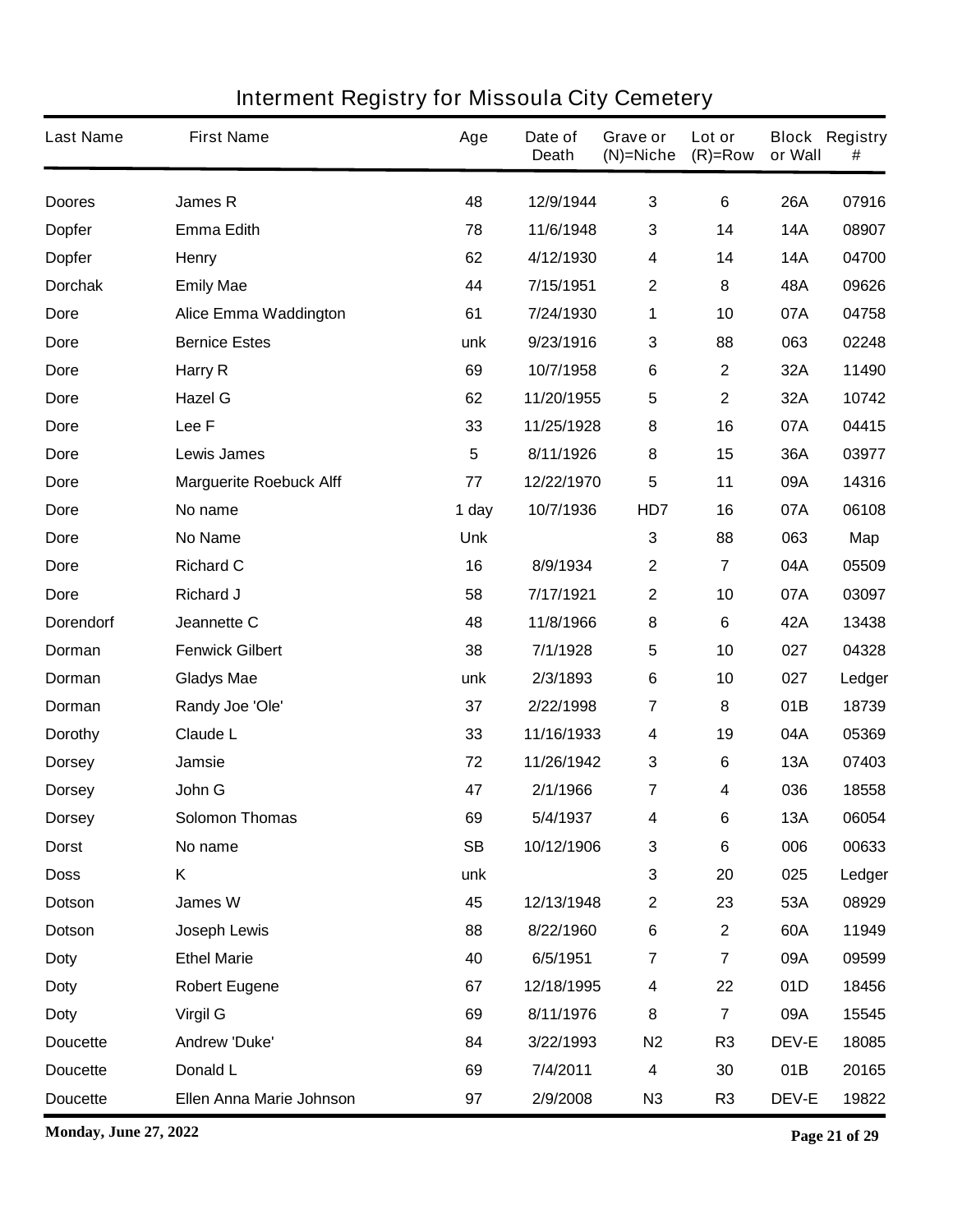| <b>Last Name</b> | <b>First Name</b>            | Age        | Date of<br><b>Death</b> | Grave or<br>$(N)=Niche$ | Lot or<br>$(R)=Row$ | or Wall    | <b>Block Registry</b><br># |
|------------------|------------------------------|------------|-------------------------|-------------------------|---------------------|------------|----------------------------|
| <b>Doucette</b>  | <b>Ronald Gene</b>           | 64         | 8/22/2003               | $\mathbf{2}$            | 25                  | 04B        | 19386                      |
| <b>Douglas</b>   | c s                          | <b>Unk</b> |                         | 7                       | 25                  | 63A        | Map                        |
| <b>Douglas</b>   | <b>Grace L</b>               | 55         | 5/22/1915               | 8                       | 66                  | 063        | 02055                      |
| <b>Douglass</b>  | <b>Mary T</b>                | 60         | 3/31/1917               | 1                       | 81.5                | 063        | 02326                      |
| Dourte           | <b>Myron Jasper Sr</b>       | unk        | 6/7/1966                | $\boldsymbol{2}$        | 1                   | 09A        | 13485                      |
| <b>Dow</b>       | <b>Adella C</b>              | 54         | 9/27/1977               | $\mathbf 3$             | 24                  | 11B        | 15737                      |
| <b>Dow</b>       | <b>Charles E</b>             | 66         | 5/5/1988                | $\boldsymbol{4}$        | 24                  | 11B        | 17419                      |
| <b>Dow</b>       | <b>Nellie (REMOVED)</b>      | unk        | 12/10/1899              | $\boldsymbol{2}$        | $\mathbf 2$         | 053        | Ledger                     |
| <b>Dowd</b>      | Alta                         | 69         | 9/10/1992               | 1                       | 11                  | <b>14B</b> | 18011                      |
| <b>Dowd</b>      | John H                       | 62         | 2/28/1962               | 8                       | 16                  | 60A        | 12314                      |
| <b>Dowd</b>      | No name                      | <b>SB</b>  | 9/9/1945                | $\mathbf{3}$            | 21                  | 56A        | 08107                      |
| <b>Dowell</b>    | <b>Adeline J Thompson</b>    | 66         | 2/27/1975               | 7                       | 6                   | 03A        | 15243                      |
| <b>Dowell</b>    | John A                       | 83         | 3/15/1963               | 8                       | 22                  | 42A        | 12565                      |
| <b>Dowell</b>    | <b>Lizzie</b>                | 68         | 4/4/1955                | 7                       | 22                  | 42A        | 10593                      |
| <b>Dowell</b>    | <b>Samuel T</b>              | 76         | 7/30/1973               | 8                       | 6                   | 03A        | 14909                      |
| <b>Dowling</b>   | John J                       | 51         | 3/1/1911                | 1                       | 6                   | 069        | 01416                      |
| <b>Downey</b>    | <b>Gabriel Mathew Smiley</b> | <b>SB</b>  | 4/15/1991               | $\mathbf{3}$            | 17                  | 41A        | 17800                      |
| <b>Downey</b>    | John H                       | 52         | 9/28/1917               | 3                       | 12                  | 065        | 02436                      |
| <b>Downey</b>    | Rose                         | 69         | 5/23/1939               | 4                       | 12                  | 065        | 06654                      |
| <b>Downhour</b>  | John J                       | 75         | 8/6/1905                | 3                       | 1                   | 042        | 00474                      |
| <b>Downing</b>   | <b>Minnie A</b>              | 67         | 6/6/1950                | 8                       | 5                   | 53A        | 09329                      |
| <b>Downing</b>   | Ralph                        | 86         | 4/17/1959               | 1                       | 8                   | 53A        | 11604                      |
| <b>Downs</b>     | <b>Frank Roy</b>             | 62         | 4/27/1945               | 3                       | 17                  | 067        | 08027                      |
| <b>Doyle</b>     | <b>Alice Marie</b>           | 75         | 9/2/2013                | $\mathbf{2}$            | 9                   | 58A        | 20385                      |
| <b>Doyle</b>     | <b>Beverly Joan Henne</b>    | 87         | 11/12/2019              | $\sqrt{5}$              | 8                   | 13A        | 19592                      |
| <b>Doyle</b>     | Edith M                      | 84         | 3/24/1961               | 8                       | 8                   | 58A        | 12100                      |
| <b>Doyle</b>     | Edna O                       | 78         | 1/12/1962               | $\overline{7}$          | 16                  | <b>20A</b> | 12271                      |
| <b>Doyle</b>     | <b>Francis Arthur</b>        | 52         | 7/31/1953               | 8                       | 9                   | 58A        | 10163                      |
| <b>Doyle</b>     | George T                     | 81         | 10/22/1962              | 8                       | 16                  | <b>20A</b> | 12511                      |
| <b>Doyle</b>     | James F                      | 78         | 1/6/1946                | $\bf 6$                 | 3                   | <b>26A</b> | 08198                      |
| <b>Doyle</b>     | <b>Mabel Margaret</b>        | 86         | 9/10/2010               | $\bf 6$                 | 8                   | 13A        | 20072                      |
| <b>Doyle</b>     | <b>Merle Max</b>             | 13         | 8/7/1937                | $\bf 6$                 | 8                   | 13A        | 06235                      |
| <b>Doyle</b>     | <b>Pauline Marie Breiner</b> | 91         | 4/22/1992               | $\overline{7}$          | 9                   | 58A        | 17950                      |

**Monday, June 27, 2022 Page 22 of 29**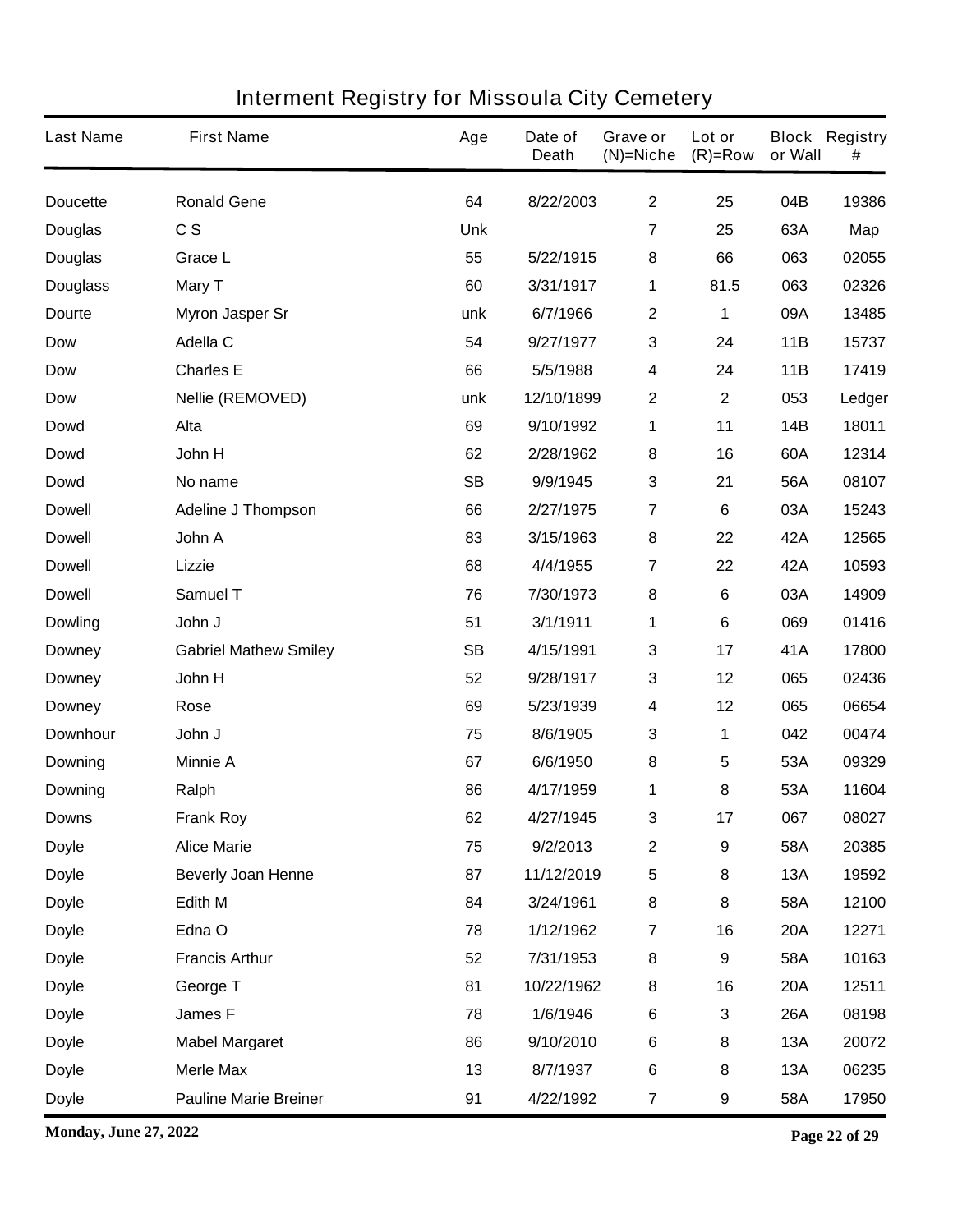| <b>Last Name</b> | <b>First Name</b>         | Age | Date of<br><b>Death</b> | Grave or<br>(N)=Niche   | Lot or<br>$(R)=Row$ | or Wall    | <b>Block Registry</b><br># |
|------------------|---------------------------|-----|-------------------------|-------------------------|---------------------|------------|----------------------------|
| <b>Doyle</b>     | <b>Richard Norman</b>     | 92  | 12/17/2019              | 5                       | 8                   | <b>13A</b> | 19591                      |
| <b>Doyle</b>     | Robert J                  | 64  | 5/17/1931               | 4                       | 15                  | 04A        | 04890                      |
| <b>Doyle</b>     | <b>Ruby B Schofield</b>   | 69  | 10/16/1966              | 7                       | 18                  | <b>22A</b> | 13430                      |
| <b>Doyle</b>     | <b>Susan Mary</b>         | 76  | 8/11/1938               | 4                       | 6                   | <b>26A</b> | 06480                      |
| <b>Doyle</b>     | Thomas J                  | 82  | 4/14/1971               | 8                       | 18                  | <b>22A</b> | 14397                      |
| <b>Doyle</b>     | <b>William E</b>          | 51  | 5/1/1946                | 4                       | 13                  | 46A        | 08282                      |
| <b>Dozier</b>    | James L                   | 48  | 4/11/1971               | 8                       | 28                  | <b>22B</b> | 14412                      |
| <b>Drader</b>    | <b>Evelyn Louise</b>      | 51  | 10/12/1969              | 4                       | 3                   | 10.5       | 14053                      |
| <b>Dragstedt</b> | Carl                      | 91  | 10/29/1991              | $\overline{7}$          | 15                  | 38A        | 17885                      |
| <b>Dragstedt</b> | <b>Charles R</b>          | 76  | 3/28/1950               | $\boldsymbol{2}$        | 16                  | 38A        | 09268                      |
| <b>Dragstedt</b> | <b>Elinor R</b>           | unk | 9/25/1984               | 3                       | 16                  | 38A        | 16872                      |
| <b>Dragstedt</b> | <b>Elmer S</b>            | 77  | 4/17/1984               | 4                       | 16                  | 38A        | 16807                      |
| <b>Dragstedt</b> | Emma                      | 88  | 3/29/1964               | 1                       | 16                  | 38A        | 12818                      |
| <b>Dragstedt</b> | <b>Evelyn Jane Gibson</b> | 95  | 6/10/1997               | $\overline{\mathbf{7}}$ | 15                  | 38A        | 18632                      |
| <b>Dragstedt</b> | <b>Robert H</b>           | 44  | 5/16/1947               | 8                       | 15                  | 38A        | 08535                      |
| <b>Drake</b>     | <b>Francis J</b>          | 57  | 11/21/1922              | 4                       | 10                  | 067        | 03324                      |
| <b>Draper</b>    | <b>Artemitia</b>          | 79  | 6/25/1938               | $\mathbf 2$             | 15                  | 37A        | 06456                      |
| <b>Draper</b>    | <b>Charles</b>            | 25  | 4/4/1901                | 1                       | 4                   | 065        | 00001                      |
| <b>Draper</b>    | <b>Jack</b>               | 28  | 6/27/1934               | 4                       | 17                  | 47A        | 05486                      |
| <b>Draper</b>    | Joseph                    | 81  | 8/22/1927               | 3                       | 6                   | 36A        | 04181                      |
| <b>Draper</b>    | Laura Augusta             | 70  | 12/25/1933              | 8                       | 2                   | <b>16A</b> | 05396                      |
| <b>Draper</b>    | <b>Sutton H</b>           | 85  | 7/7/1944                | 7                       | $\mathbf 2$         | <b>16A</b> | 07807                      |
| <b>Drew</b>      | <b>Arthur Edgar</b>       | 59  | 1/21/1952               | 3                       | 5                   | 035        | 09755                      |
| <b>Drew</b>      | Kenneth G                 | 68  | 5/27/1975               | $\overline{7}$          | $\mathbf 2$         | 60A        | 15296                      |
| <b>Drew</b>      | Leona Belle               | 53  | 11/16/1946              | $\mathbf{1}$            | 5                   | 035        | 08414                      |
| <b>Drew</b>      | <b>Nellie</b>             | 49  | 8/22/1960               | $\boldsymbol{2}$        | $\mathbf 2$         | 60A        | 11969                      |
| <b>Drew</b>      | <b>Robert Forbis</b>      | 18  | 11/8/1937               | 8                       | $\mathbf 2$         | 035        | 06308                      |
| <b>Drew</b>      | <b>Samuel Salmon</b>      | 96  | 6/25/1977               | $\mathbf 2$             | 20                  | 22B        | 15684                      |
| <b>Dreyer</b>    | Harold                    | 70  | 9/22/1941               | $\overline{\mathbf{5}}$ | $\mathbf 2$         | 070        | 07161                      |
| <b>Dreyer</b>    | <b>Harold R</b>           | 84  | 7/24/1988               | $\bf 6$                 | $\mathbf 2$         | 070        | 17449                      |
| <b>Dreyer</b>    | L Fred                    | 59  | 1/5/1928                | $\bf 6$                 | 8                   | 042        | 04233                      |
| <b>Dreyer</b>    | <b>Marvin Gruber</b>      | 52  | 10/16/1962              | $\bf 6$                 | $\mathbf 2$         | 070        | 12489                      |
| <b>Dreyer</b>    | Maud E                    | 67  | 11/30/1940              | 3                       | 2.5                 | 043        | 06970                      |

**Monday, June 27, 2022 Page 23 of 29**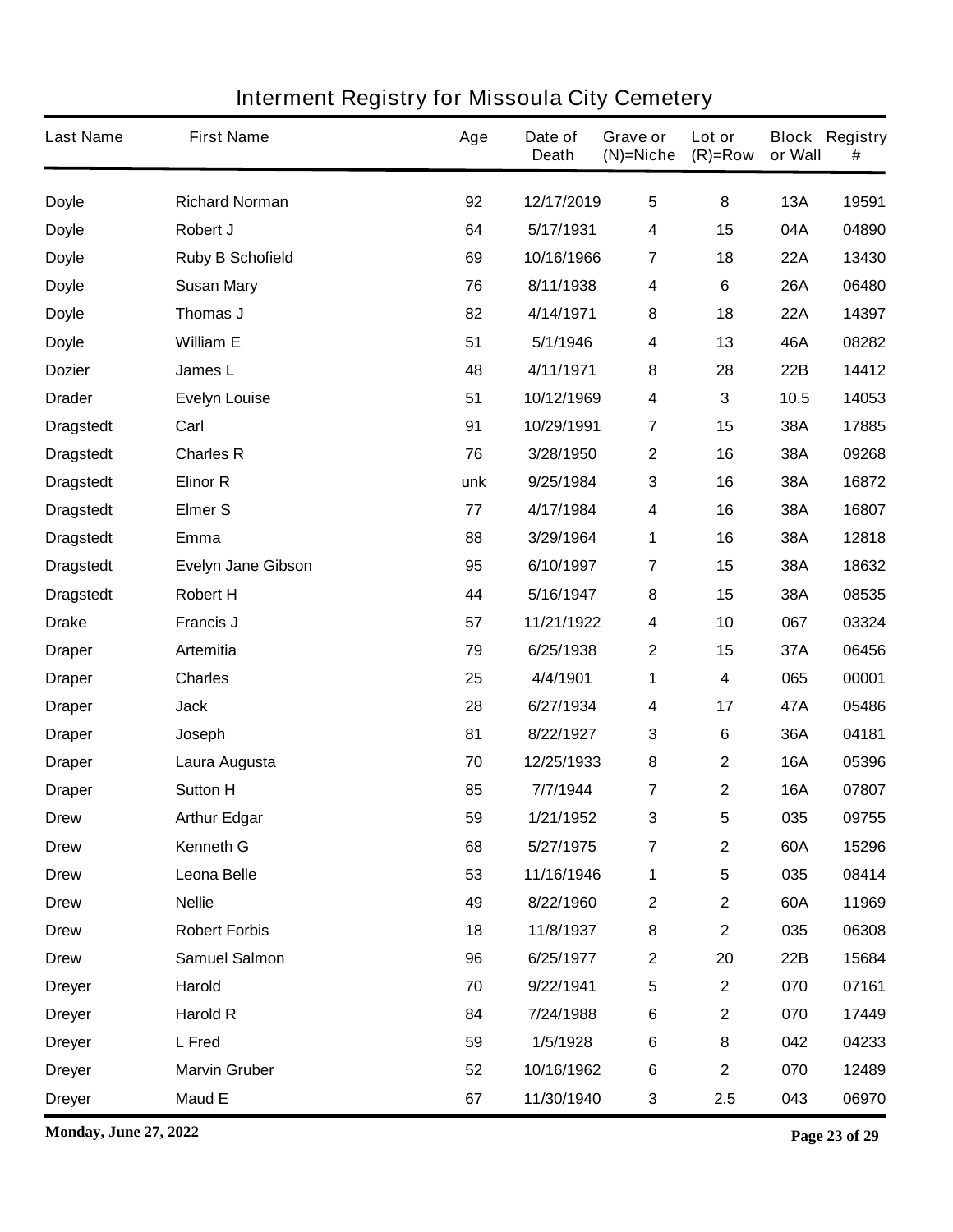| <b>Last Name</b>  | <b>First Name</b>                 | Age            | Date of<br><b>Death</b> | Grave or<br>$(N)$ =Niche | Lot or<br>$(R)=Row$     | or Wall      | <b>Block Registry</b><br># |
|-------------------|-----------------------------------|----------------|-------------------------|--------------------------|-------------------------|--------------|----------------------------|
| <b>Dreyer</b>     | <b>Ruby Mae Hosking</b>           | 72             | 2/20/1954               | 4                        | $\mathbf{2}$            | 070          | 10315                      |
| <b>Dreyer</b>     | <b>William Proctor</b>            | 85             | 2/19/1986               | 5                        | $\mathbf 2$             | 070          | 17086                      |
| <b>Dries</b>      | Frank                             | 54             | 2/25/1918               | 4                        | 13                      | 065          | 02493                      |
| <b>Drinville</b>  | <b>Katrina Marie</b>              | 2 days         | 2/8/1986                | 8                        | 8                       | <b>20A</b>   | 17079                      |
| <b>Drogitis</b>   | Maria J 'Marika' Veloudaki        | 77             | 8/19/1998               | $\overline{7}$           | 18                      | 15B          | 18819                      |
| <b>Drogitis</b>   | Petros D 'Peter'                  | 90             | 9/14/1980               | 8                        | 18                      | 15B          | 16232                      |
| <b>Drost</b>      | <b>Aurelia Ellen</b>              | 72             | 9/10/1952               | $\overline{7}$           | 3                       | 070          | 09928                      |
| <b>Drost</b>      | <b>William Charles</b>            | 77             | 10/15/1953              | 8                        | 3                       | 070          | 10221                      |
| <b>Drouillard</b> | <b>Evelyn Shepard Cox</b>         | 90             | 2/23/1998               | $5\phantom{.0}$          | 8                       | <b>12A</b>   | 18737                      |
| <b>Drummond</b>   | John                              | 73             | 4/23/1932               | $\mathbf{2}$             | 15                      | 47A          | 05070                      |
| Drury             | <b>Ada Lou Kolokotrones</b>       | 71             | 2/15/1989               | <b>N5</b>                | R <sub>1</sub>          | <b>DEV-E</b> | 17581                      |
| <b>Drury</b>      | <b>Frank W</b>                    | 88             | 4/1/1961                | $\overline{7}$           | 11                      | <b>22A</b>   | 12104                      |
| Drury             | <b>Mary Eliza</b>                 | 71             | 5/31/1951               | 8                        | 11                      | <b>22A</b>   | 09595                      |
| <b>Drury</b>      | Vida E                            | $\overline{7}$ | 2/20/1911               | $\boldsymbol{2}$         | $\mathbf 2$             | 069          | 01409                      |
| <b>Dryden</b>     | <b>Dorothy</b>                    | 94             | 10/17/2021              | $\mathbf{2}$             | 32                      | 01D          | 20782                      |
| <b>Dryden</b>     | <b>Robert James</b>               | 85             | 6/24/2005               | $\overline{7}$           | 32                      | 01D          | 19537                      |
| Duba              | <b>Jay Carstens</b>               | 66             | 2/4/1989                | N14                      | R <sub>2</sub>          | <b>SER-S</b> | 17527                      |
| <b>Dubois</b>     | John Joseph                       | 51             | 7/28/1918               | 1                        | 119                     | 063          | 02565                      |
| <b>Duboise</b>    | Peter                             | 60             | 1/10/1930               | 4                        | 12                      | 47A          | 04652                      |
| <b>Dubpernell</b> | No name                           | <b>SB</b>      | 9/13/1914               | 1                        | 72                      | 063          | 01933                      |
| <b>Ducharme</b>   | Lisa Dandrea                      | 65             | 10/17/2021              | <b>N48</b>               | R4                      | <b>TRA-E</b> | 20785                      |
| <b>Duchemin</b>   | <b>Emma</b>                       | 67             | 1/1/1925                | 8                        | 6                       | 014          | 03705                      |
| <b>Duchemin</b>   | Joseph                            | 66             | 4/4/1903                | 7                        | 6                       | 014          | 00235                      |
| <b>Duchemin</b>   | <b>Mary Louise</b>                | 58             | 9/7/1957                | 1                        | 17                      | 014          | 11202                      |
| <b>Duchemin</b>   | Roy Joseph                        | 76             | 5/13/1963               | $\boldsymbol{2}$         | 17                      | 014          | 12622                      |
| <b>Dudley</b>     | David D                           | 10             | 8/18/1950               | 1                        | 19                      | 53A          | 09380                      |
| <b>Dudley</b>     | <b>Nelson D</b>                   | 63             | 1/14/1950               | 8                        | 13                      | 48A          | 09214                      |
| <b>Dudley</b>     | Robert                            | 45             | 2/25/1903               | $\overline{7}$           | 19                      | 065          | 00215                      |
| <b>Duell</b>      | <b>Vivian Lucille Woods Piche</b> | 99             | 10/6/2008               | 1                        | 20                      | 52A          | 19885                      |
| <b>Duff</b>       | Sarah Oliva                       | 83             | 12/11/1954              | 8                        | 22                      | 52A          | 10502                      |
| <b>Duffell</b>    | Leonard                           | 65             | 7/6/1935                | 5                        | $\mathbf 2$             | 47A          | 05714                      |
| <b>Duffield</b>   | <b>Frank M</b>                    | 56             | 6/21/1927               | 3                        | $\overline{\mathbf{7}}$ | 36A          | 04158                      |
| <b>Duffield</b>   | Kathryn 'Kay'                     | 73             | 6/9/2021                | <b>N5</b>                | R <sub>1</sub> A        | <b>IRIS</b>  | 20397                      |

**Monday, June 27, 2022 Page 24 of 29**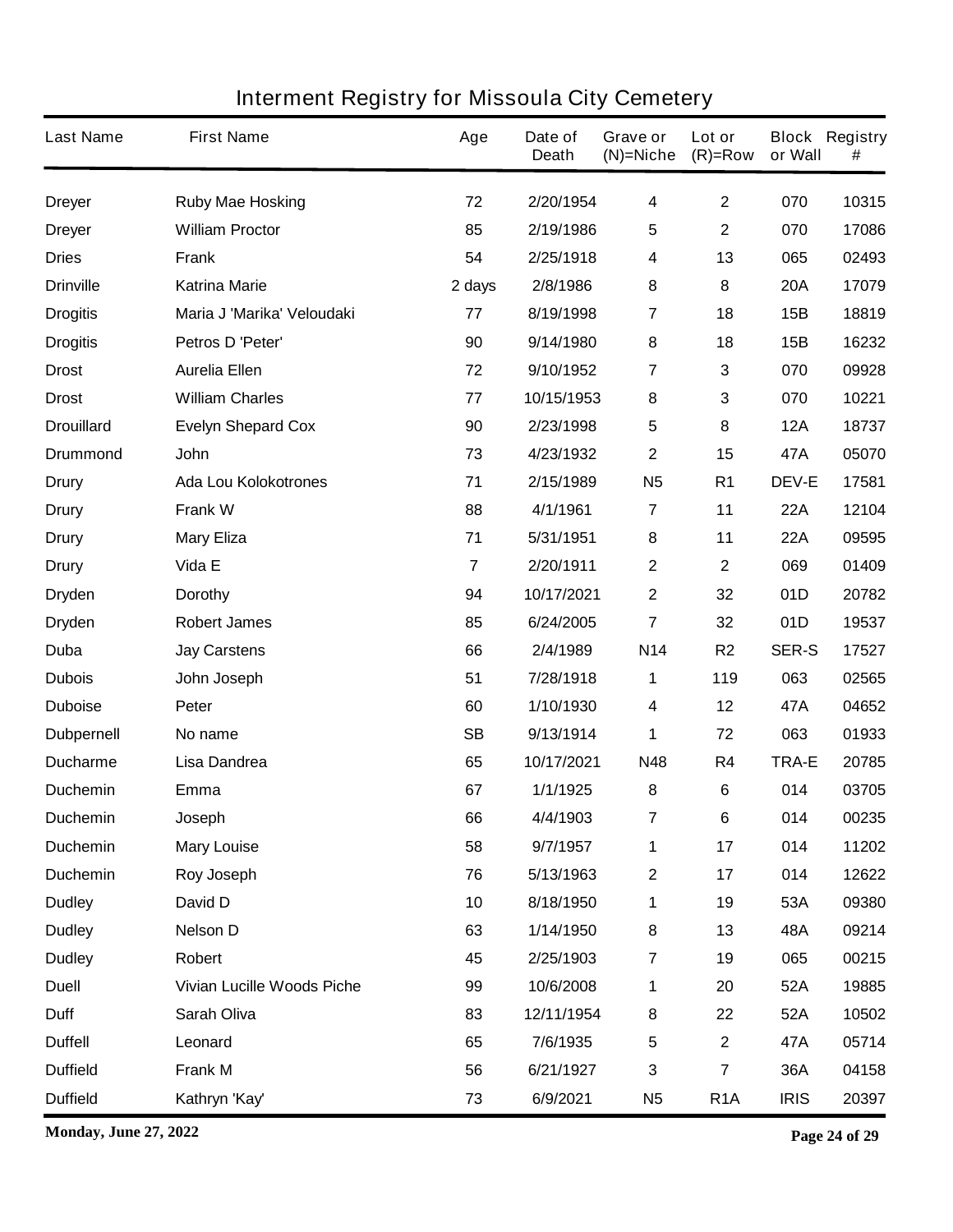| <b>Last Name</b> | <b>First Name</b>          | Age | Date of<br><b>Death</b> | Grave or<br>$(N)$ =Niche | Lot or<br>$(R)=Row$ | or Wall    | <b>Block Registry</b><br># |
|------------------|----------------------------|-----|-------------------------|--------------------------|---------------------|------------|----------------------------|
| <b>Duffield</b>  | Susannah E                 | 70  | 3/10/1944               | 8                        | 17                  | 37A        | 07721                      |
| <b>Duffin</b>    | Ervan L Sr                 | 62  | 1/30/1958               | 8                        | 16                  | <b>10A</b> | 11313                      |
| <b>Duffin</b>    | Ireta B Peterson           | 87  | 6/7/1991                | $\overline{7}$           | 16                  | <b>10A</b> | 17822                      |
| <b>Duffy</b>     | <b>Betty Gene</b>          | 30  | 2/3/1959                | $\sqrt{5}$               | 21                  | <b>10A</b> | 11570                      |
| <b>Duffy</b>     | <b>Edward</b>              | 74  | 10/19/1952              | $\overline{7}$           | $\mathbf 2$         | 27A        | 09961                      |
| <b>Duffy</b>     | Joseph P                   | 48  | 11/28/2002              | $\boldsymbol{2}$         | 4                   | 21B        | 19310                      |
| <b>Duffy</b>     | <b>Minnie</b>              | 56  | 1/28/1935               | 1                        | 12                  | 27A        | 05608                      |
| <b>Duffy</b>     | No name                    | 49  | 12/30/1930              | $\sqrt{5}$               | 19                  | 46A        | 04827                      |
| <b>Duffy</b>     | <b>Patricia Adele</b>      | 40  | 3/1/1992                | $\overline{7}$           | 4                   | 21B        | 17943                      |
| <b>Duffy</b>     | <b>Samuel</b>              | 59  | 6/20/1933               | $\overline{7}$           | 19                  | 46A        | 05298                      |
| <b>Dufresne</b>  | <b>Goldie Cole</b>         | 92  | 11/9/1997               | $\boldsymbol{2}$         | 10                  | 39A        | 18701                      |
| <b>Dufresne</b>  | Julian J                   | 91  | 8/16/1993               | 1                        | 10                  | 39A        | 18150                      |
| Dugan            | James - AKA                | 61  | 9/3/1935                | $\mathbf 3$              | $\mathbf 2$         | 37A        | 05749                      |
| <b>Dukes</b>     | Josephine Pelkey           | 68  | 4/7/1903                | $\mathbf 3$              | 10                  | 033        | 00239                      |
| <b>Dukes</b>     | <b>Nettie</b>              | 90  | 8/9/1918                | $\mathbf 3$              | 4                   | 062        | Ledger                     |
| <b>Dukes</b>     | <b>Stephen</b>             | 85  | 3/21/1932               | $\mathbf 3$              | 14                  | 47A        | 05054                      |
| <b>Duley</b>     | <b>Albert Eugene</b>       | 62  | 6/13/1949               | 1                        | 3                   | 53A        | 09043                      |
| Dumm             | Lester                     | 89  | 5/6/1991                | $\boldsymbol{4}$         | 1                   | 23A        | 17812                      |
| Dumm             | <b>Nellie Myrtle Flint</b> | 75  | 11/5/1982               | $\overline{\mathbf{5}}$  | 1                   | 23A        | 16565                      |
| <b>DuMontier</b> | Lulu                       | 44  | 4/13/1924               | 1                        | 131                 | 063        | 03587                      |
| <b>DuMontier</b> | <b>Wilbur A</b>            | 36  | 1/13/1964               | 4                        | 4                   | 60A        | 12761                      |
| <b>Dumphy</b>    | <b>Harriett</b>            | 62  | 12/1/1925               | 6                        | 6                   | <b>16A</b> | 03859                      |
| Dunbar           | <b>Sidney W</b>            | 19  | 10/18/1918              | 1                        | 94                  | 063        | 02586                      |
| Dunbar           | William                    | 63  | 6/20/1927               | $\boldsymbol{2}$         | 16                  | <b>15A</b> | 04157                      |
| Duncan           | <b>Amos Byron</b>          | 89  | 6/14/1987               | $\overline{\mathbf{4}}$  | 13                  | 02B        | 17298                      |
| Duncan           | Asa L                      | 79  | 7/9/1937                | $\overline{7}$           | 8                   | 020        | 06214                      |
| Duncan           | Asa L Jr                   | 19  | 7/5/1922                | $\boldsymbol{2}$         | 8                   | 020        | 03267                      |
| Duncan           | <b>Frances Feehan</b>      | 81  | 3/20/1987               | $\overline{7}$           | 20                  | 006        | 17264                      |
| Duncan           | George R                   | 74  | 5/10/1932               | $\sqrt{5}$               | 3                   | 034        | 05079                      |
| Duncan           | George Wylie               | 57  | 2/19/1945               | $\boldsymbol{2}$         | 3                   | 034        | 07974                      |
| Duncan           | <b>Gertrude Hatheway</b>   | 87  | 4/21/1961               | $\bf 8$                  | 8                   | 020        | 12107                      |
| Duncan           | Ida E Duncan               | 100 | 9/8/1972                | $\sqrt{5}$               | 13                  | 44A        | 14707                      |
| Duncan           | James - AKA                | 61  | 9/3/1935                | $\mathbf{3}$             | $\mathbf 2$         | 37A        | 05749                      |

**Monday, June 27, 2022 Page 25 of 29**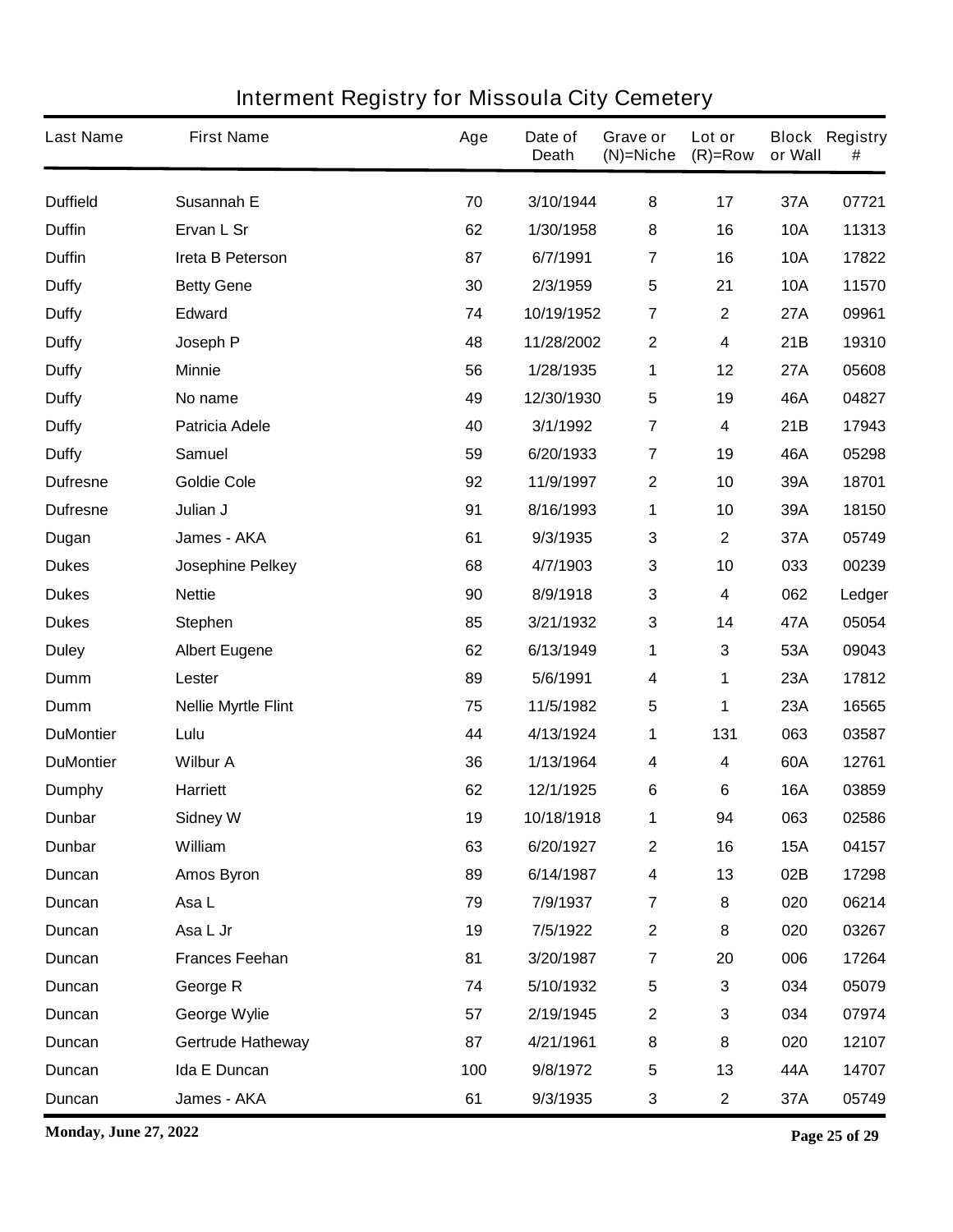| <b>Last Name</b> | <b>First Name</b>               | Age              | Date of<br><b>Death</b> | Grave or<br>$(N)$ =Niche | Lot or<br>$(R)=Row$ | or Wall    | <b>Block Registry</b><br># |
|------------------|---------------------------------|------------------|-------------------------|--------------------------|---------------------|------------|----------------------------|
| <b>Duncan</b>    | <b>John Draffen</b>             | 2 mos            | 5/14/1909               | 1                        | 8                   | 020        | 01138                      |
| <b>Duncan</b>    | Laura Jane                      | 27               | 12/24/1928              | 1                        | 24                  | 07A        | 04447                      |
| Duncan           | <b>Malinda Maier Hochhalter</b> | 85               | 4/2/1999                | $\overline{7}$           | 13                  | 22B        | 18888                      |
| <b>Duncan</b>    | <b>Margaret</b>                 | 47               | 5/26/1914               | 4                        | 3                   | 034        | 01883                      |
| <b>Duncan</b>    | <b>Robert M</b>                 | 68               | 1/4/1938                | 4                        | 13                  | 44A        | 06355                      |
| Duncan           | <b>Thomas William</b>           | 74               | 3/31/1976               | 8                        | 20                  | 006        | 15468                      |
| <b>Duncan</b>    | <b>Velma Irene</b>              | $\overline{7}$   | 4/7/1929                | 7                        | 13                  | 07A        | 04499                      |
| <b>Duncheon</b>  | <b>Henry</b>                    | 74               | 6/25/1900               | $\bf 6$                  | 3                   | 029        | 00520                      |
| <b>Duncheon</b>  | <b>May</b>                      | unk              |                         | 3                        | 9                   | 018        | 00566                      |
| <b>Dundas</b>    | <b>Robert Lee</b>               | 45               | 5/3/1970                | 4                        | 3                   | 40A        | 14237                      |
| Dungan           | D                               | <b>Unk</b>       |                         | 8                        | 25                  | 63A        | Map                        |
| Dungan           | Donna Elaine Hagen              | 47               | 8/11/1980               | 7                        | 5                   | 18B        | 16211                      |
| Dungan           | <b>Florence E</b>               | 46               | 1/24/1911               | $\mathbf 2$              | 11                  | 069        | 01397                      |
| Dungan           | <b>Gladys</b>                   | $\boldsymbol{9}$ | 6/28/1902               | 5                        | 8                   | 003        | 00133                      |
| Dungan           | <b>Harold P</b>                 | $\boldsymbol{9}$ | 3/23/1908               | 6                        | 8                   | 003        | 00883                      |
| Dungan           | John Wesley 'Jack'              | 56               | 10/24/1981              | 8                        | 5                   | 18B        | 16413                      |
| Dunham           | <b>Arthur H</b>                 | 64               | 3/14/1989               | $\bf 6$                  | 20                  | 02B        | 17522                      |
| Dunham           | <b>Charles K</b>                | 69               | 7/15/1945               | 1                        | 18                  | 070        | 08082                      |
| Dunham           | <b>Dorothy Hagen</b>            | 51               | 3/18/1966               | 3                        | 19                  | 40A        | 13292                      |
| Dunham           | Ellen <sub>S</sub>              | 78               | 12/22/1910              | 3                        | 31                  | 063        | 01385                      |
| Dunham           | George                          | 72               | 12/30/1937              | $\overline{\mathbf{7}}$  | 5                   | <b>13A</b> | 06351                      |
| <b>Dunham</b>    | <b>Harry Cooper</b>             | 61               | 6/1/1967                | 4                        | 19                  | 40A        | 13566                      |
| Dunham           | <b>James H</b>                  | 64               | 1/31/1957               | 4                        | $\mathbf 2$         | 043        | 11110                      |
| Dunham           | Joseph S                        | 53               | 3/2/1957                | $\mathbf 3$              | $\mathbf 2$         | 043        | 11126                      |
| Dunham           | Joyce F                         | 58               | 6/14/1966               | $\mathbf 3$              | $\mathbf 2$         | 043        | 13374                      |
| Dunham           | Robert                          | 78               | 5/28/1937               | $\mathbf 2$              | 5                   | 13A        | 06081                      |
| Dunham           | Sadie May                       | 89               | 3/6/1956                | 5                        | $\mathbf 2$         | 043        | 10841                      |
| Dunham           | <b>Slemens Lisle</b>            | 89               | 10/30/1948              | 6                        | $\mathbf 2$         | 043        | 08901                      |
| <b>Dunlap</b>    | <b>Bernice</b>                  | 21               | 6/21/1928               | $\mathbf 3$              | 10                  | 35A        | 04319                      |
| <b>Dunlap</b>    | Joseph A                        | 80               | 1/24/1968               | 5                        | 10                  | 35A        | 13690                      |
| <b>Dunlap</b>    | <b>Mary Jo Shipley</b>          | <b>SB</b>        | 2/11/1983               | $\boldsymbol{2}$         | 3                   | 41A        | 16612                      |
| <b>Dunlap</b>    | <b>Nellie Sue</b>               | 93               | 1/24/1980               | $\overline{\mathbf{4}}$  | 10                  | 35A        | 16117                      |
| <b>Dunlap</b>    | T Elno                          | 35               | 7/7/1938                | 8                        | 6                   | 042        | 06467                      |

**Monday, June 27, 2022 Page 26 of 29**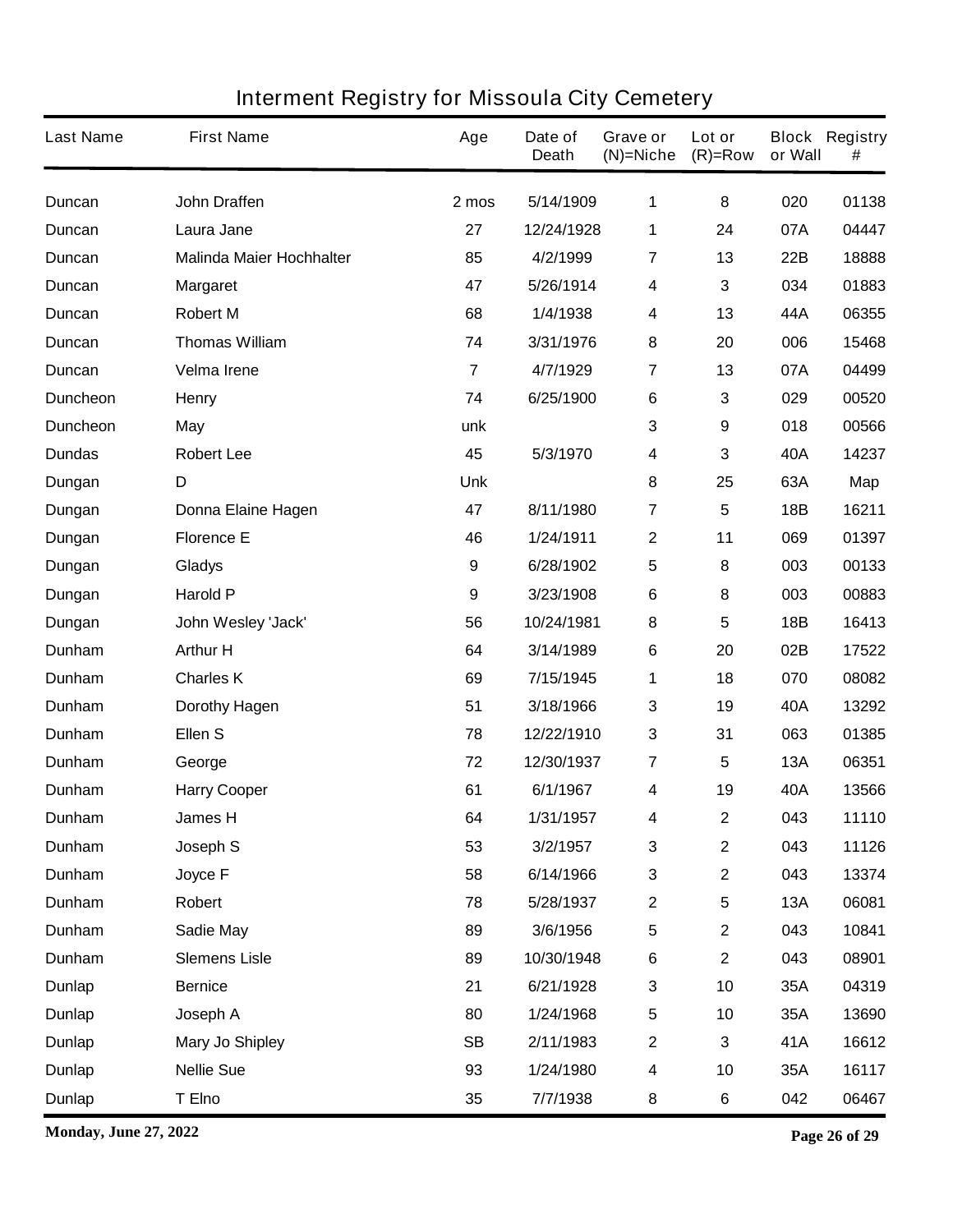| <b>Last Name</b> | <b>First Name</b>      | Age            | Date of<br><b>Death</b> | Grave or<br>$(N)$ =Niche | Lot or<br>$(R)=Row$ | or Wall    | <b>Block Registry</b><br># |
|------------------|------------------------|----------------|-------------------------|--------------------------|---------------------|------------|----------------------------|
| Dunlap           | <b>Walter Raymond</b>  | 72             | 9/3/1986                | $\bf 6$                  | 10                  | 35A        | 17181                      |
| Dunn             | <b>Arthur Harold</b>   | 67             | 11/10/1989              | 6                        | 12                  | 53A        | 17613                      |
| Dunn             | <b>Bernard E</b>       | 42             | 8/11/1947               | 3                        | 1                   | 63A        | 08583                      |
| Dunn             | <b>Bernard S</b>       | 88             | 3/7/1971                | $\overline{7}$           | 14                  | 53A        | 14410                      |
| Dunn             | <b>Daniel H</b>        | 70             | 2/4/1916                | 132                      | <b>NP</b>           | 009        | 02175                      |
| Dunn             | <b>David Hamilton</b>  | 23             | 7/15/1969               | $\mathbf 3$              | 5                   | <b>20A</b> | 14028                      |
| Dunn             | <b>Dorothy</b>         | 82             | 7/25/1984               | 1                        | 14                  | 53A        | 16848                      |
| Dunn             | Helen                  | 66             | 11/18/1910              | $\boldsymbol{2}$         | 13                  | 069        | 01378                      |
| Dunn             | Jack A                 | 50             | 1/15/1962               | 6                        | 1                   | <b>20A</b> | 12270                      |
| Dunn             | <b>James Edward</b>    | $\overline{7}$ | 7/12/1948               | $\boldsymbol{2}$         | 14                  | 53A        | 08816                      |
| Dunn             | John E                 | 64             | 11/25/1935              | 1                        | 17                  | <b>17A</b> | 05806                      |
| Dunn             | John Walter 'Bud'      | 54             | 1/2/1961                | 5                        | 5                   | <b>18A</b> | 12041                      |
| Dunn             | <b>Joyce Catherine</b> | 59             | 11/6/1985               | 5                        | 12                  | 53A        | 17044                      |
| Dunn             | <b>Lawrence Ralph</b>  | 23             | 8/17/1947               | 3                        | 13                  | 53A        | 08589                      |
| Dunn             | <b>Marion Rusk</b>     | 89             | 10/26/2003              | 5                        | 1                   | <b>20A</b> | 19392                      |
| Dunne            | <b>Alice S Sloan</b>   | 85             | 11/1/1986               | $\overline{\mathbf{7}}$  | 24                  | 15B        | 17209                      |
| <b>Dunne</b>     | <b>Charles E</b>       | 78             | 3/14/1976               | 8                        | 24                  | 15B        | 15453                      |
| Dunnigan         | <b>William R</b>       | 54             | 4/30/1925               | 3                        | 19                  | 05A        | 03764                      |
| Dunstan          | <b>Alice Lorrene</b>   | 54             | 3/7/1974                | 3                        | 27                  | <b>18B</b> | 15056                      |
| <b>Dunstan</b>   | Helen C                | 84             | 5/24/1976               | $\overline{7}$           | 3                   | 028        | 15507                      |
| <b>Dunstan</b>   | Joyce                  | 92             | 6/7/2020                | $\overline{7}$           | 3                   | 028        | 19841                      |
| <b>Dunstan</b>   | Laura I                | 67             | 3/20/1932               | 5                        | 17                  | <b>17A</b> | 05055                      |
| Dunstan          | <b>Thomas H</b>        | 66             | 3/28/1932               | 6                        | 17                  | <b>17A</b> | 05061                      |
| Dunstan          | <b>Thomas H</b>        | 83             | 4/13/1975               | 8                        | 3                   | 028        | 15272                      |
| <b>Dunstan</b>   | <b>Thomas Henry</b>    | 82             | 4/20/2007               | 8                        | 3                   | 028        | 19830                      |
| <b>Dunstan</b>   | <b>William Edwin</b>   | 71             | 9/1/1975                | $\overline{\mathbf{4}}$  | 27                  | <b>18B</b> | 15341                      |
| <b>Duntley</b>   | <b>Arthur S</b>        | 70             | 3/2/1960                | 1                        | 4                   | 034        | 11825                      |
| <b>Duntley</b>   | Josephine Elizabeth    | 73             | 6/25/1959               | 8                        | 3                   | 034        | 11649                      |
| Dunton           | Anna P                 | 65             | 5/24/1933               | 3                        | 5                   | 35A        | 05278                      |
| Dunton           | <b>Clare M</b>         | 70             | 9/14/1981               | 6                        | 5                   | 35A        | 16400                      |
| Dunton           | Levi H                 | 85             | 12/21/1953              | 4                        | 5                   | 35A        | 10273                      |
| Dunton           | <b>Richard A</b>       | 86             | 12/8/1994               | $\bf 6$                  | 5                   | 35A        | 18325                      |
| Dunton           | <b>Robert L</b>        | 43             | 12/4/1949               | 5                        | 5                   | 35A        | 09183                      |

**Monday, June 27, 2022 Page 27 of 29**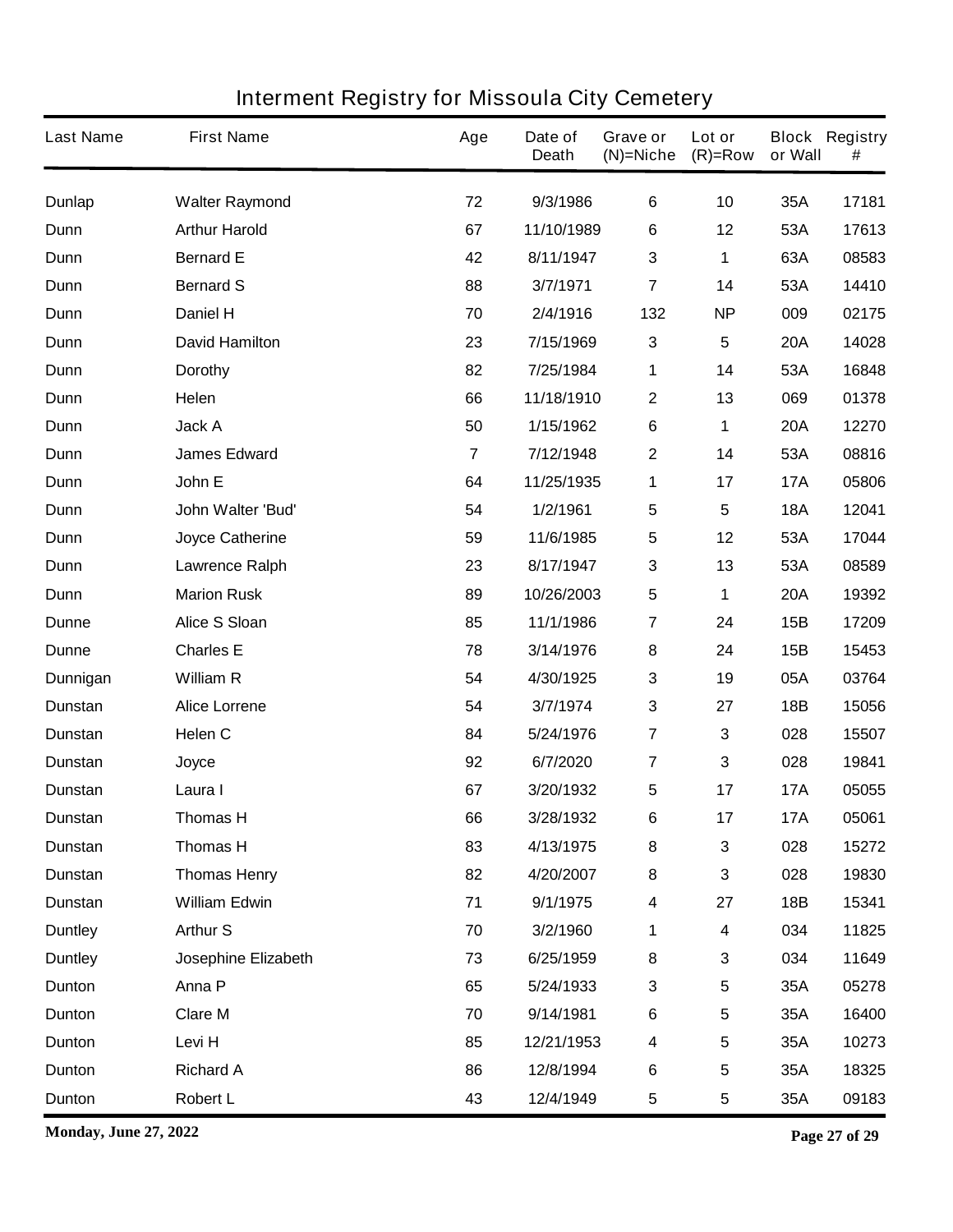| <b>Last Name</b> | <b>First Name</b>      | Age       | Date of<br><b>Death</b> | Grave or<br>$(N)$ =Niche | Lot or<br>$(R)=Row$ | or Wall    | <b>Block Registry</b><br># |
|------------------|------------------------|-----------|-------------------------|--------------------------|---------------------|------------|----------------------------|
| <b>Duquette</b>  | <b>Christine</b>       | 55        | 4/13/1936               | $\bf 6$                  | 4                   | 04A        | 05903                      |
| <b>Duquette</b>  | Walter                 | 68        | 1/7/1935                | $\bf 8$                  | 3                   | 04A        | 05592                      |
| <b>Durall</b>    | <b>Charles Marion</b>  | 54        | 4/25/1943               | 6                        | 15                  | 44A        | 07512                      |
| <b>Durall</b>    | Dan H                  | 59        | 9/13/1984               | $\boldsymbol{2}$         | 33                  | 01D        | 16865                      |
| <b>Durall</b>    | Luella                 | 69        | 11/9/1955               | $\sqrt{5}$               | 15                  | 44A        | 10746                      |
| <b>Durant</b>    | Kyla Renee             | 25 min    | 9/11/1993               | $\boldsymbol{2}$         | 16                  | 41A        | 18159                      |
| <b>Durant</b>    | Laverne May            | 22 mos    | 3/17/1929               | $\overline{\mathbf{4}}$  | 18                  | 55A        | 04488                      |
| <b>Durepo</b>    | Gerry                  | 80        | 5/15/1949               | $\mathbf 3$              | 10                  | 08A        | 09021                      |
| <b>Durfee</b>    | May                    | unk       | 5/15/1890               | 4                        | 5                   | 054        | Ledger                     |
| Durham           | Oakley H               | 65        | 1/15/1942               | 4                        | 7                   | 010        | 07228                      |
| Durham           | <b>William C</b>       | 77        | 12/12/1926              | 8                        | 9                   | 36A        | 04047                      |
| <b>Durkee</b>    | Alice Jean             | 76        | 12/14/1995              | 5                        | 3                   | 09A        | 18551                      |
| <b>Durkee</b>    | <b>Louis Leland</b>    | 49        | 4/29/1953               | 6                        | 3                   | 09A        | 10085                      |
| Durnin           | No name                | <b>SB</b> | 7/6/1937                | 4                        | 5                   | 55A        | 06209                      |
| <b>Durrant</b>   | Mary E                 | 74        | 3/24/1981               | $\mathbf 3$              | 21                  | 11B        | 16319                      |
| <b>Durrant</b>   | Myrtle J               | 76        | 4/20/1953               | $\mathbf 3$              | 24                  | 63A        | 10100                      |
| <b>Durrant</b>   | <b>Russell D</b>       | 80        | 9/2/1985                | 4                        | 21                  | 11B        | 17014                      |
| <b>Durrant</b>   | Sanford H              | 62        | 6/22/1973               | 6                        | 12                  | 008        | 14892                      |
| <b>Durrant</b>   | <b>Walter Perry</b>    | 66        | 4/2/1966                | 1                        | 54                  | 063        | 13280                      |
| <b>Durrant</b>   | <b>William Noble</b>   | 75        | 12/21/1946              | $\boldsymbol{4}$         | 24                  | 63A        | 08441                      |
| Dursma           | <b>Ashley Danielle</b> | 2 days    | 8/20/1985               | $\mathbf{2}$             | 30                  | 10B        | 17011                      |
| <b>DuSapin</b>   | Jean E                 | 62        | 3/26/1990               | 3                        | 19                  | 024        | 17664                      |
| <b>Dusek</b>     | <b>Cyril Joseph</b>    | 79        | 11/26/1987              | 1                        | 6                   | <b>20A</b> | 17359                      |
| <b>Dutch</b>     | WR                     | 67        | 11/2/1921               | $\sqrt{5}$               | 108                 | 063        | 03149                      |
| <b>Dutcher</b>   | <b>Charles</b>         | 72        | 9/5/1935                | $\overline{\mathbf{4}}$  | $\mathbf 2$         | 37A        | 05754                      |
| <b>Dutrow</b>    | <b>Herschel C</b>      | 80        | 7/30/1986               | 8                        | 4                   | 42A        | 17164                      |
| <b>Dutrow</b>    | <b>Margaret</b>        | 89        | 3/26/1960               | $\overline{7}$           | 4                   | 42A        | 11854                      |
| <b>DuVall</b>    | <b>Bruce</b>           | 53        | 7/11/1974               | $\overline{7}$           | 36                  | 8.5        | 15130                      |
| <b>DuVall</b>    | George F               | 68        | 2/11/1958               | $\mathbf 2$              | 6                   | 01A        | 11389                      |
| <b>DuVall</b>    | <b>Mabel</b>           | 98        | 10/6/1986               | 1                        | 6                   | 01A        | 17193                      |
| <b>DuVall</b>    | Pearl L                | 64        | 2/18/1962               | $\overline{7}$           | 31                  | 8.5        | 12658                      |
| <b>Dvorak</b>    | <b>Bessie R</b>        | 83        | 2/12/1960               | 1                        | 9                   | 05A        | 11831                      |
| <b>Dvorak</b>    | Edward J               | 54        | 10/16/1930              | 1                        | 9                   | 05A        | 04799                      |

**Monday, June 27, 2022 Page 28 of 29**